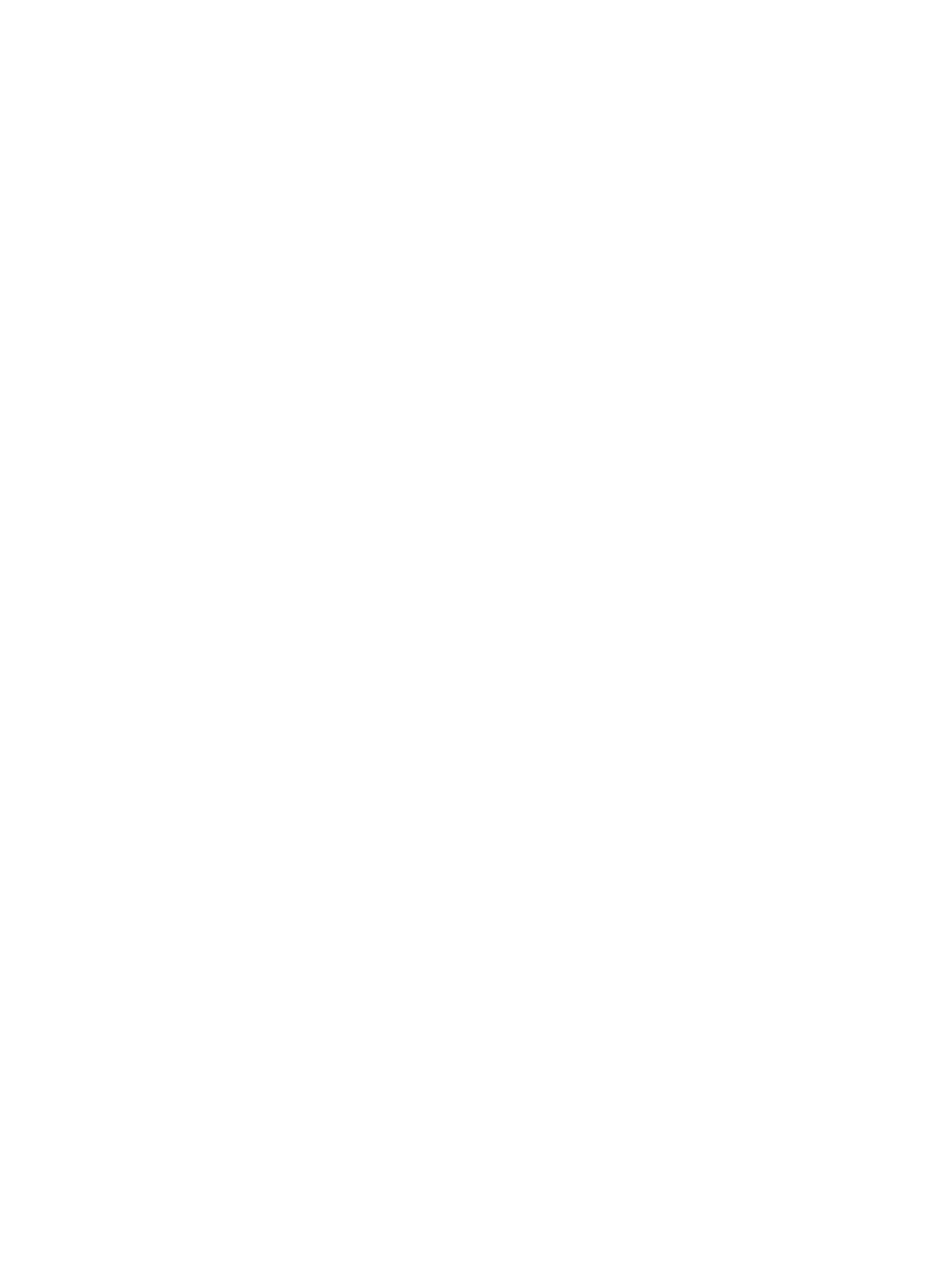

# Working Group Report on Fisheries Development in Haryana: Status, Prospects and Options

Working Group on Fisheries Dr. Vishnu Bhat: Member Dr. K.K. Vass: Member Dr. W.S. Lakra: Chairman

## Haryana Kisan Ayog

CCS Haryana Agricultural University Campus Hisar 125004 Government of Haryana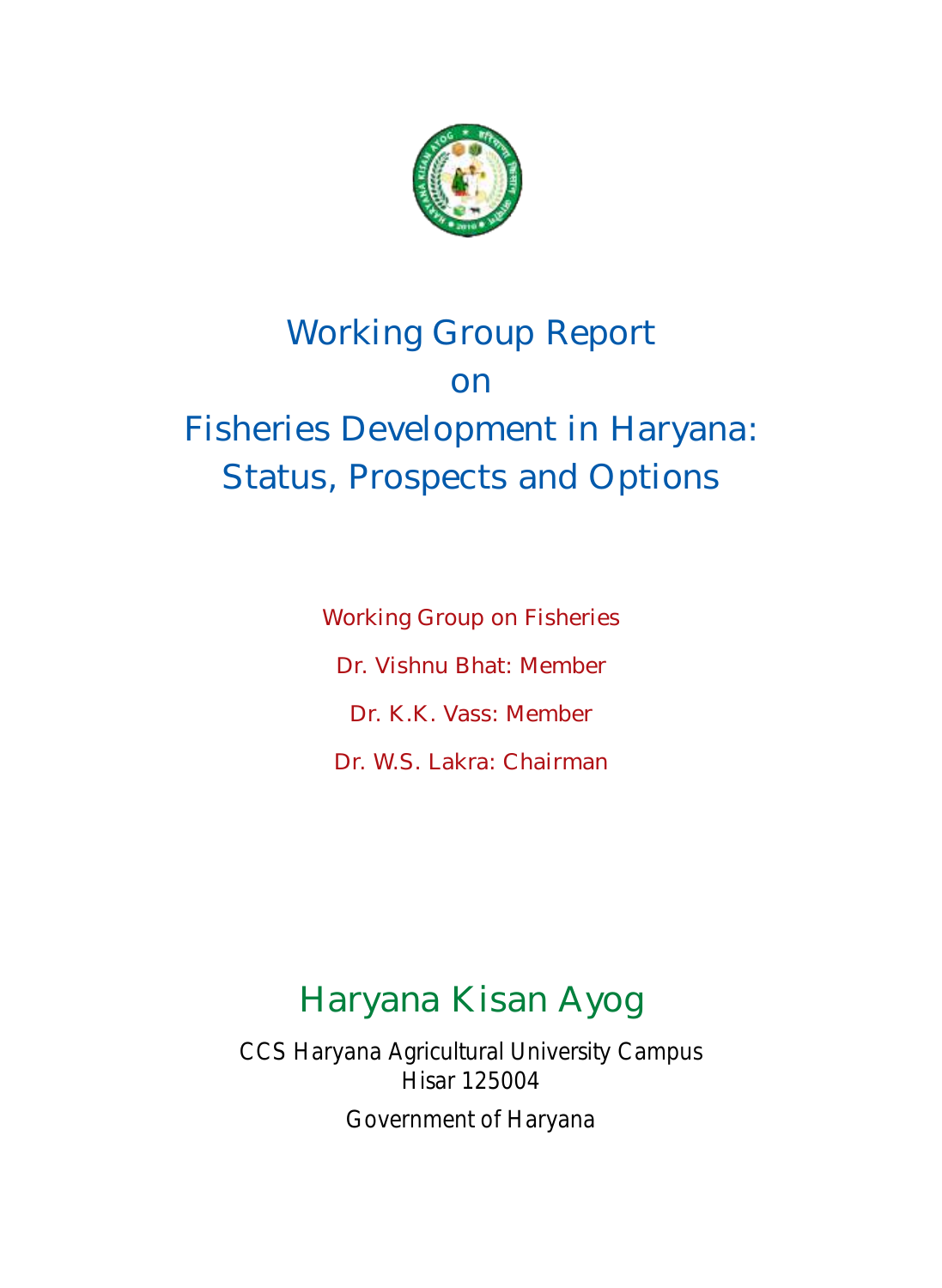### Citation

Working Group Report on 'Fisheries Development in Haryana: Status, Prospects and Options', Haryana Kisan Ayog, Hisar, 2012

### **Credits**

Dr. R.S. Paroda Dr. W.S. Lakra Dr. K.K. Vass Dr. Vishnu Bhat Dr. M.P. Yadav Dr. R.S. Dalal Dr. P.S. Ananthan

Copyright: 2012, Haryana Kisan Ayog, Hisar

### About the Document

This document is the final report of the Working Group on Fisheries Development in Haryana constituted by the Haryana Kisan Ayog, Hisar in March 2011 with a broad mandate to assess the present scenario and prepare a road map for future development. The report is a culmination of extensive consultations with various stakeholders – farmers, staff of Fisheries Department, experts from ICAR institutions and Universities, and field visits across Haryana, Delhi and Mumbai besides detailed review of various secondary data sourced from DOF and others. Comments and suggestions on the report may kindly be sent to Chairman, HKA at chairman@haryanakisanayog.org.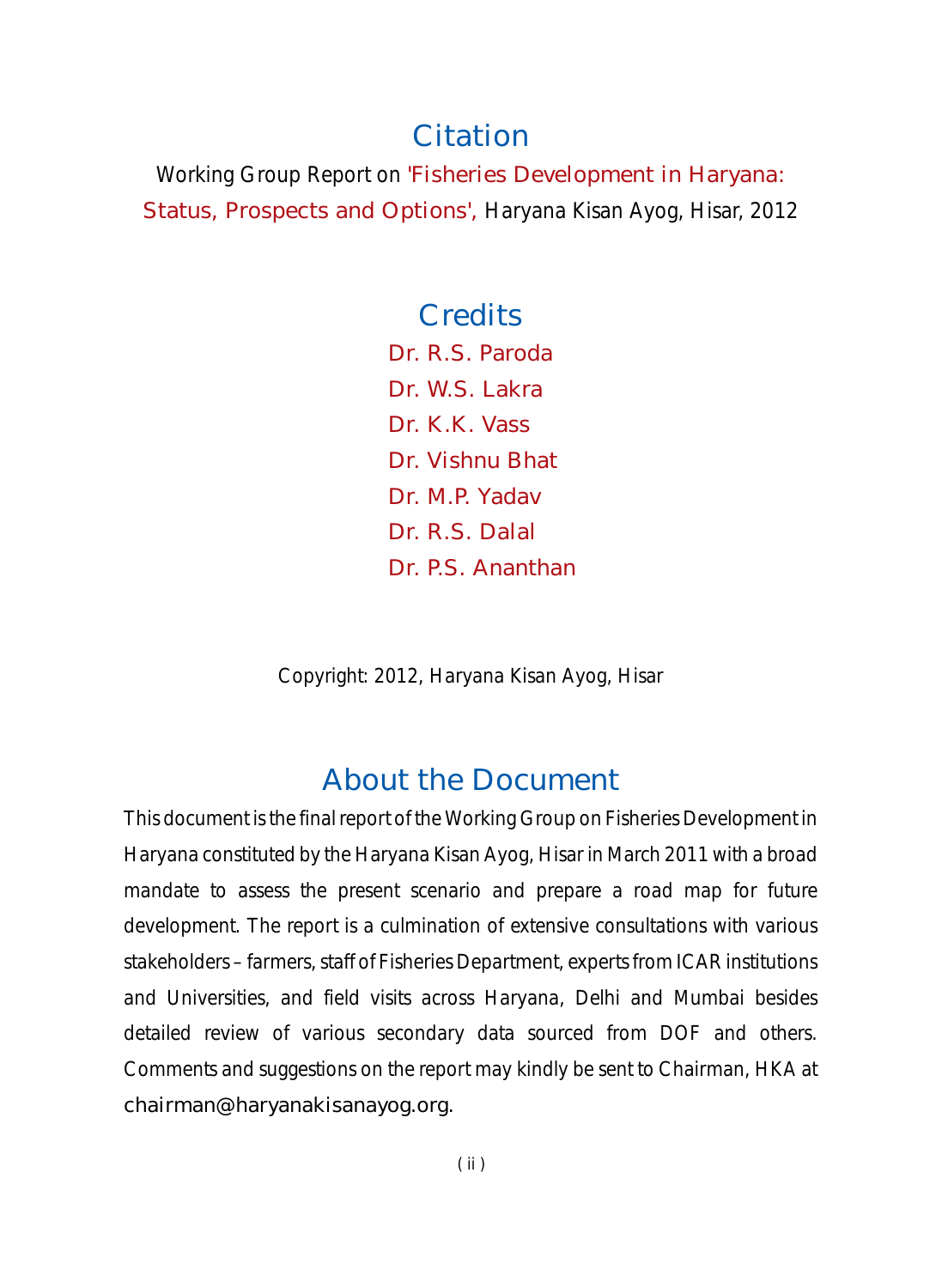

**CHAIRMAN** HARYANA KISAN AYOG CCSHAU CAMPUS HISAR-125004



### FOREWORD

Since its inception, the State of Haryana has made significant strides in all sectors of agriculture. However, in the present scenario of decreasing land holdings and climate change, there is need to have a relook at the present agricultural practices to ensure accelerated and sustained agricultural growth. The State has large areas with brackish ground water in inland basin. Introduction of canal irrigation with poor onfarm water management has resulted in the rise of water table, salinization, resodification, water logged conditions and soil degradation. We now need innovations that can cut cost on inputs and help in increasing the overall income of resource poor farmers.

Haryana has made impressive progress in the field of inland fishery in recent years. Currently, the state occupies second place in productivity (5600 kg/ha) in the country and has good potential for fishery development through diversified farming to enhance farmers' income and thus ensure nutritional security. Fish production in Haryana can be enhanced 4-5 times from present 1 lakh tonnes in the next five years by adopting innovative practices, new technologies and enabling policies. About 47% of the area in the arid region, having mostly the underground brackish water, can be a potential region for fishery development. The water resources can also be expanded with riverine fishery and utilization of canal banks for fish production. In addition, fish production in field ponds using good quality canal water can help in improving productivity. Re-circulatory water system needs to be adopted for high yielding and high value species like Sea bass, Tilapia, Shrimp and Prawn.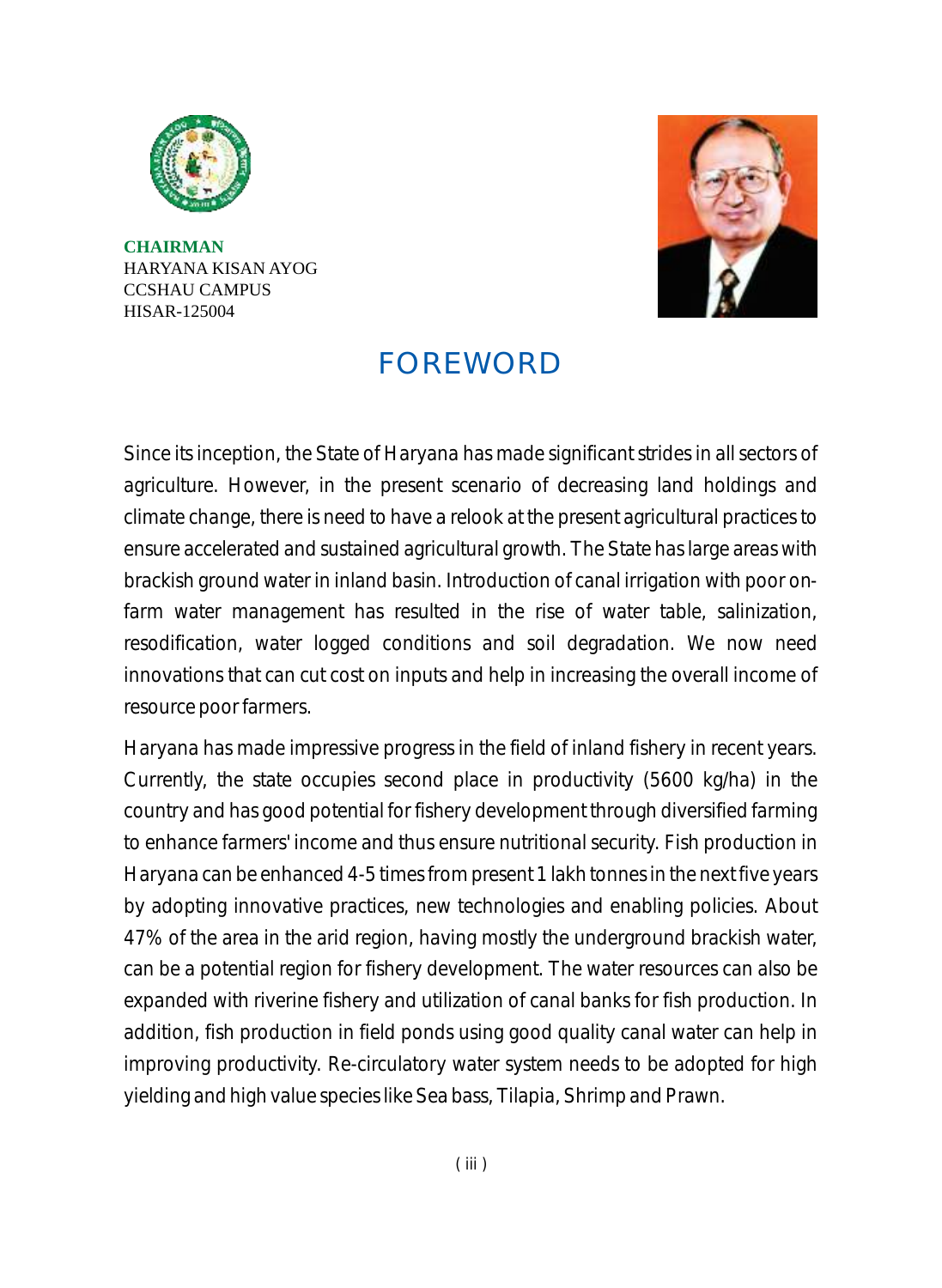It gives me immense pleasure that the Working Group Report on Fisheries Development in Haryana led by Dr. W.S. Lakra, has done a SWOT (strengths, weaknesses, opportunities and threats) analysis of fisheries in the State, identified key issues and suggested policy intervention for fishery development as a component of integrated diversified agricultural practices for higher income to the farmers. The Working Group conducted series of meetings with fish farmers, entrepreneurs, researchers, field functionaries, line departments and policy makers for framing these recommendations. I congratulate Dr. Lakra and his team for their sincere efforts and timely action in bringing out this valuable report entitled "Working Group Report on Fisheries Development in Haryana: Status, Prospects and Options". I am sure, the Department of Fisheries, Govt. of Haryana, Lala Lajpat Rai University of Veterinary & Animal Sciences, Hisar and Farm Advisory Agencies and farmers will take full advantage of these recommendations. Through its recommendations, this important publication will be of immense use to the planners, administrators, scientists, and other stakeholders, for betterment of resource poor small farm holders through sustainable & profitable agriculture by making best use of brackish, saline/sodic water resources and waste lands unfit for crop agriculture.

Poraway

(R. S. Paroda)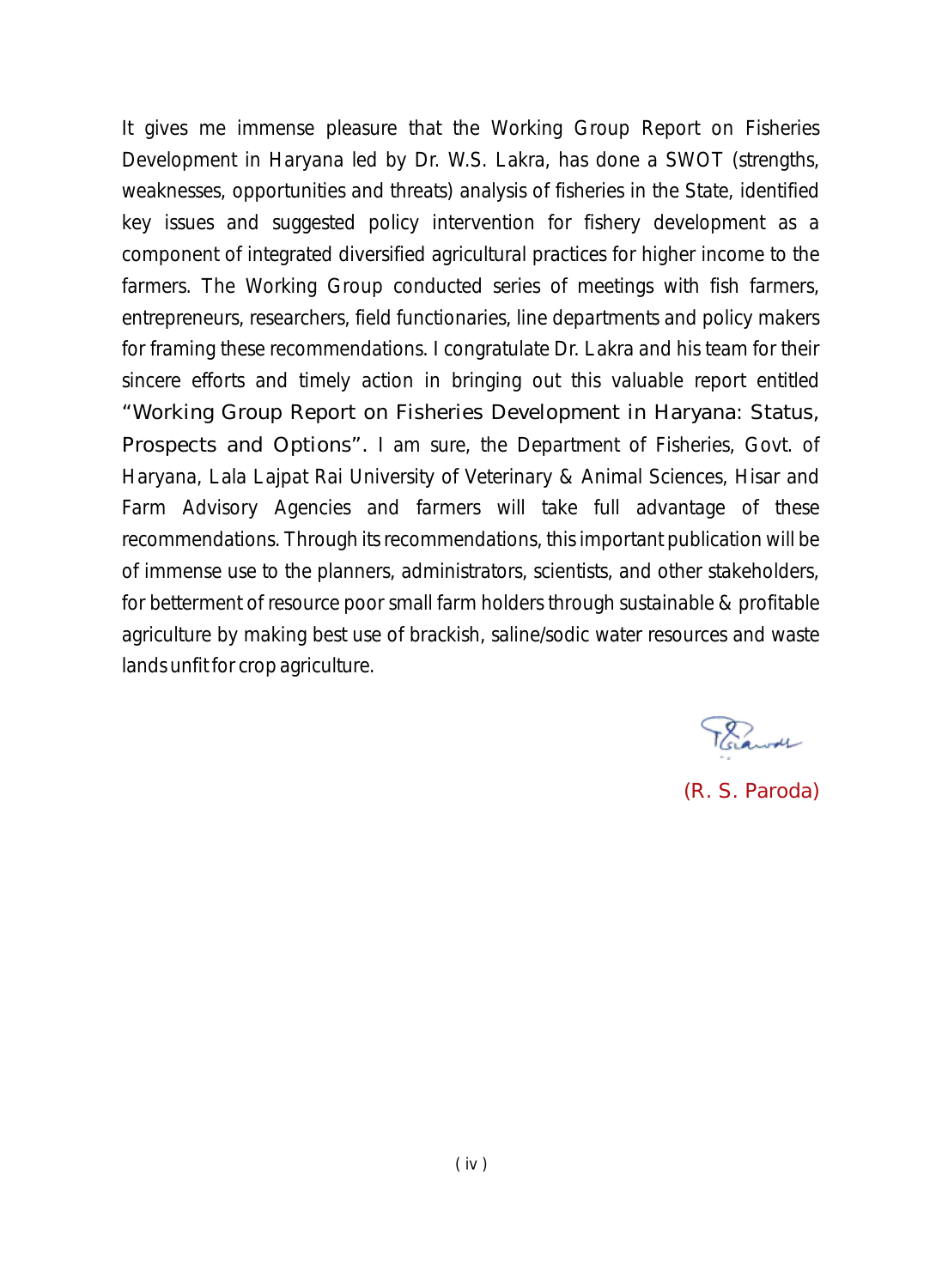

#### **DIRECTOR/VICE CHANCELLOR CIFE, ICAR & CHAIRMAN** WORKING GROUP ON FISHERIES DEVELOPMENT IN HARYANA

### **PREFACE**

Fisheries and aquaculture are vibrant economic activities and have been one of the fastest growing food production systems during the last three decades in India. With about 8 million tonnes of fish production, India ranks second in global capture and culture fisheries production. Its significance and contribution towards agricultural GDP (5.4 per cent) and national economies (1.1 per cent GDP), livelihood and nutritional security, employment generation (14.5 million people) and foreign exchange earnings (over Rs.12000 crores in 2011-12) have been enormous, though understated so far.

Haryana is one of the main engines of growth propelling Indian aquaculture forward with 58,436 ha of potential water resources, 18,000 ha of culture area and about one lakh tonnes of fish production. Though it contributes only 2.1% in inland fish production of India, the productivity (5.5 tonnes/ha) is twice the national average and has been growing faster (11.4%) than the rest of India (8%) during the last two decades. With the pond resources fully exploited in Haryana, the unutilized salt affected and waterlogged areas hold the maximum potential for fisheries development in the immediate future. As the report underlies, the fish production can become 3.5 lakh tonnes by 2022 if these resources are harnessed through appropriate technological and managerial interventions.

This report of the Working Group on Fisheries assesses the present status of fisheries development in Haryana, identifies the opportunities as well as challenges for further development and provides appropriate technological, developmental and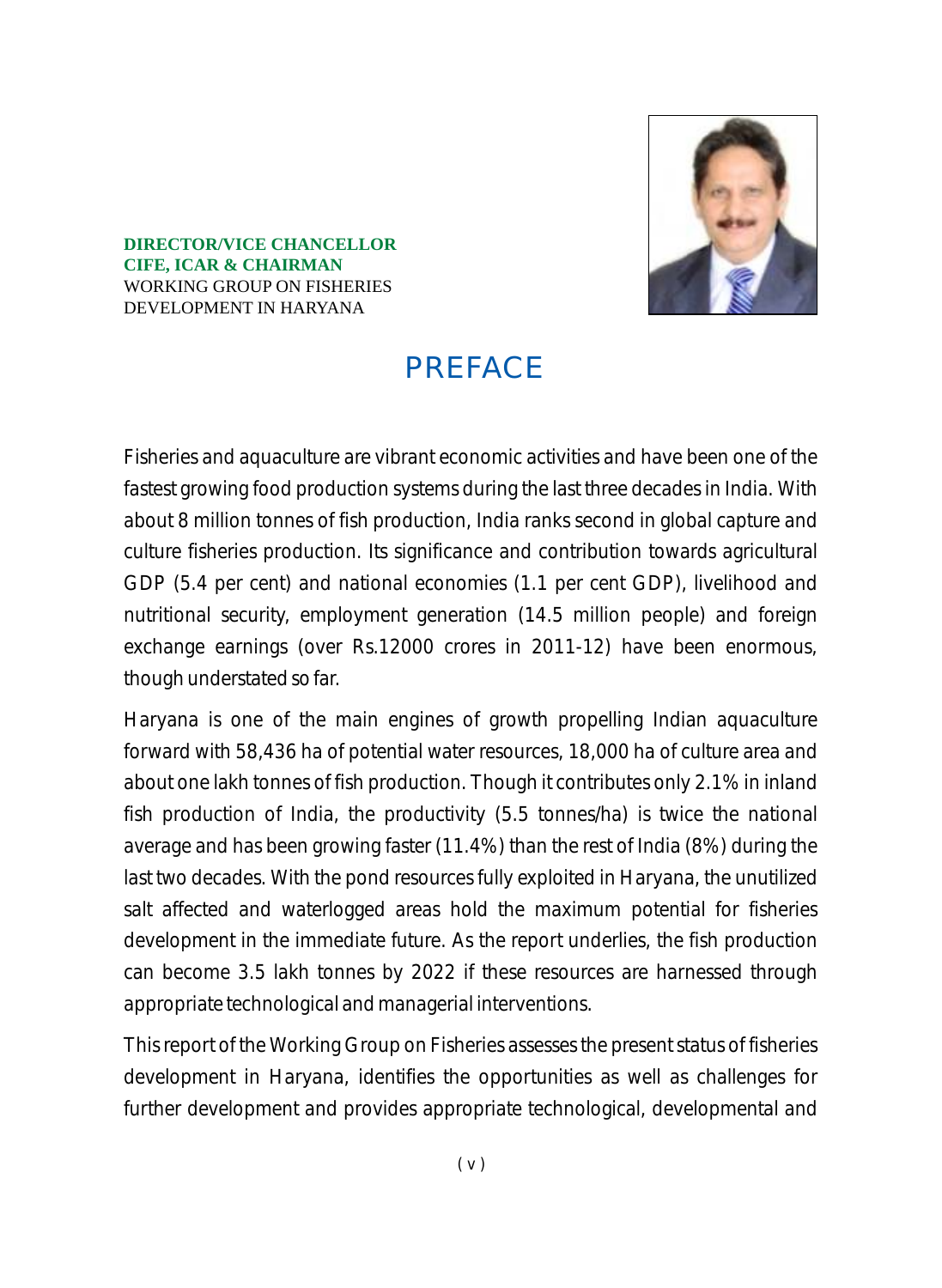policy options for the next two plan periods (2012-22) to achieve the targeted fish production of 1,45,250 tonnes by 2017 and 3,50,730 tonnes by 2022. For the State whose farmers are among the most progressive in the country and whose visionary leader's foster entrepreneurship and innovation, achieving the targeted fish production would not be a difficult task.

This exercise has been an enriching and rewarding experience for the Working Group. The report has strived to meet the high standards and the expectations of Padma Bhusan Dr. R.S. Paroda, Chairman, Haryana Kisan Ayog. We hope that this report would help, guide and further facilitate the process of fisheries development in Haryana with improved productivity, sustainability and profitability.

> Wehka (W.S. Lakra)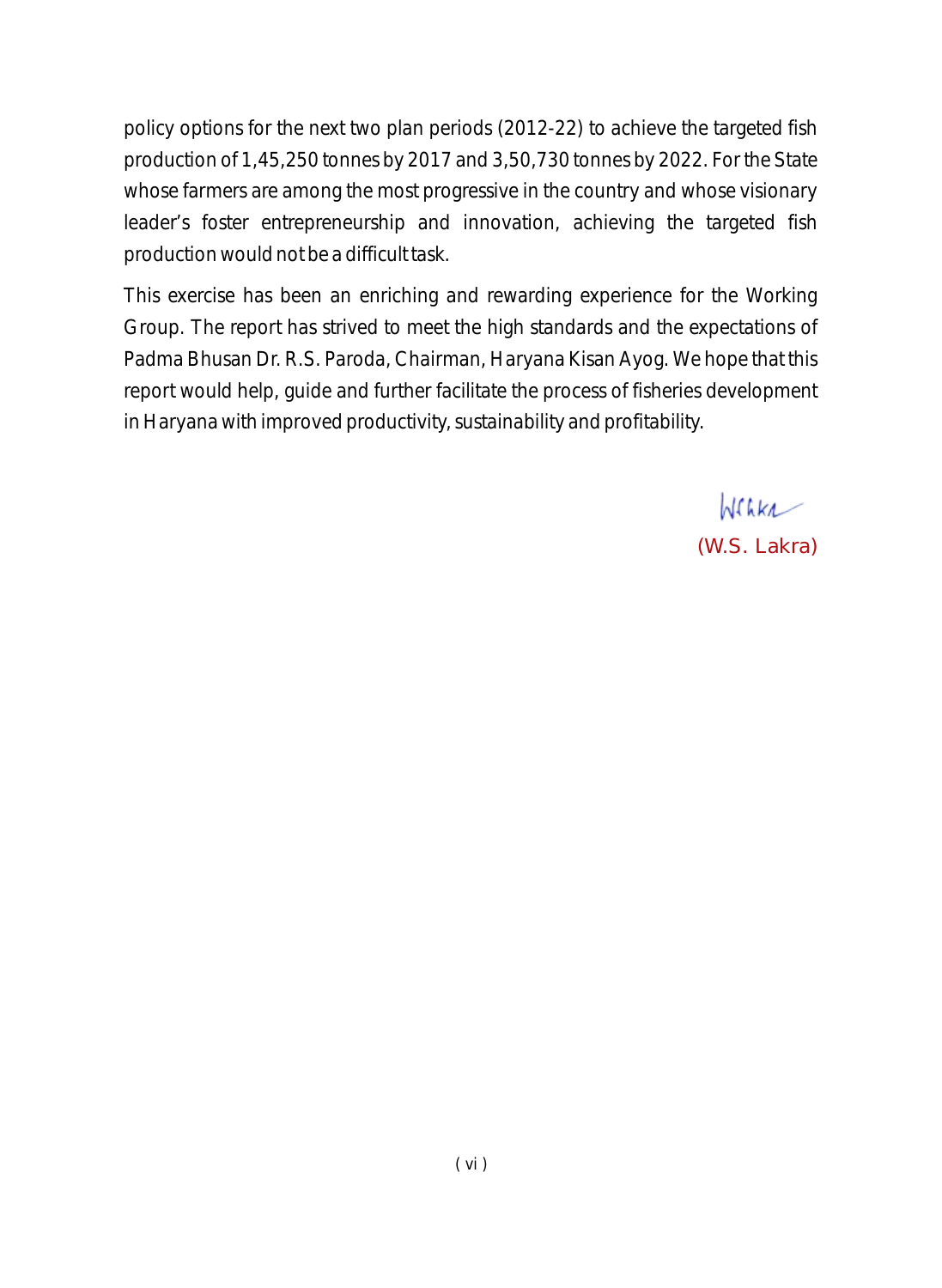### ACKNOWLEDGEMENTS

We are highly grateful to Padma Bhusan Dr. R.S. Paroda, Chairman, Haryana Kisan Ayog whose vision was instrumental in identifying fisheries as one of the sunrise sector for generating rural livelihoods and overall agricultural growth in Haryana. Constitution of a separate Working Group on Fisheries for detailed sectoral study and preparation of road map for development is an instance of his foresight. The study of this magnitude and scope would not have been possible without the invaluable support of Dr. P. V. Singh Director, Fisheries, Haryana and staff of Fisheries Department whose assistance is gratefully acknowledged.

We are grateful for the guidance received from Dr. S. Ayyappan, Secretary, DARE and Director General, ICAR. We thankfully acknowledge the inputs received from Shri N. K. Jain, IAS, Secretary, Fisheries, Govt. of Haryana; Dr. B. Meenakumari, DDG, Fisheries, ICAR; Dr. Dilip Kumar, former Director, CIFE; Dr. A. K. Srivastava, Director, NDRI and Dr. D.K. Sharma, Director CSSRI; Dr. B. S. Saharan and Dr. S. C. Aggarwal, former Directors, DoF, Haryana; Dr. Asha Dhawan, Dean, CoF, Ludhiana; Dr. M.A. Upare, retd. DGM, NABARD; Dr. A.K. Sharma, Dr. A.K. Reddy and several progressive farmer cum entrepreneurs during the consultation process.

All the participants in the consultative workshops held in Hisar, Karnal, Rohtak, Chandigarh, Delhi and Mumbai consisting of fish farmers, DoF staff, CIFE faculty, fishing contractors, industry representatives, bankers, and experts have contributed immensely to the study report in terms of varied perspectives and critical suggestions which is duly acknowledged.

Special thanks are due to Dr. R.S. Dalal, Member Secretary, and Dr. M.P. Yadav, Consultant, HKA and the entire team at Haryana Kisan Ayog for effective organization of consultative meetings and providing necessary logistic support.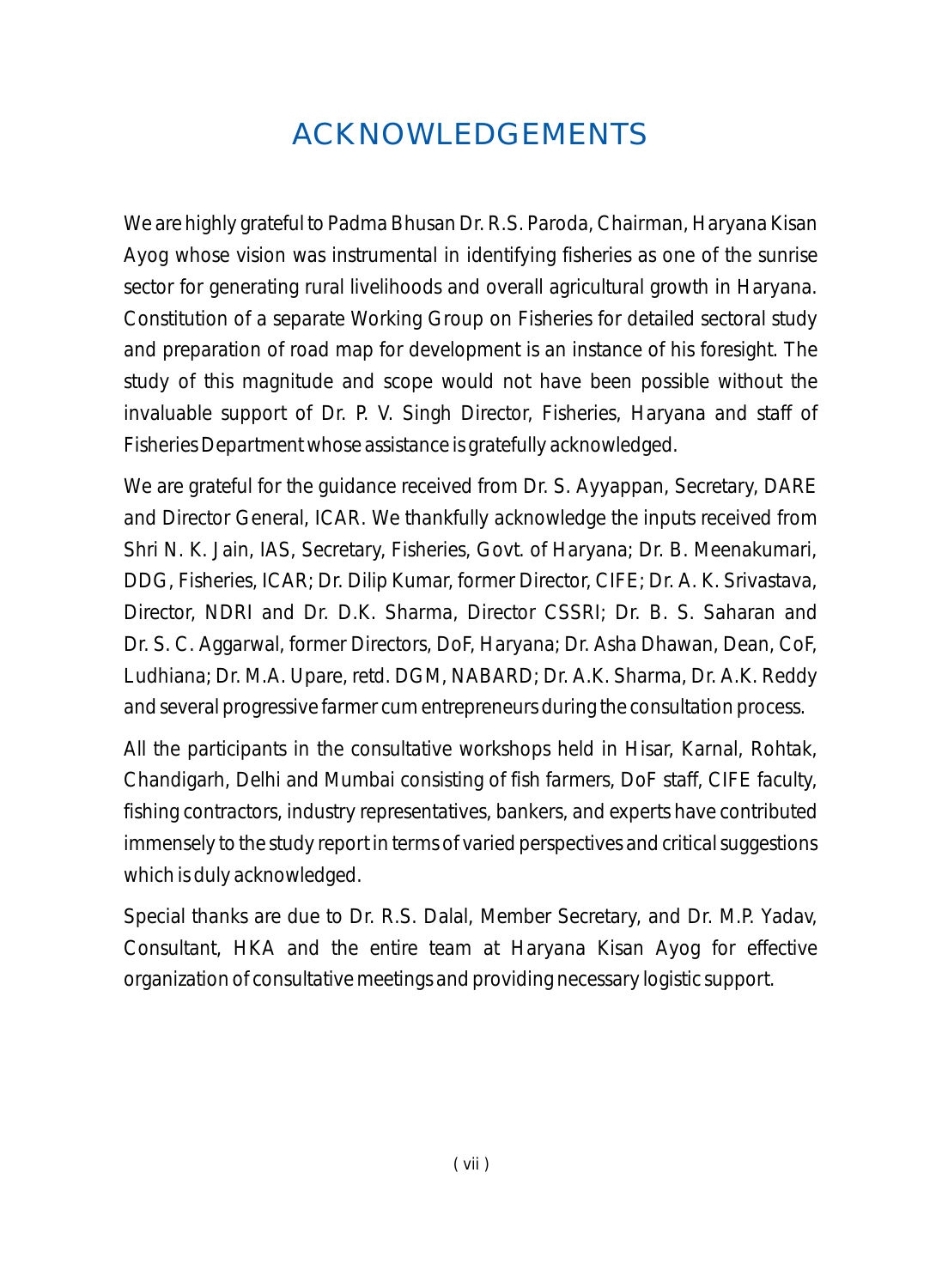### **CONTENTS**

| Foreword |                                                                | iii          |
|----------|----------------------------------------------------------------|--------------|
| Preface  |                                                                | $\mathbf{V}$ |
|          | Acknowledgements                                               | vii          |
|          | Abbreviations                                                  | ix           |
|          | <b>Executive Summary</b>                                       | xi           |
| 1.       | Introduction                                                   | $\mathbf{1}$ |
| 2.       | Status of Fisheries in Haryana                                 | 3            |
| 2.1.     | Status of Fisheries: Resources, Production and Productivity    | 3            |
| 2.2.     | <b>Fish Markets and Consumption</b>                            | 17           |
| 2.3.     | Directorate of Fisheries, Extension System and Budget Support  | 19           |
| 2.4.     | <b>SWOT Analysis of Haryana Fisheries</b>                      | 26           |
| 3.       | Prospects and Strategies for Fisheries Development in Haryana  | 30           |
| 3.1.     | Haryana Fisheries 2022                                         | 30           |
| 3.2.     | Enhanced Fisheries in Lakes, Rivers and Canals                 | 31           |
| 3.3.     | Diversification and Intensification in Pond Resources          | 32           |
| 3.4.     | Sustainable Aquaculture in Waterlogged and Saline Areas        | 32           |
| 3.5.     | Self-sufficiency in Quality Seed Production                    | 32           |
| 4.       | Issues, Options and Action Plan                                | 34           |
| 4.1.     | Resource Issues and options                                    | 34           |
| 4.2.     | <b>Technological Issues and Options</b>                        | 35           |
| 4.3.     | Developmental Issues and Options                               | 39           |
| 4.4.     | Policy Issues and Options                                      | 43           |
| Epilogue |                                                                | 46           |
| Annexure |                                                                | 49           |
| i.       | Constitution and TOR of Working Group on Fisheries Development |              |
|          | in Haryana                                                     | 50           |
| ii.      | <b>List of Tables</b>                                          | 52           |
| iii.     | <b>List of Figures</b>                                         | 52           |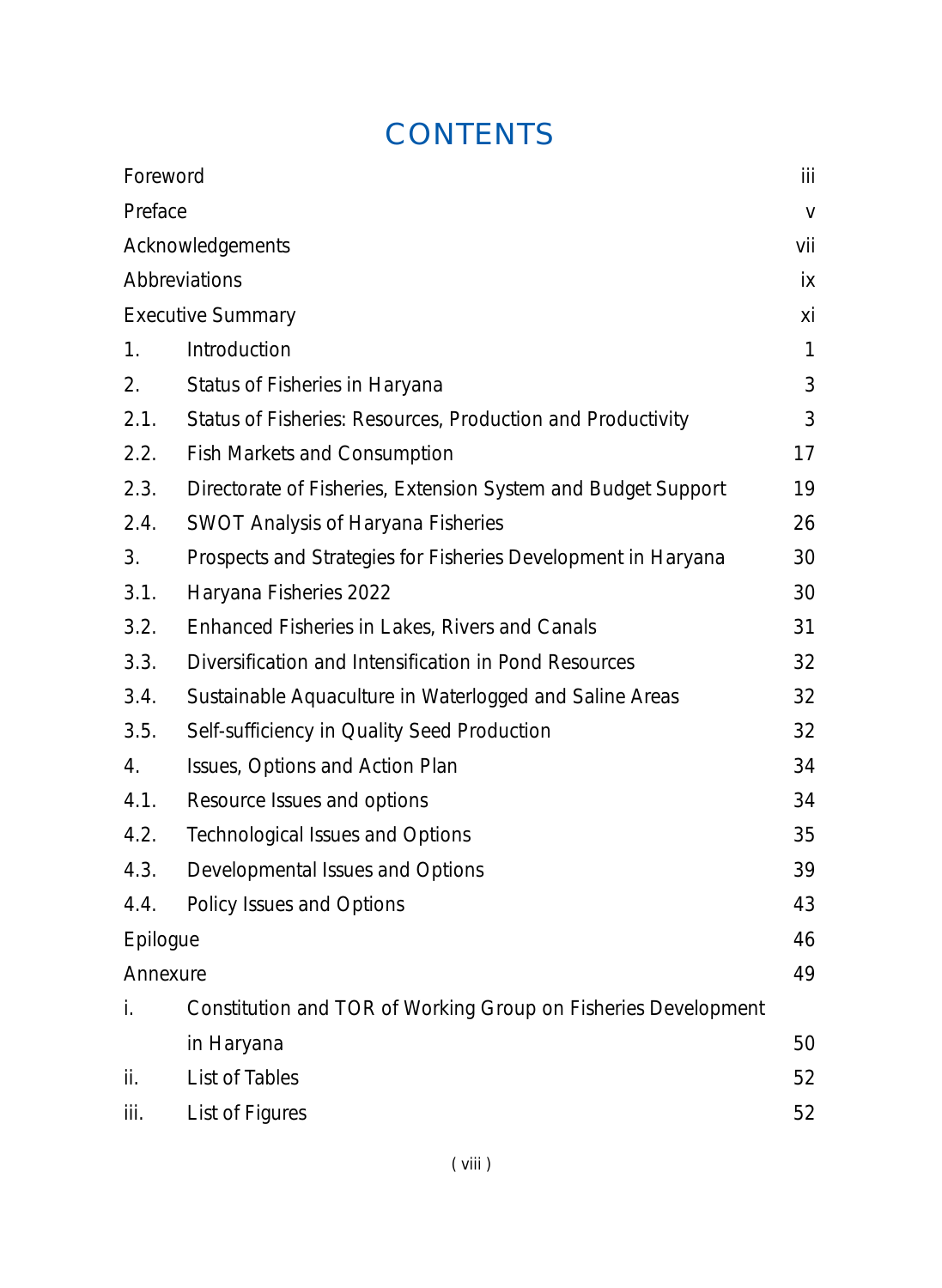### ABBREVIATIONS

| <b>ADOs</b>   | <b>Agriculture Development Officers</b>                |
|---------------|--------------------------------------------------------|
| <b>ARTI</b>   | <b>Aquaculture Research and Training Institute</b>     |
| <b>AUC</b>    | Area under Culture                                     |
| <b>BFSc</b>   | <b>Bachelor of Fisheries Science</b>                   |
| <b>CCSHAU</b> | Chaudhary Charan Singh Haryana Agricultural University |
| <b>CIBA</b>   | Central Institute of Brackish water Aquaculture        |
| <b>CIFA</b>   | Central Institute of Freshwater Aquaculture            |
| <b>CIFE</b>   | Central Institute of Fisheries Education               |
| <b>CIFRI</b>  | Central Inland Fisheries Research Institute            |
| <b>CSSRI</b>  | <b>Central Soil Salinity Research Institute</b>        |
| <b>DAHDF</b>  | Department of Animal Husbandry, Dairying and Fisheries |
| <b>DFO</b>    | <b>District Fisheries Officer</b>                      |
| DoF           | <b>Department of Fisheries</b>                         |
| <b>FDC</b>    | <b>Fisheries Development Commissioner</b>              |
| <b>FDO</b>    | <b>Fisheries Development Officer</b>                   |
| <b>FEO</b>    | <b>Fisheries Extension Officer</b>                     |
| <b>FFDA</b>   | <b>Fish Farmers Development Agency</b>                 |
| <b>FO</b>     | <b>Fisheries Officer</b>                               |
| <b>FY</b>     | <b>Financial Year</b>                                  |
| <b>FYP</b>    | <b>Five Year Plan</b>                                  |
| <b>GDP</b>    | <b>Gross Domestic Product</b>                          |
| <b>GIC</b>    | <b>General Insurance Corporation</b>                   |
| GoH           | <b>Government of Haryana</b>                           |
| GoI           | <b>Government of India</b>                             |
| <b>HFC</b>    | Haryana Farmers' Commission                            |
| HQ            | <b>Head Quarter</b>                                    |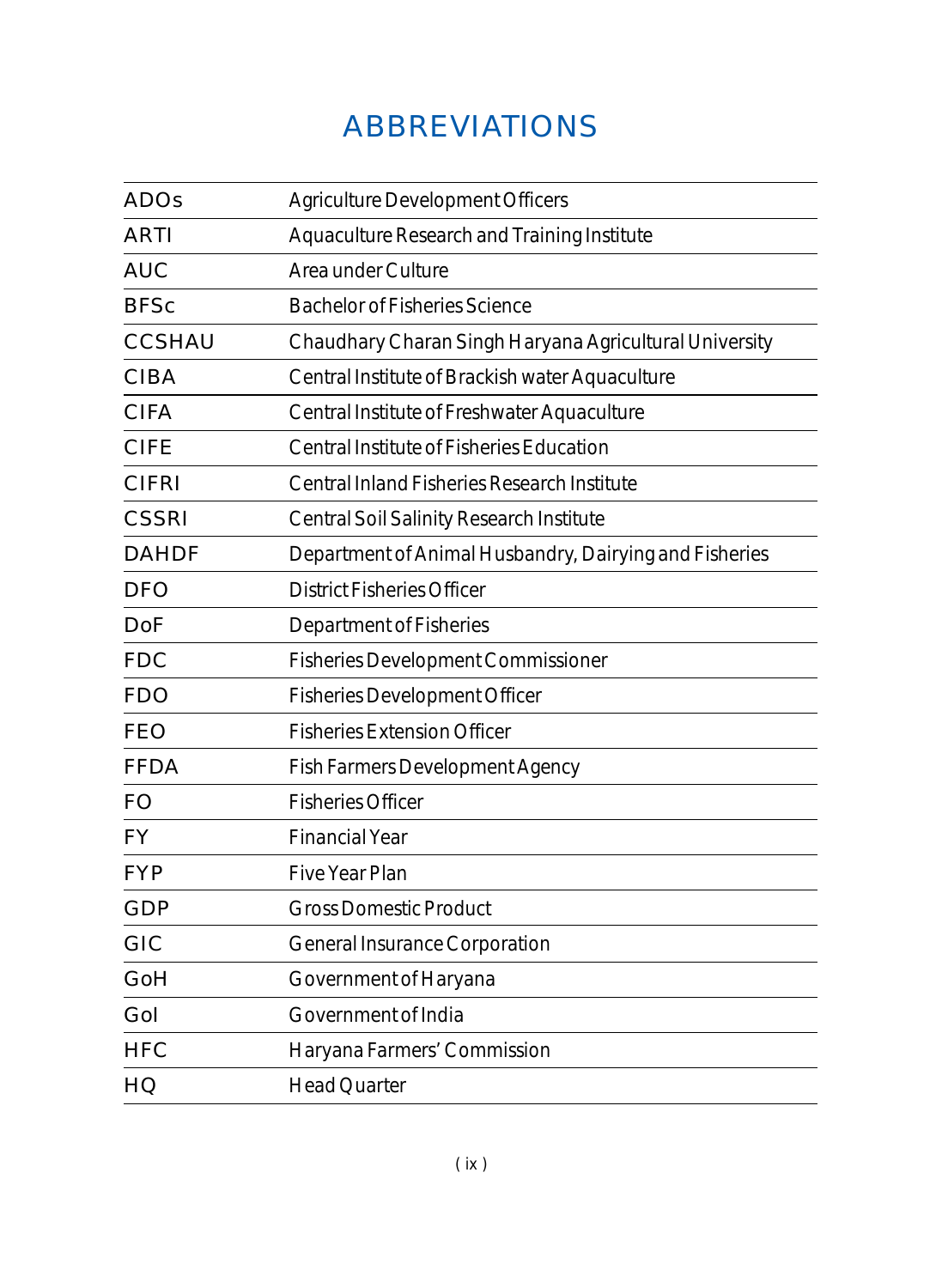| <b>HRD</b>     | Human Resource Development                                   |
|----------------|--------------------------------------------------------------|
| <b>ICAR</b>    | Indian Council of Agricultural Research                      |
| <b>IMC</b>     | <b>Indian Major Carps</b>                                    |
| <b>KCC</b>     | <b>Kisan Credit Card</b>                                     |
| <b>KVKs</b>    | Krishi Vigyan Kendras                                        |
| <b>LLRUVAS</b> | Lala Lajpat Rai University of Veterinary and Animal Sciences |
| <b>MFSc</b>    | <b>Master of Fisheries Science</b>                           |
| <b>MGNREGS</b> | Mahatma Gandhi National Rural Employment Guarantee Scheme    |
| <b>MNC</b>     | Multi National Corporation                                   |
| <b>NCR</b>     | National Capital Region                                      |
| <b>NFDB</b>    | National Fisheries Development Board                         |
| <b>NGO</b>     | Non-Governmental Organization                                |
| <b>NSSO</b>    | National Sample Survey Organisation                          |
| <b>PPP</b>     | <b>Public Private Partnership</b>                            |
| <b>PWD</b>     | <b>Public Works Department</b>                               |
| R&D            | <b>Research and Development</b>                              |
| <b>RAS</b>     | <b>Recirculating Aquaculture Systems</b>                     |
| <b>RKVY</b>    | Rashtriya Krishi Vikas Yojana                                |
| <b>SHG</b>     | Shelf Help Group                                             |
| <b>SWOT</b>    | Strengths, Weaknesses, Opportunities and Threats             |
| <b>TOR</b>     | <b>Terms of Reference</b>                                    |
| <b>WA</b>      | Water Logged Area                                            |
| <b>SA</b>      | Salt Affected Area                                           |
| CGR            | Compounded Growth rate                                       |
| <b>TAAS</b>    | Trust for Advancement of Agricultural Sciences               |
| <b>NDRI</b>    | National Dairy Research Institute                            |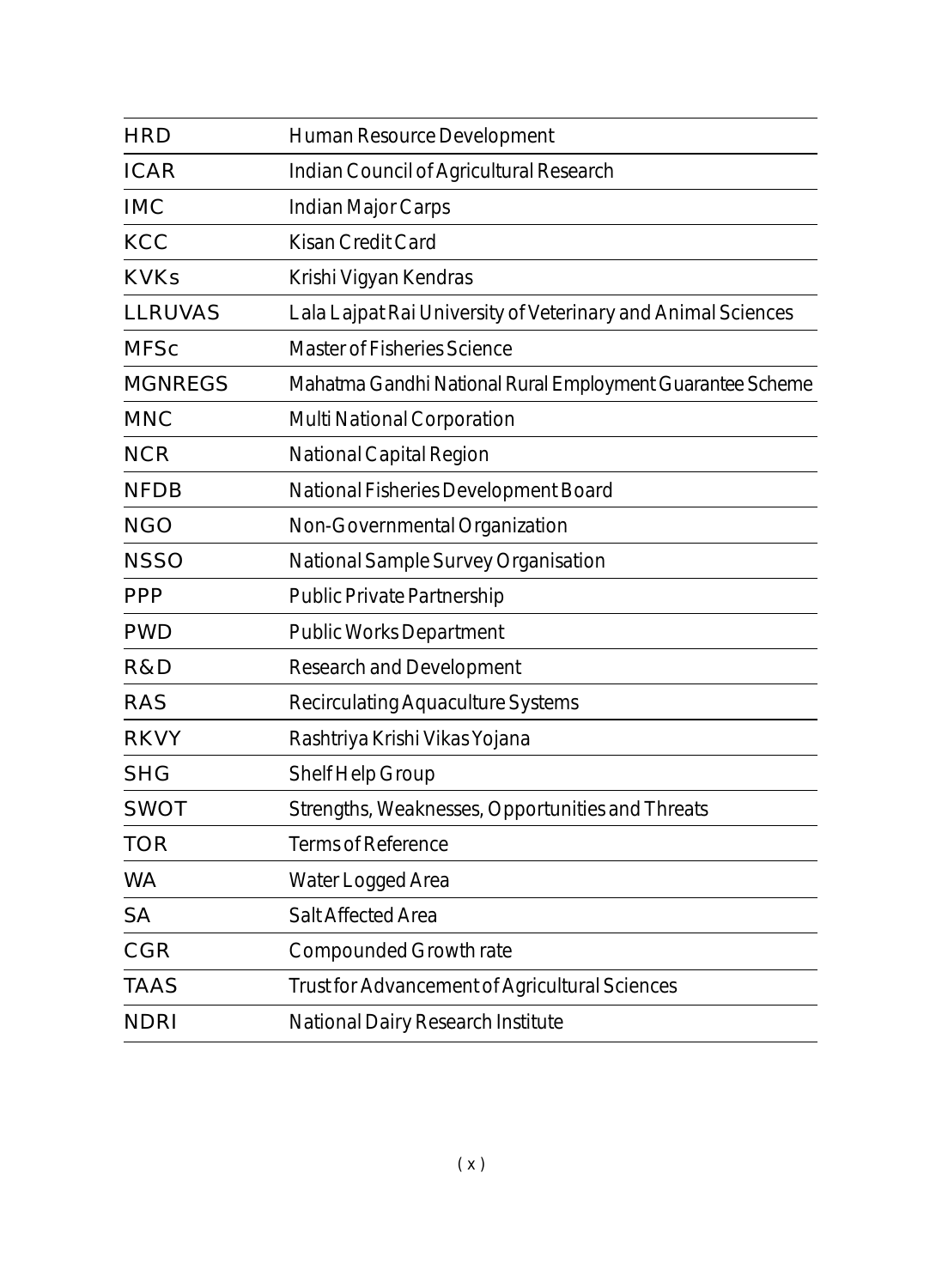### EXECUTIVE SUMMARY

Haryana is one of the most progressive agricultural states. In recent years the State has successfully integrated fisheries in its basket of agrarian goods. It ranks second in fish productivity which is twice the national average. This report is an effort to take stock of the present status of fisheries resource use, identify the potential opportunities and indicate the action points for the next ten years for fisheries development in Haryana. This has been done through extensive consultations with various stakeholders including farmers, personnel of Fisheries Dept., experts from fisheries institutes and Universities.

The report is presented in four chapters. A brief introduction to the historical development of fish culture in Haryana is presented in the first chapter. Second chapter examines the present status of fisheries in detail. Third chapter elaborates the prospects and strategies for fisheries development in Haryana while the fourth chapter concludes with discussions on the policy, development and technology related issues as well as on the options and action plan for overcoming the same. Salient features of the report are summarised below:

- Total available water resource of Haryana is 58,436 ha as on 2009-10 reported by DoF. These include Lakes, Rivers & Canals (21%), and Pond resources including both common property resources (village ponds) and private ponds (32%) and Unutilized Saline and Waterlogged areas with potential for Aquaculture (47%).
- As per distribution of water resources the districts Hisar, Sonepat, Jhajjar, Sirsa, Bhiwani, Kaithal, Jind, Mewat & Mahindergarh each have >1000 ha of ponds and together contribute > 60% of pond area while, Palwal, Mewat, Hisar, Karnal and Rohtak contribute nearly 60% of the private pond resources. Currently, 95 per cent of the total fish production in Haryana is from village ponds. Only 66% of 1205 ha of private ponds are under culture.
- Rivers and rivulets are mainly under capture fisheries and have been exploited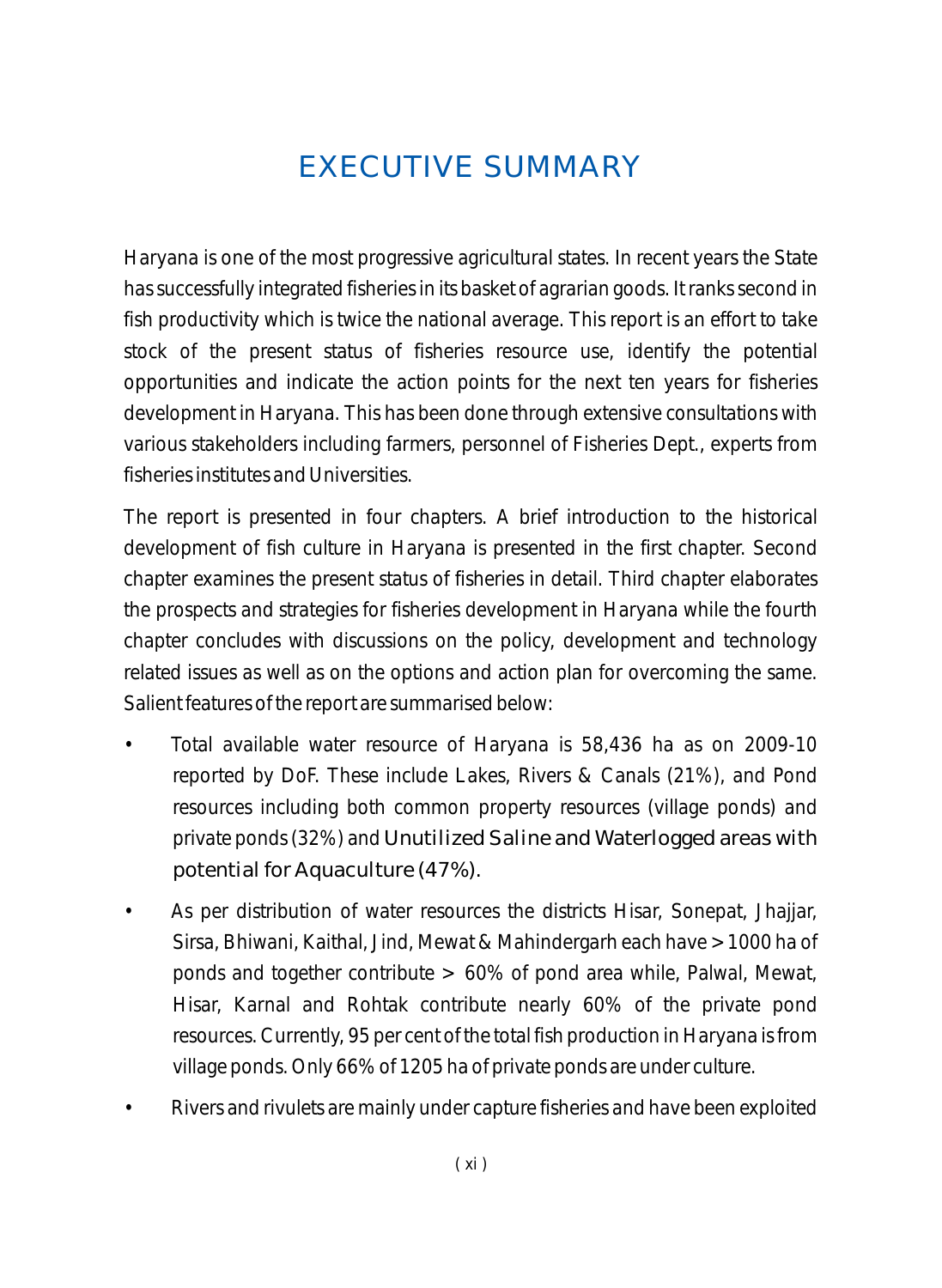to the maximum extent without any efforts of stock enhancement leading to decline in productivity. As almost 91 per cent of the village ponds are under fish culture, further increase in the area under fish culture would be possible by effective utilization of saline and waterlogged areas.

- Mewat, Palwal, Hisar, Sirsa, Rohtak, Fatehabad and Bhiwani districts constitute nearly 80% of the salt affected/water logged areas with the potential for fish culture. At present only 123 ha (0.52%) of salt affected area and 104 ha (6.2%) of waterlogged area have been brought under culture whereas the actual potential area under these categories is 20,000 ha &2,000 ha respectively.
- Total fish production was 96,814 tonnes during 2010-11 with an average productivity of 5.5 tonnes/ha. The growth in production, area and productivity was 11.41, 8.29 & 2.23 per cent, respectively during 1997-98 to 2010-11, thus recording a tremendous overall performance. However, the growth momentum has slowed down during the XI plan as compared to X plan period especially in terms of productivity.
- The Centrally Sponsored Scheme on Fish Farmers Development Agency (FFDA) implemented in the state has had only a limited impact as it reported lower productivity of 4.96 tonnes/ha/year as compared to 5.55 tonnes/ha/year of non FFDA ponds..
- Fish production from natural water bodies is declining and accounts for only 4 per cent in the total production. The riverine and lake ecosystems are at threat due to shrinkage, siltation and encroachment for anthropogenic activities. The number of aquatic species has declined from 77 in the year 1980 to 60 during the year 2006-07. Introduction of exotic fishes like African Magur, Tilapia, Silver Carp and Common Carp are believed to have played major role in this as they have become invasive in natural water bodies while the overall habitat degradation, abstraction of water, and pollution leading to loss of breeding grounds might be equally responsible.
- Presently there is no problem of market as there is a good demand for fish in Delhi, Punjab / NCR market. However, there is a need to improve the post-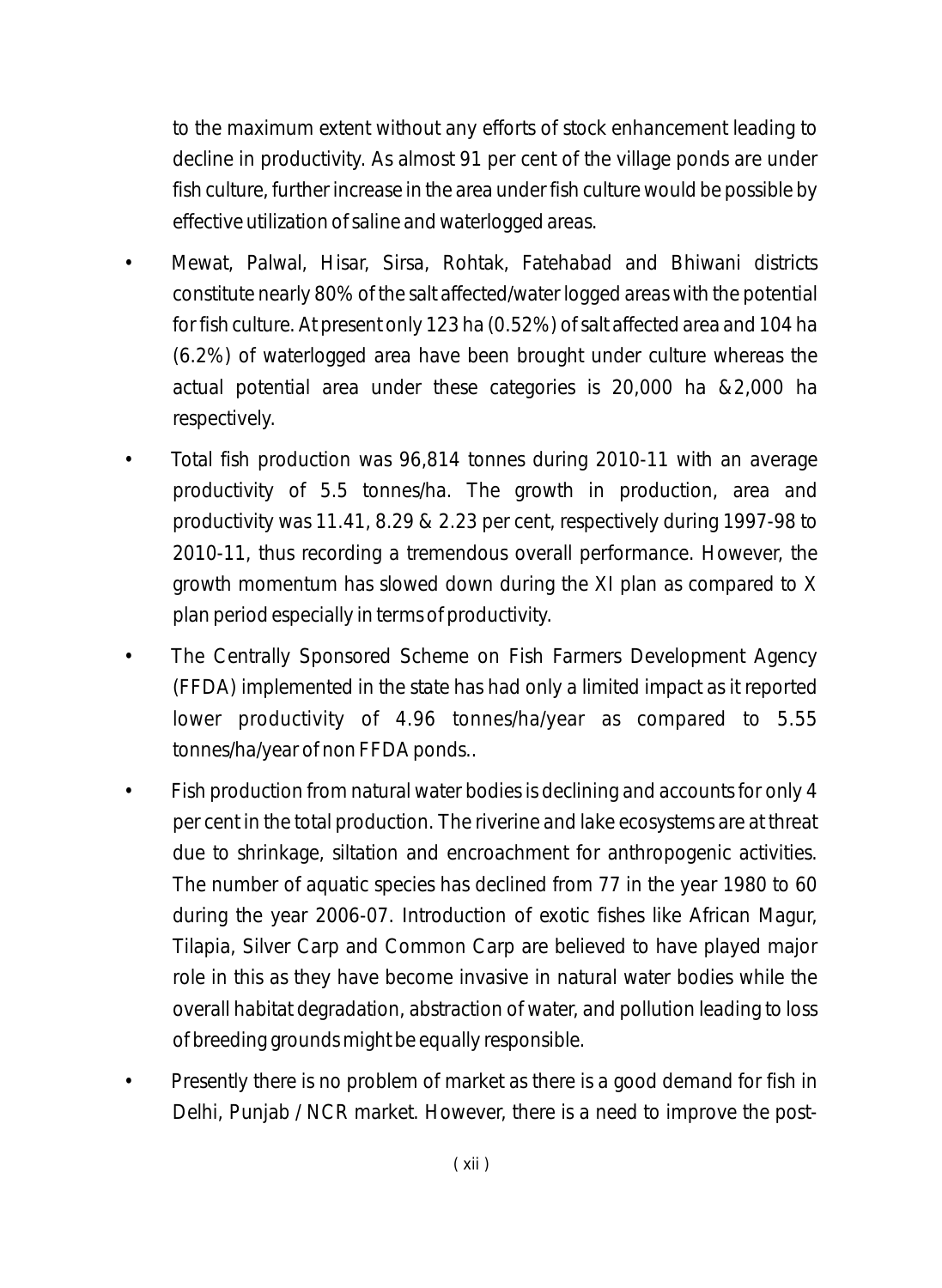harvest handling practices, storage, transportation and value addition. The first processing plant, set up in private sector with NFDB assistance, is yet to function to its full capacity owing to marketing related issues.

- The total fish yield can be projected to reach 1,45,250 tonnes by 2017 in a scenario where one fourth of salt affected areas and all the identified water logged areas are brought under aquaculture. Proposed growth rate of fish production would be 10 per cent. In the second scenario, assuming that the highly productive species like *Pangasianodon hypophthalmus* finds greater consumer and grower acceptance resulting in high productivity gains in the immediate future and on the other hand considering greater technological success of shrimp culture in salt affected areas leading to positive trends in area and productivity, expected fish production will be 3,50,730 tonnes by the end of XII Plan (2017- 22).
- For capture fisheries the focus should be restoration of biodiversity and fisheries enhancement in the natural bodies keeping in view the supply of quality brood stock as well as the very sustainability of fisheries. Declaring fish sanctuaries and ranching of endemic species could be some of the strategies in this regard. Intensive cage culture would also contribute significantly to the overall production.
- Though existing regulations sufficiently provide for development and prohibit exploitative fishing in natural water bodies; their compliance is far from satisfactory. Moving towards community based management of these water bodies with necessary policy and regulation support can be the only viable long term option to avoid habitat degradation and sustain fish production.
- Fishers / farmers living in the periphery of these common property resources should be the primary stakeholders in their management. Suitable location specific plan needs to be developed taking into account their potential for ecotourism, fish sanctuaries, sports fisheries, fish production potential, etc.
- Community ponds which are the major water resources for fish production are highly polluted due to village garbage and domestic sewage. Awareness need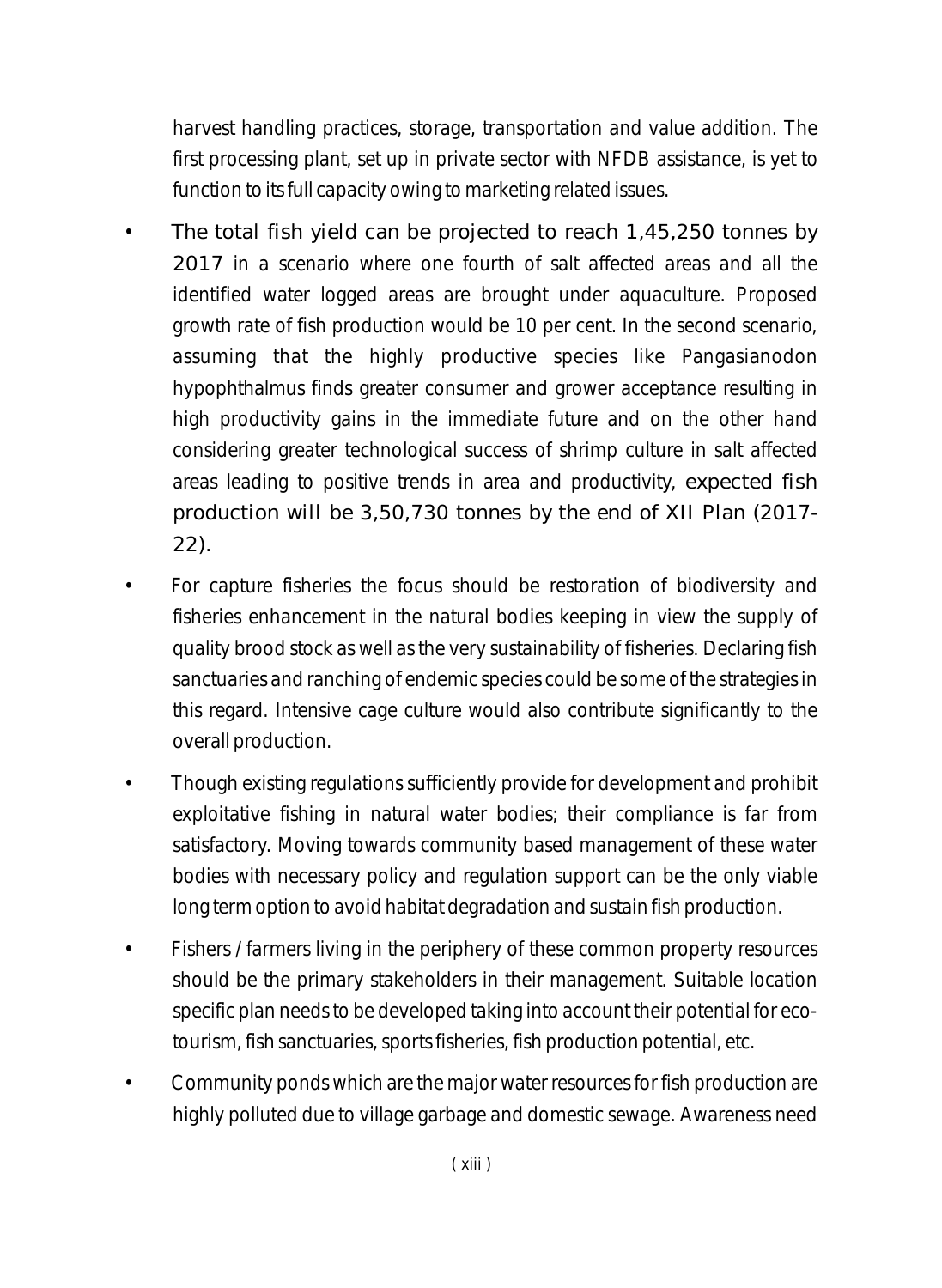to be created among the public and leasers/farmers to maintain soil and water quality by application of eco-friendly chemicals, probiotics, etc.

- Developing a comprehensive and reliable data base on soil and water profiles is the primary need to plan resource use strategies. Agriculture Department, Haryana has prepared soil and ground water maps up to block level for the State which need to be vetted and customized after adequate ground-truthing and field studies with respect to its suitability for fisheries and aquaculture.
- Diversification and intensification will ensure economic viability as well as ecological sustainability of fish culture in the State. In this direction, Pangasianodon, Scampi, and Indian Magur could be some of the candidate species that can be added to the input basket. It would also diversify people's diet and open up opportunities for a range of value added products. Intensification especially on private ponds would increase the yield levels. Multiple stocking and multiple harvesting, stocking of stunted fingerlings, feed based culture in village ponds, introduction of re-circulatory aquaculture systems, and polyculture are the ways of intensification.
- The resource use strategy should be based on long term sustainability rather than on profit maximization in the short run at the cost of ecosystem integrity. With the availability of technologies for culture of high value candidate species like Tiger Shrimp, White leg shrimp, Sea bass and Scampi; field demonstrations, promotion of adoption by farmers augmented by supply of quality seed and feed, credit availability and technical support are essential for effective utilization of saline/waterlogged areas.
- Fish seed production was reported to be 277 million fry at the end of X plan. Though the number of seed producing units under public and private sectors is almost same, 80 per cent of the total seed production is accounted to private firms while one third of total seed requirement is met from other States.
- Seed is critical input in production. Hence, it is very important to ensure adequate and timely supply of quality seed. Indian Major Carps are still the predominant species being cultured in Haryana. In the recently days, the quality of seed is deteriorating and farmers are getting either low quality seed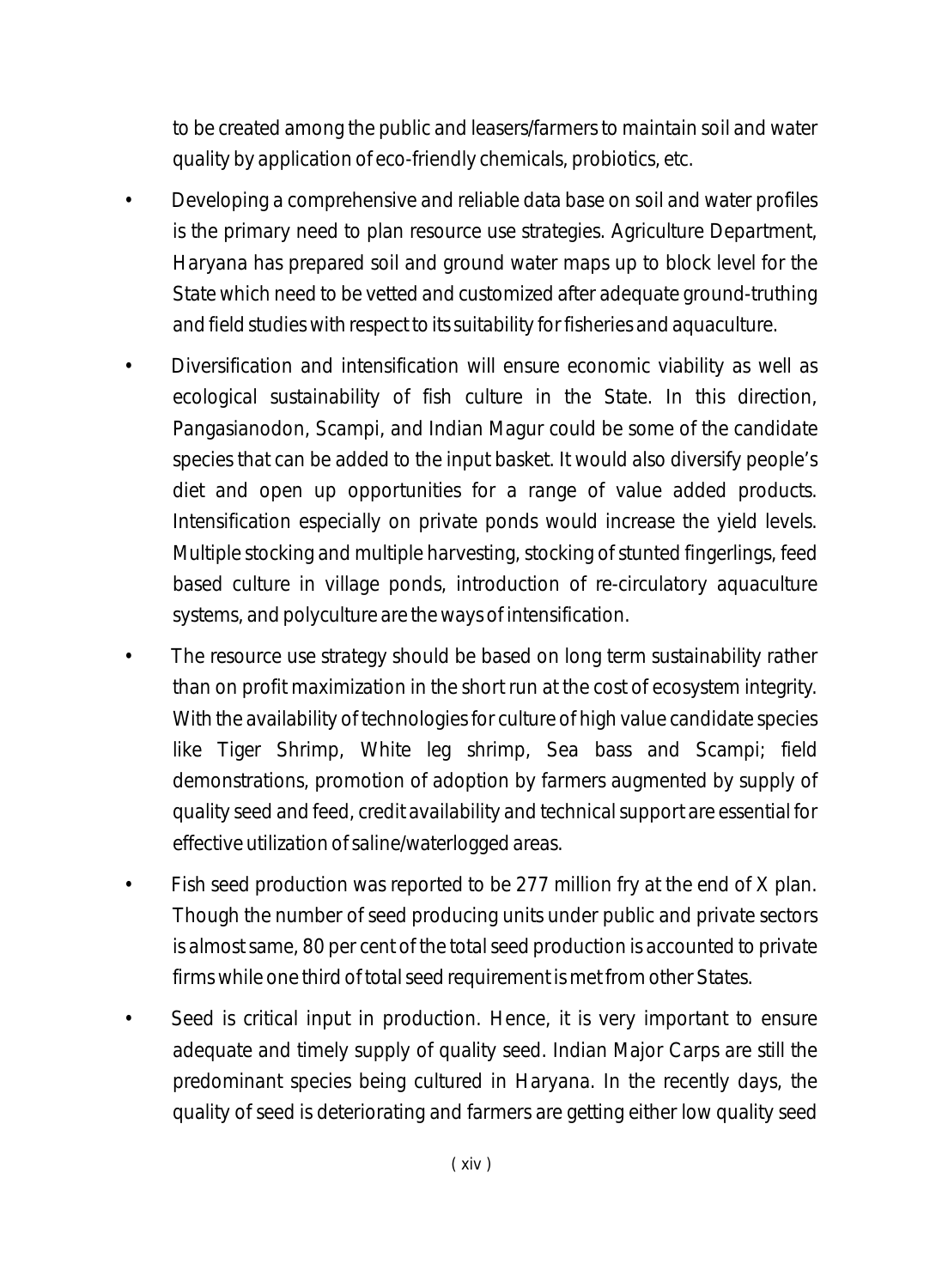or undersized weak seed. Inbreeding depression could adversely affect the quality seed production. Existing brood stocks in the state hatcheries need to be replaced by new brood stocks from the natural resources such as rivers to revive the genetic potential.

- Private investment should be encouraged in the seed production sector to achieve self-sufficiency. This would create additional employment opportunities locally rather than depending on supply from other states. This would also reduce the cost of transportation. The State should not indulge in commercial scale seed production any further due to structural limitations and inherent inefficiencies.
- Feed is an important input and accounts for almost 50 per cent of the recurring cost of production. It is important to develop local feed plants which would meet the feed requirements of the growing culture activities. Atleast one feed mill should be established in the State with financial assistance in private sector or in PPP mode.
- Researchable issues are studies on pond bottom sediments, soil and water quality, and studies on ameliorative methods using probiotics and chemicals for improvement of pond bottom condition and water quality.
- Technologies to undertake aquaculture in inland saline soils by using ground saline water have been developed by CIFE. Farmers need to be encouraged to adopt these in salt affected fields by providing subsidy for construction of ponds and inputs; training of farmers and monitoring of farmers' ponds by fishery experts and Officials. Further R&D efforts need to be directed towards refinement of technologies for seed production and grow-out of *Clarias batrachus, Pangasianodon hypophthalmus, Mugilcephalus, Lates calcalifer, Tiger shrimp and White leg Shrimps.*
- Integrated farming systems with fishery as a component are still in a preadoption stage in Haryana. The State Government may establish model integrated farming units with various combinations (of aquaculture, animal husbandry, poultry, piggery, horticulture, etc.) which complement one another and effectively utilize available resources. The farmers may be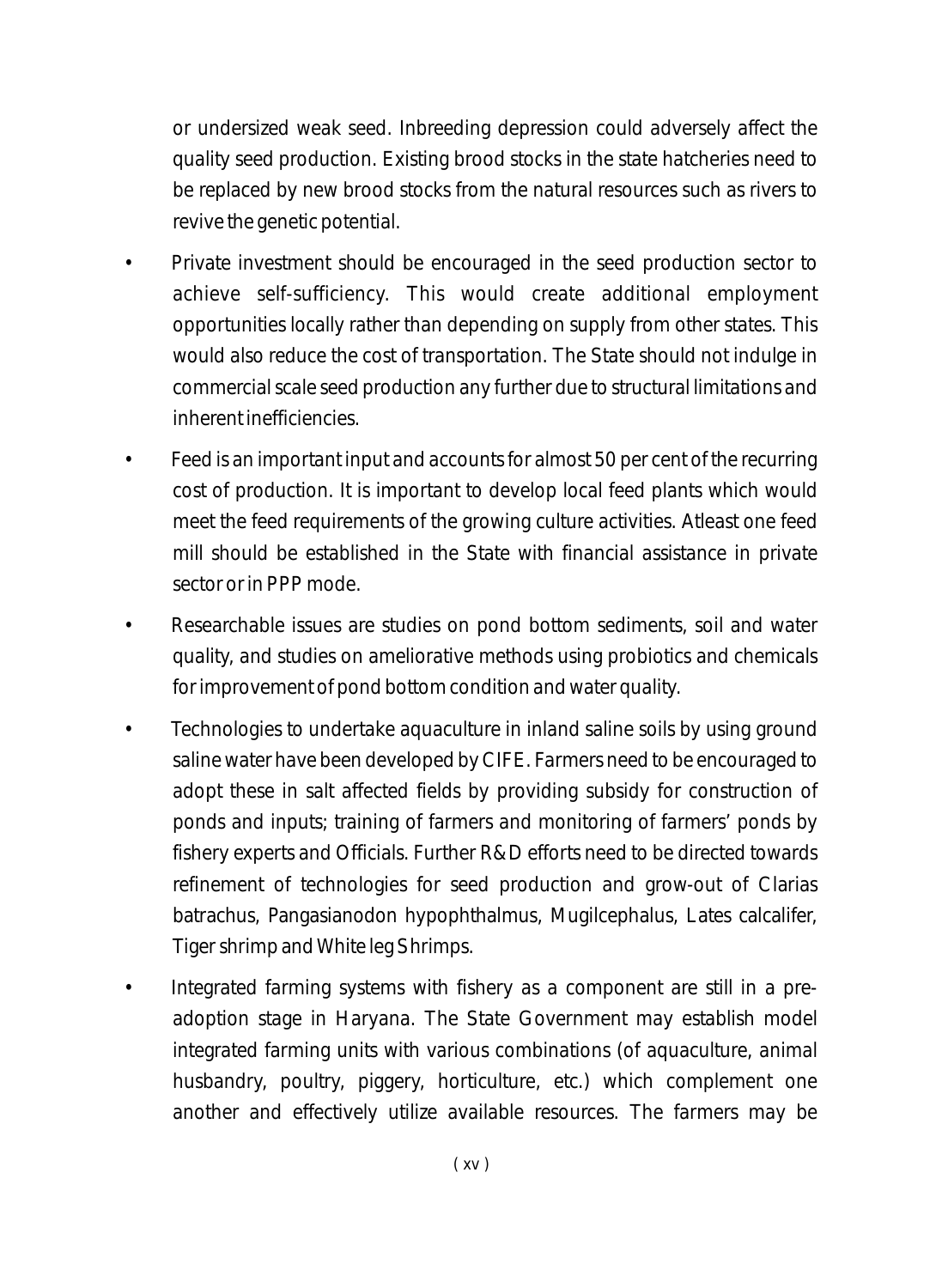incentivized to opt for integrated farming systems.

- Adoption of recirculating aquaculture system (RAS) needs to be encouraged to produce fish on round the year basis. The economic returns can make it worth the increased investment. Re-circulatory systems should be established in saline areas by using low saline ground water for culture of shrimp, sea bass, grey mullet, etc. Developing a cost-effective indigenous version of RAS as against importing the complete systems should be a priority in R&D. As RAS is capital intensive subsidies should be provided to encourage its adoption.
- Ornamental fish having good demand in the urban markets and can be a viable livelihood option for rural women and youth. It can be encouraged in clusters around the urban markets. Identification of local species, establishment of backyard breeding and rearing units with subsidy; training of women and small scale entrepreneurs for establishment of aquaria shops; and Establishing State of the Art Aquaria at Gurgaon, Hisar, Panchkula and Sonepat for both Freshwater and Marine fishes with focus on public awareness and education need consideration.
- Structured and customized training programs should be arranged for farmers to develop a trained cadre of fish producers. Training / capacity building of DoF staff at all levels consisting of initial post induction training as well as regular in service training/refresher courses and training of trainers should become integral part. .
- Aquaculture Research and Training Institute (ARTI) under DoF at Hisar needs to be restructured and adequately staffed in collaboration with CIFE Rohtak Centre and Fisheries Faculty at CCSHAU/LLRUVAS.
- DoF needs to be restructured into a development and service / extension oriented agency. Fish farmers should be organized into farmer groups, SHGs or aqua clubs for promoting Best Management Practices having a separate wing for Extension within DoF. Harnessing ICT applications, an integrating specialized web based mobile advisory services for fish farmers (kisansanchar) needs to be developed jointly by NGOs, DoF, KVKs & CIFE / ICAR institutions for effective technology transfer and effective two way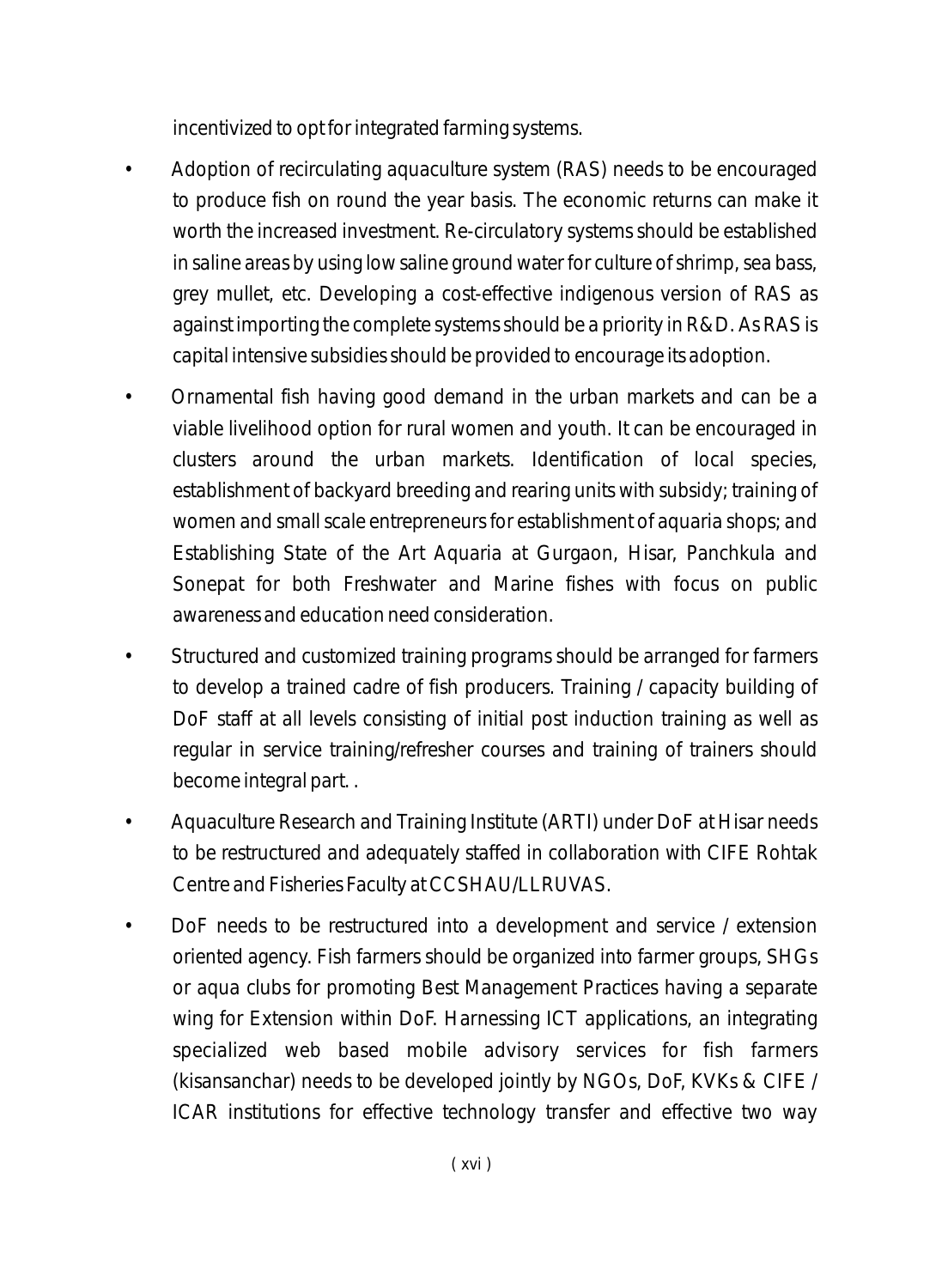communication between farming community and development agencies / research organizations.

- Field oriented extension and service delivery with farmers as extension agents *(matsyamitras)* needs to be a thrust area. Institutional linkages and coordination between R&D/ Extension System should be strengthened as there appears to a very weak link between these.
- One of the critical requirements is establishment of College of Fisheries under the newly established Haryana Veterinary & Animal Sciences University. As of now there is neither a Faculty of Fisheries nor a department of Fisheries in the University. It may be noted that Hon'able Chief Minister of Haryana has indicated the need for College of Fisheries in Haryana and has announced its creation.
- To steer aquaculture development, presence of competent professionals is very essential. Hence, there is a need for changes in the present DoF recruitment policy. Among others, fisheries professionals (BFSc/MFSc) should be given preference in recruitment at technical positions.
- A Fisheries Mission / Aquaculture Development Mission needs to be promoted as a part of Livestock Mission on the lines of Horticulture Mission. Since performance of State Seed Farms is dismal, the functional farms should be strengthened further while leasing the rest to private entrepreneurs in PPP mode. Also, some innovative schemes for establishment of Seed farms in private sector with support from RKVY / NFDB need to be initiated.
- Infrastructure and institutional support for marketing need to be improved on priority. Cold storage facilities along with live fish marketing should be encouraged with subsidies on transport. PPP model should be developed for establishing fish retail outlets in Delhi, Chandigarh, Gurgaon and Faridabad by linking producers and traders.
- Educational and promotional campaigns are required for highlighting the nutritional and health benefits of fish to increase fish consumption among the public. This would create internal demand and expand the local market. The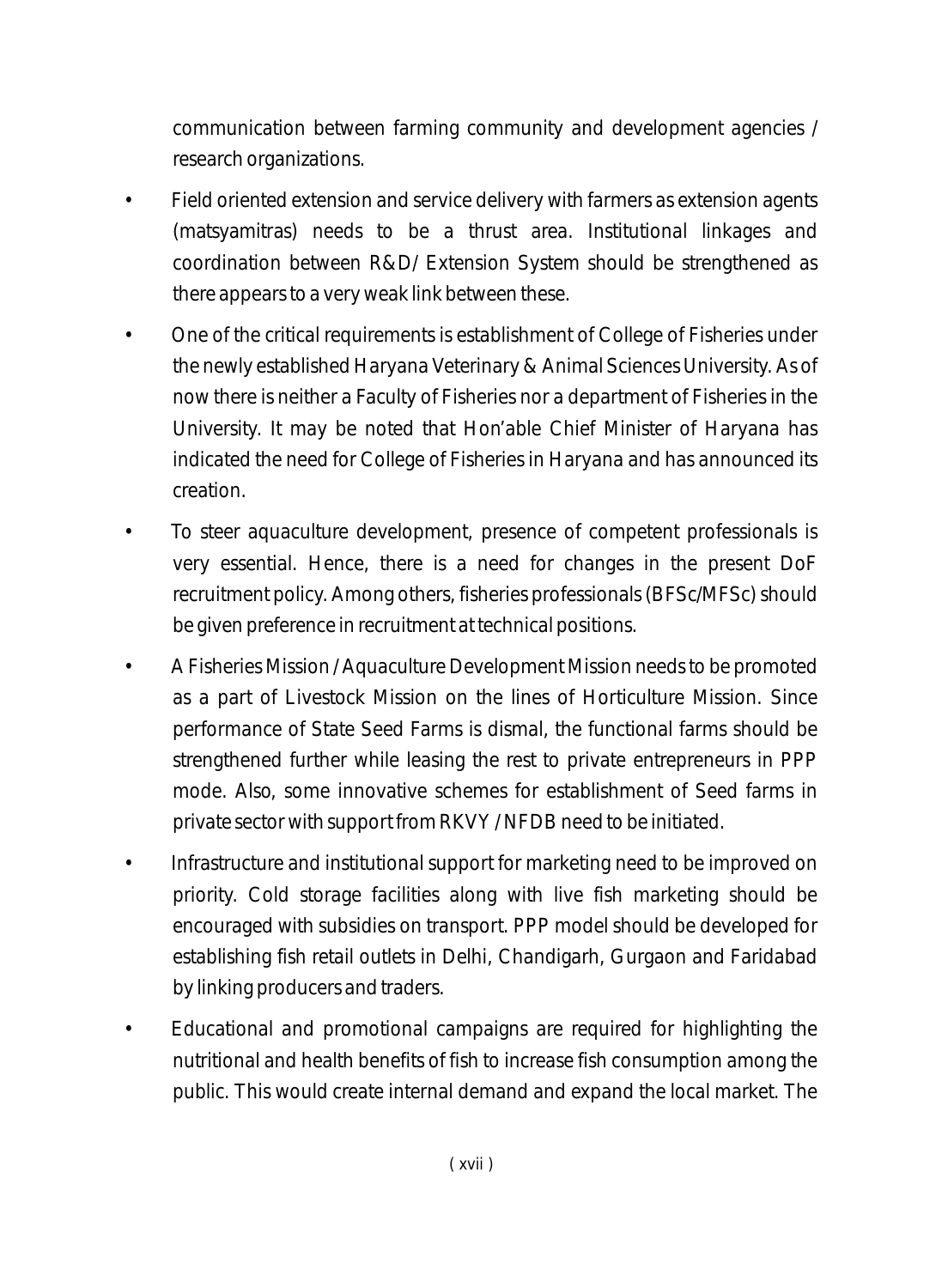State government can explore possibilities of opening fish retail outlets in and around Delhi with NFDB support for sale of fresh and live fish as that would help offer higher profits for farmers.

- Calamity relief measures need to be provided against floods, cyclones, diseases, etc. for fisheries and aquaculture to reduce the risk and economic losses. Government of Haryana should have its own comprehensive agricultural insurance scheme to cover major crops, all milching animals and farmed fish produce. DoF should work out the modalities with NFDB's assistance.
- Developing a comprehensive and enabling Fisheries and Aquaculture Development Policy for Haryana, addressing all issues, through a consultative process followed by appropriate legislative reforms and budgetary provisions for all the programs is suggested. Aquaculture should be treated on par with agriculture in respect to water charges, electricity tariff, farm loan interest, income tax exemptions, export promotion and cargo charges.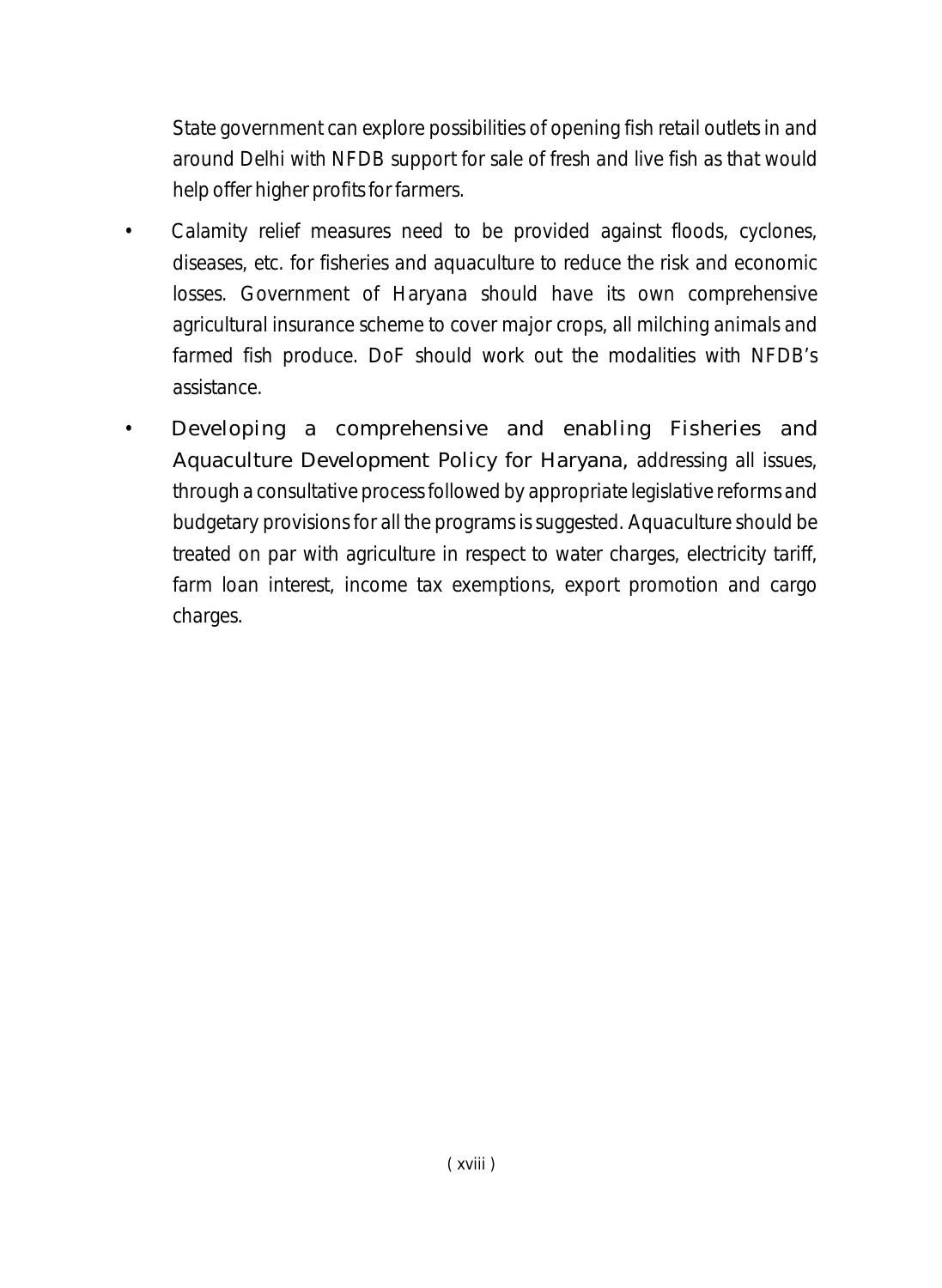### 1.0 INTRODUCTION

Fisheries and aquaculture, directly and indirectly, play an essential role in earning the livelihoods for millions of people-almost 540 million people, or nearly 8 percent of the world population. Indian fisheries with production of 8 million tonnes (2009- 10) occupies second position globally with overall annual growth rate of 4.7% and 6.2% growth in inland sector, thereby contributing 1.1% to total GDP and 5.3% to agricultural GDP. The sector engages 14 million people across the country and earns more than Rs.10,000 crores annually through exports.

Haryana is primarily an agrarian land locked State with 75% of its population engaged in agriculture and allied activities. Its land resources, which one gradually declining, are the most important and scarce resource. It is characterized by arid and semi-arid climatic condition with scanty average rain fall (455 mm/year), high seepage and evaporation rate. With the total seasonal/long seasonal water area of mere 85,900 ha constituting only 2% of the total geographical area of the State, fish culture would only seem rather a difficult proposition at first. Besides, the fact that Haryana has a culturally predominant vegetarian population further has made fish farming one of the least preferred occupational choice. This is attested by the fact that, unlike other States, Haryana has no traditional fishing communities who derive their livelihood primarily from fishing.

However, as the saying goes, money has neither colour nor creed. The economic viability and profitability were the prime factors that motivated a few enterprising farmers to adopt fish culture in early 1980s, though it was a struggle convincing them during initial years. Considering this, fisheries development has made significant progress in the last three decades, feeding mainly the Delhi market. At the time of creation of Haryana in 1966, only 58 hectare of village ponds were under fish culture while total fish production was 600 tonnes, while India's inland production was 5 lakh tonnes. Fish production shot up to 23,200 tonnes by 1990, 33,040 tonnes by 2000 and nearly 1 lakh tonnes by 2010, more than 4 times during the last two decades constituting 2.1% of India's inland fish production, which is no mean achievement considering that the overall Indian inland production grew only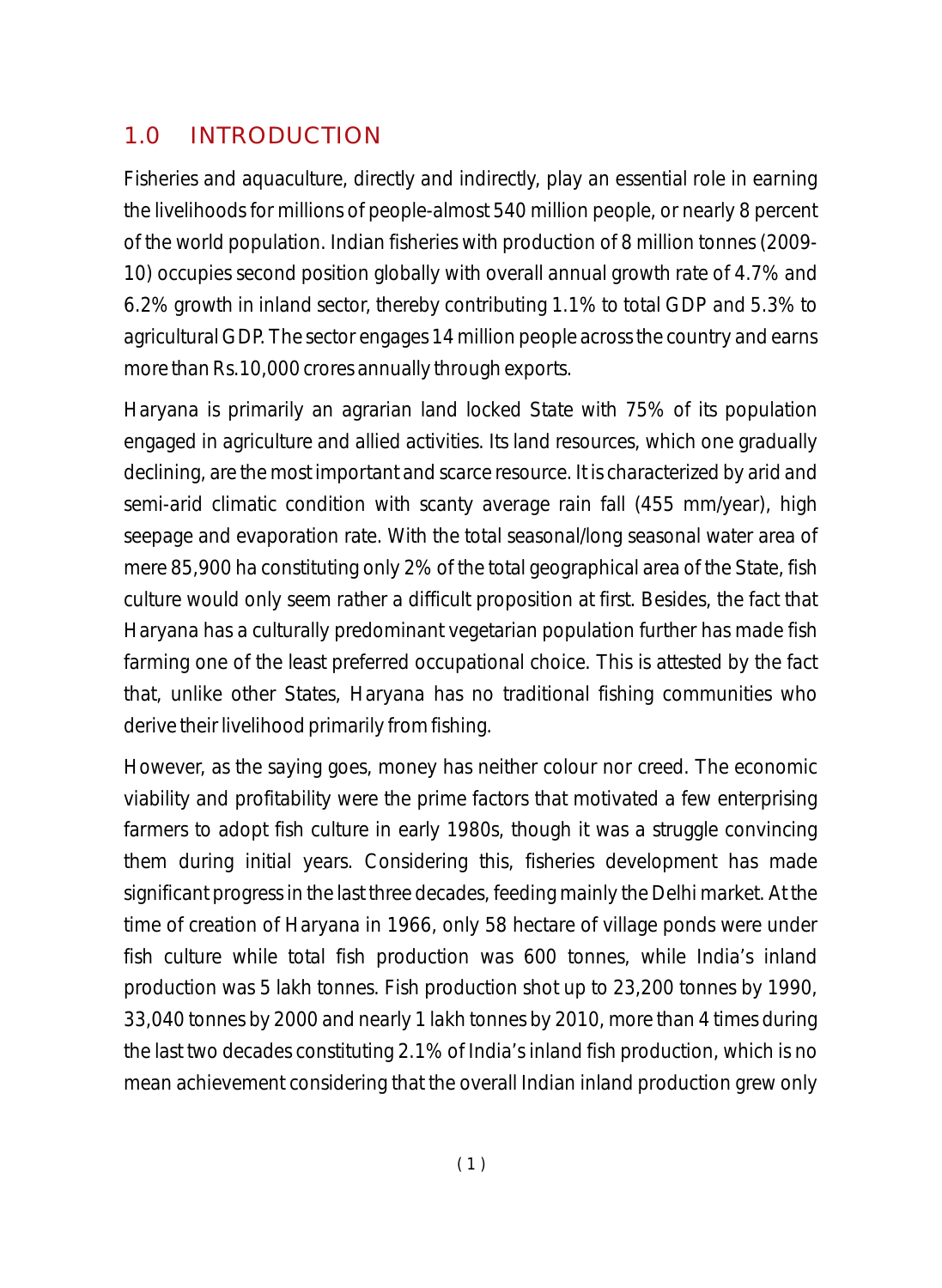three times during the same period. While area under fish culture has grown, there has been higher growth in productivity with average State yield being 4914 kg/ha/year which is twice of national average and is next only to Punjab. Fisheries sector sustains about 10,585 fish farmers directly, with another 22,595 persons engaged in fisheries trade.

The State cannot remain complacent given the emerging set of challenges. With 91% of the readily available village ponds been already brought under fish culture, and very little scope for increasing productivity given the prevailing practices, fish production would soon reach a plateau and become stagnant. The per capita availability of the land has been decreasing progressively over the years and is likely to decrease further due to exists population pressure, urbanization and the industrial expansion. Hence, very little scope for increasing fish culture area through private ponds with good quality freshwater sources.

This scenario poses mainly two sets of challenges: sustaining and increasing the productivity gains from already utilized village ponds on one hand, and bringing new areas especially waterlogged and salt affected areas suitable for fish culture under scientific, productive aquaculture practices requiring innovative technological solutions and strategies. Conserving the remaining aquatic biodiversity, diversification of aquaculture practices, ensuring adequate availability of timely inputs through requisite infrastructure and effective service delivery system while linking the farmers with market, investing in R&D, and providing an enabling policy and regulatory environment for further aquaculture development are attendant issues required to be addressed comprehensively.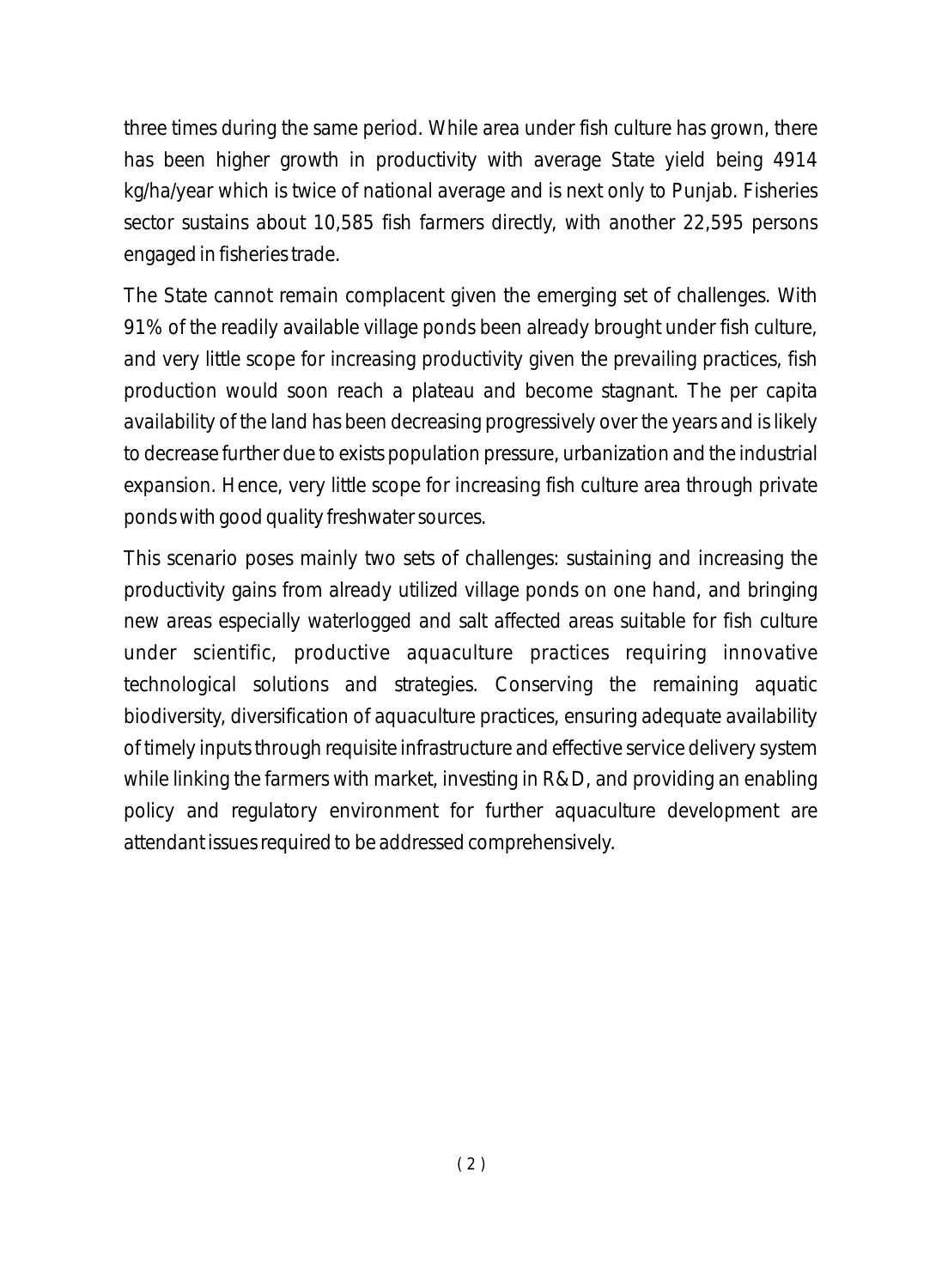### 2.0 STATUS OF FISHERIES DEVELOPMENT

### 2.1. Status of Fisheries: Resources, Production and Productivity

#### Available Water Resources

The aquatic resources from fisheries perspective in the State are given in the Table 2.1. Given the observed variability in the extent of available areas during different years, partly due to different amount of rainfall received during different years and the subsequent difference in water spread areas across years, it is only prudent to go by the minimal area available for fisheries with respect to planning and policy formulation. As the table below indicates, the total available resource area for fisheries in Haryana is 58,436 ha including rivers, canals and drains as on 2009-10 as reported by DoF.

| S.No. | Resource Type                                                                                   | No.       | Area (ha) |
|-------|-------------------------------------------------------------------------------------------------|-----------|-----------|
| 1.    | Village ponds (natural)                                                                         | 6000      | 17,225    |
| 2.    | Private ponds (man-made)                                                                        | 2000      | 1,840     |
| 3.    | Natural lakes                                                                                   | 9         | 4,147     |
| 4.    | Man-made lakes                                                                                  | 10        | 443.5     |
| 5.    | Marshy area                                                                                     |           | 2,000     |
| 6.    | Salt affected water area                                                                        |           | 20,000    |
| 7.    | Critical waterlogged area                                                                       |           | 2,000     |
| 8.    | Micro-watershed                                                                                 | 189       | 3,780     |
| 9.    | Natural flowing water<br>(2 Rivers, 12 rivulets and 94 drains)                                  | 108       | 3406.8 km |
| 10.   | Effective length for fisheries from 3 major<br>canals & tributaries (total length - 16647.3 km) | 3         | 3789.9 km |
|       | Total Resource Area including rivers/rivulets and canals                                        | 58,632 ha |           |
|       | Total Resource Area excluding rivers/rivulets and canals                                        | 51,436 ha |           |

|  | Table 2.1. Resource availability for fisheries in Haryana, 2009-2010 |  |
|--|----------------------------------------------------------------------|--|
|  |                                                                      |  |

Source: Compiled from multiple sources originating from DoF, Haryana. Nomenclature of resource types are as described in Fisheries Dept. records and many are rather specific to Haryana.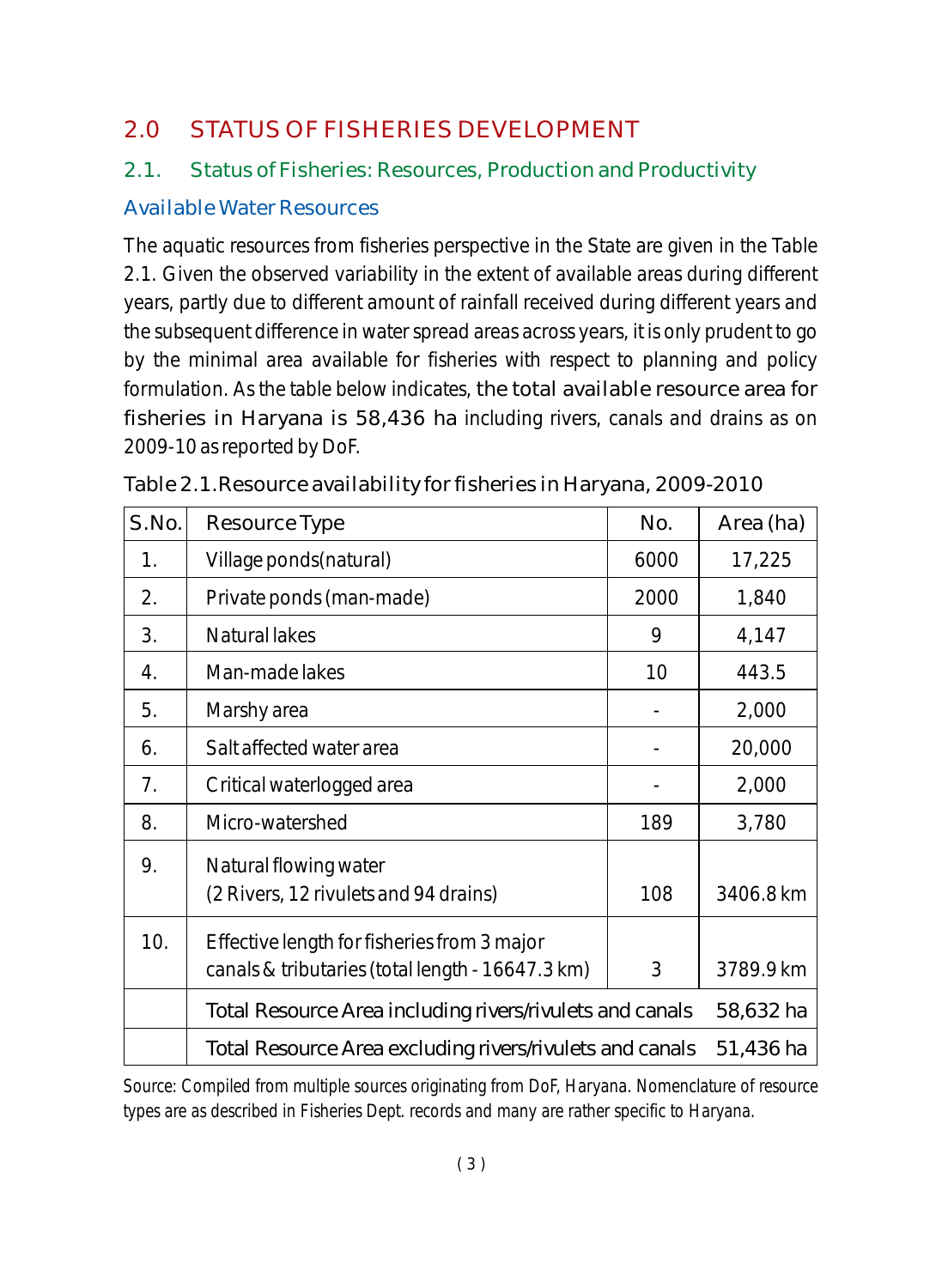It is suggested that the available resources may be categorized into three broad but distinct groups for better understanding and planning purposes as follows:

- a) Lakes, Rivers & Canals dominated by Capture Fisheries: (21%)
- b) Pond resources dominated by Culture Fisheries / Aquaculture (32%)
- c) Unutilised Saline and Waterlogged areas with potential for Aquaculture (47%)

The proportion of individual resources is given in the pie diagram (fig. 2.1). The capture fisheries resources consist of lakes (8%), rivers and rivulets (6%), and canals and drains (7%). Although there are 14 rivers and rivulets, yet the Yamuna and Ghaggar are the only potential sources from the fisheries point of view. While Yamuna flows along the north-eastern and eastern part of Haryana forming a border, Ghaggar drains across the northern and central Haryana. The remaining rivulets pour water into these two rivers. The state has three main canal systems namely The Western Jamuna Canal System, Bhakra Canal System, and the Lift



Fig 2.1.Percent distribution of resources available for fisheries in Haryana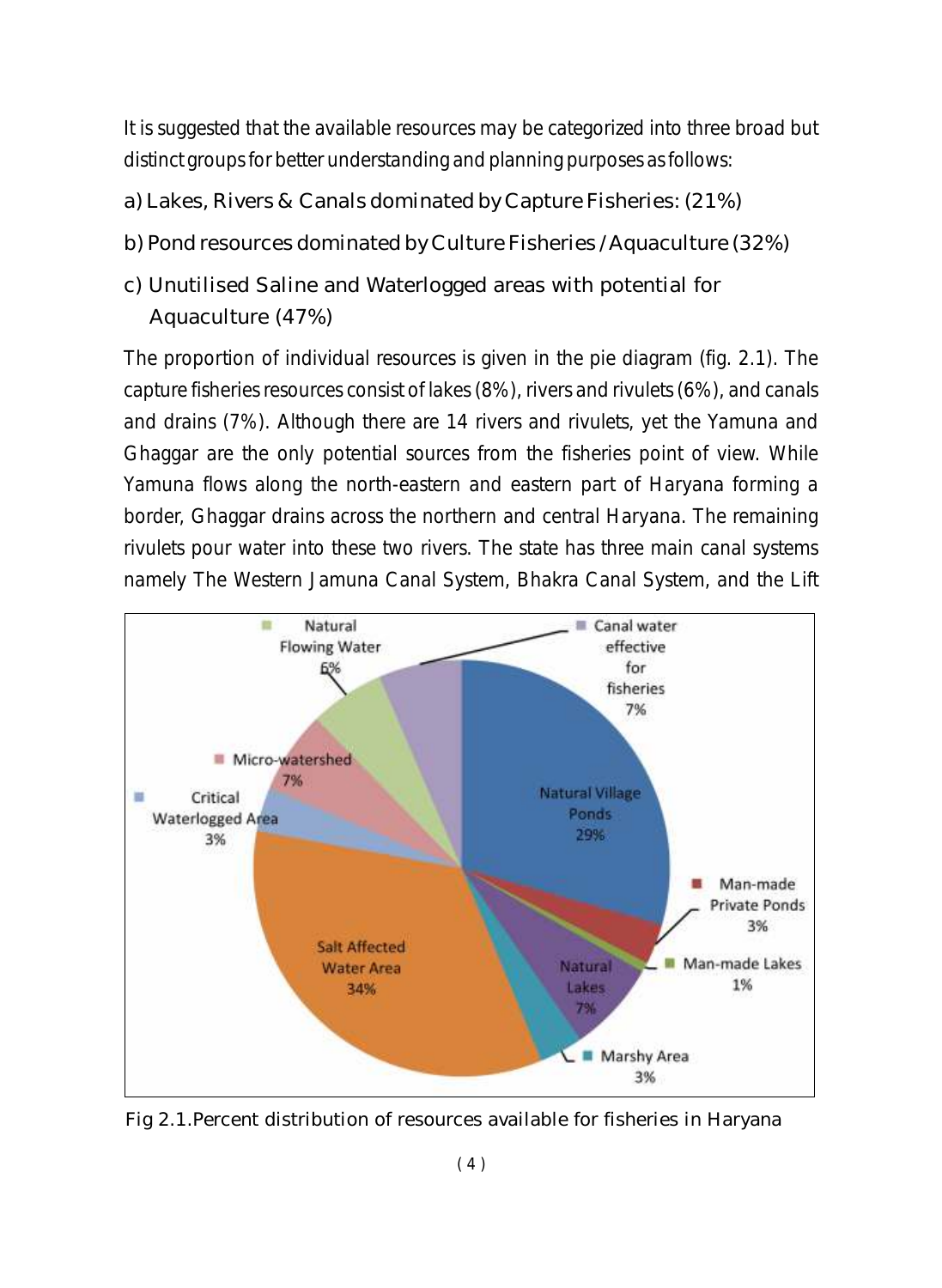Canal System cutting across the State irrigating mainly the semi-arid and arid plains. The lakes, both natural and man-made are mainly located in the north-eastern and south-eastern parts of the State in the districts of Gurgaon, Faridabad, Ambala, and Panchkula. These common property resources constitute the 'declining' type of resources as they have already been fished to the maximum without commensurate stock enhancement and sustainability measures.

The second category of pond resources constitute nearly one third of the total area (32%), and consist of both the Panchayat owned common property natural village ponds (29%) and the privately owned man-made farm ponds (3%). These culture based fishery resources are the most important ones from fisheries point of view, as >95% of present fish production is coming from them. There are about 8000 such resources located across the State though some districts have greater share of them.

The third category, that of unproductive agricultural lands in the form of waterlogged areas, salt affected areas (both saline and sodic), marshy lands and micro-watersheds constitutes almost half of the total available resource (47%). Though they remain largely unutilised as of now, they remain the only and largest potential source for aquaculture in future. They are variously categorized as 'problem' soils as they require certain ameliorative measures to make them suitable for crop cultivation, or 'fragile' areas due to their precarious ground water and surface soil regimes, or 'unproductive' lands from crop production perspective. Though the extent of such salt affected areas is vast in Haryana, only a minimum area of 20,000 ha has been considered suitable by Fisheries Dept. from fisheries / aquaculture point of view.

The Table 2.2 below provides the division wise availability of resources suitable for fish culture (District wise resource details are given in the fig 2.2). It may be noted that district/division wise areas for rivers/rivulets, canals, lakes, and micro-watersheds were not available and hence they have been discussed separately.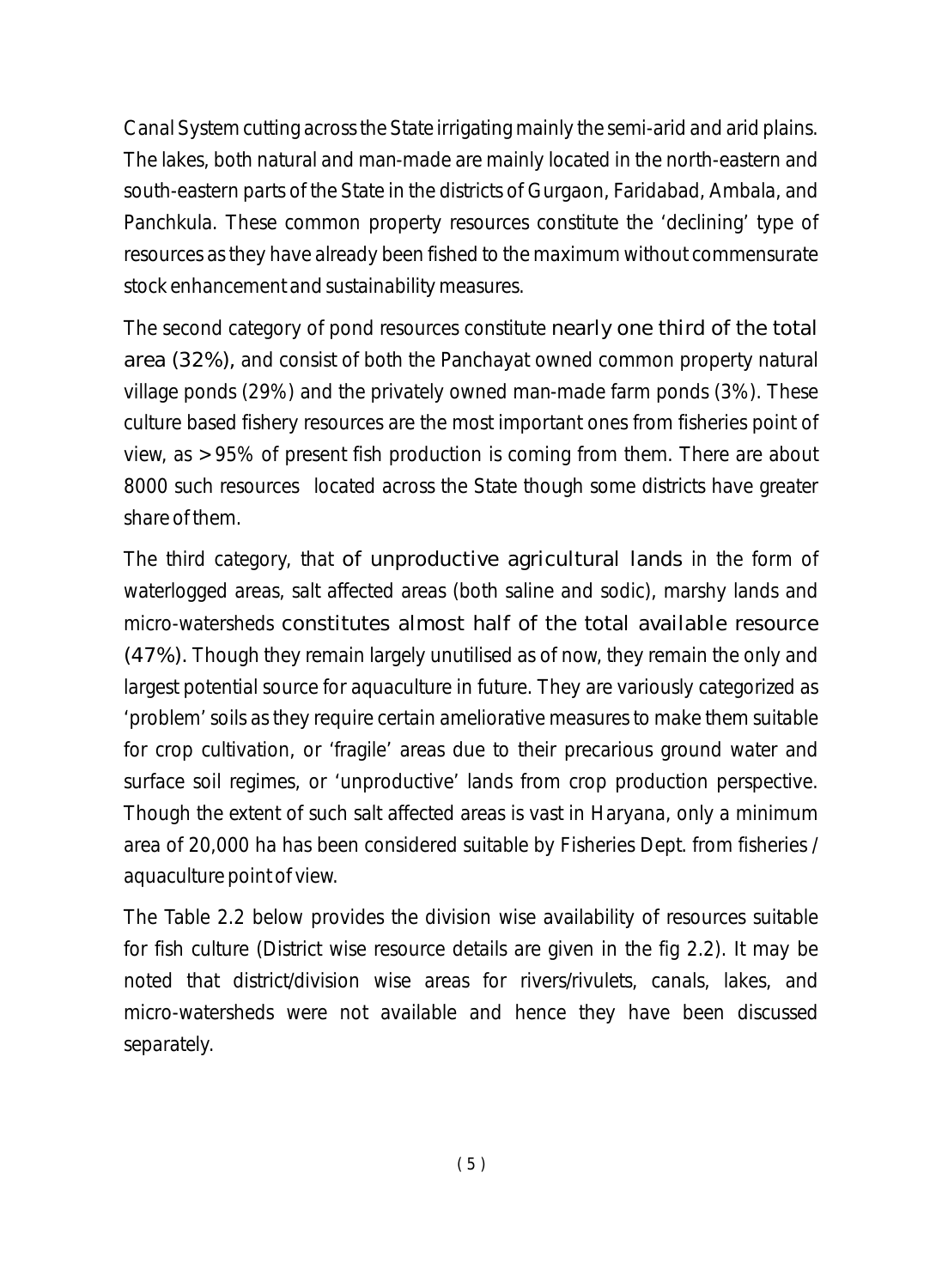Table 2.2.Division Wise Share of Resources Suitable for Aquaculture in Haryana (2009-10)

| Sr.<br>No. | <b>District Name</b>    | Village<br>Ponds<br>$\%$ | Private<br>Pounds<br>$\%$ | Waterlogged<br>Areas<br>$\%$ | Salt<br>Affected<br>Areas $(\%)$ | Total<br>Resource<br>Areas $(\%)$ |
|------------|-------------------------|--------------------------|---------------------------|------------------------------|----------------------------------|-----------------------------------|
| 1.         | <b>Hisar Division</b>   | 38                       | 20                        | 40                           | 46                               | 41                                |
| 2.         | <b>Gurgaon Division</b> | 26                       | 50                        | 30                           | 31                               | 30                                |
| 3.         | <b>Rohtak Division</b>  | 28                       | 17.5                      | 30                           | 22                               | 24                                |
| 4.         | Ambala Division         | 8                        | 12.5                      |                              |                                  | 4.5                               |
|            | Total Haryana (ha)      | 17,225                   | 1,840                     | 2,000                        | 20,000                           | 41,065                            |

As far as village ponds are concerned, Hisar, Sonepat, Jhajjar, Sirsa, Bhiwani, Kaithal, Jind, Mewat & Mahindergarh districts each have more than 1000 ha of ponds and together contribute >60% of pond area. Where private ponds are concerned, five districts viz; Palwal, Mewat, Hisar, Karnal and Rohtak alone contribute nearly 60%. In terms of the 'problem soils' suitable for fisheries (salt affected and waterlogged), Mewat, Palwal, Hisar, Sirsa, Rohtak, Fatehabad and Bhiwani districts constitute nearly 80% of these areas.



Figure 2.2 District wise resource area (ha) suitable for fish culture in Haryana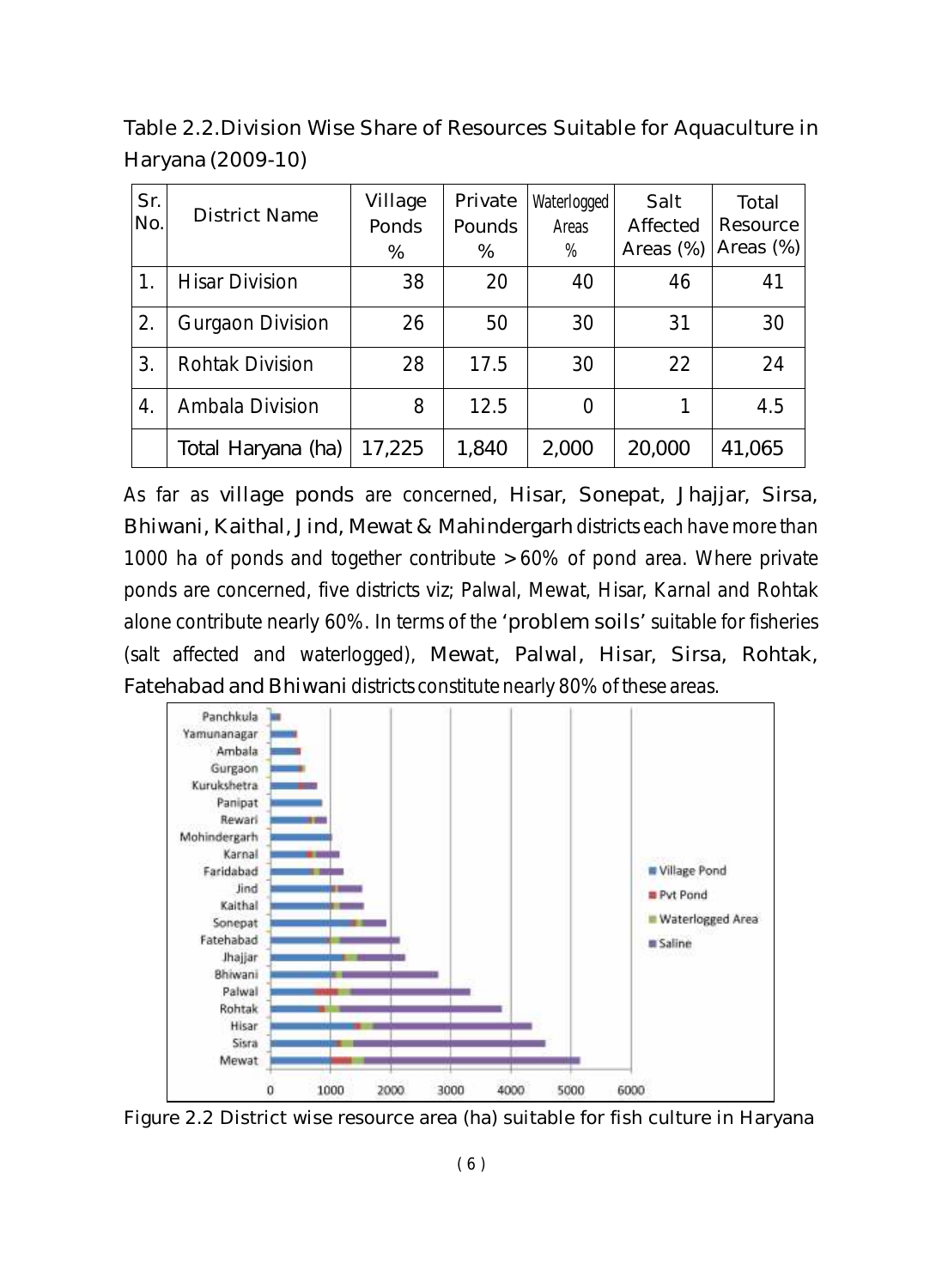Considering the total area in each district, the top six districts in terms of available area are Mewat, Sirsa, Hisar, Rohtak, Palwal and Bhiwani in that order making up nearly 60% of total area in the State. Considering Division wise, Hisar has 41% of all resources in the State followed by Gurgaon with 30% and Rohtak with 24%. Ambala is least important from fisheries perspective except for its larger share of canal and lake resources (fig 2.3).



Extent of utilisation of water resources for fisheries Figure 2.3 Division wise Area Under Culture (AUC) and Unutilised Area (%)

The extent and type of utilisation of various resources for fish culture purposes varies by resource types as well as geographic and agro-climatic conditions.

Utilisation of pond resources for Aquaculture: Pond resources especially the common property village ponds are most highly exploited (91%) among all the resources and are perhaps the mainstay of aquaculture at present. It is understandable that in a non-traditional fish farming State, village ponds require minimum investment and pose a little risk while they render themselves readily for fish farming practices for the new comers with little or no experience. Farmers, however, have adopted various culture practices and even innovated with species and management practices leading to relatively higher productivity.

Here, 50-60% of area is stocked with Indian Major Carps (IMC) especially rohu and catla along with common carp whose seeds are available as early as march/April. While IMC seed, mainly in the form of advanced fry, is available usually in June/July. Common carp is stocked in about 15-20% of ponds. Around 25-30% of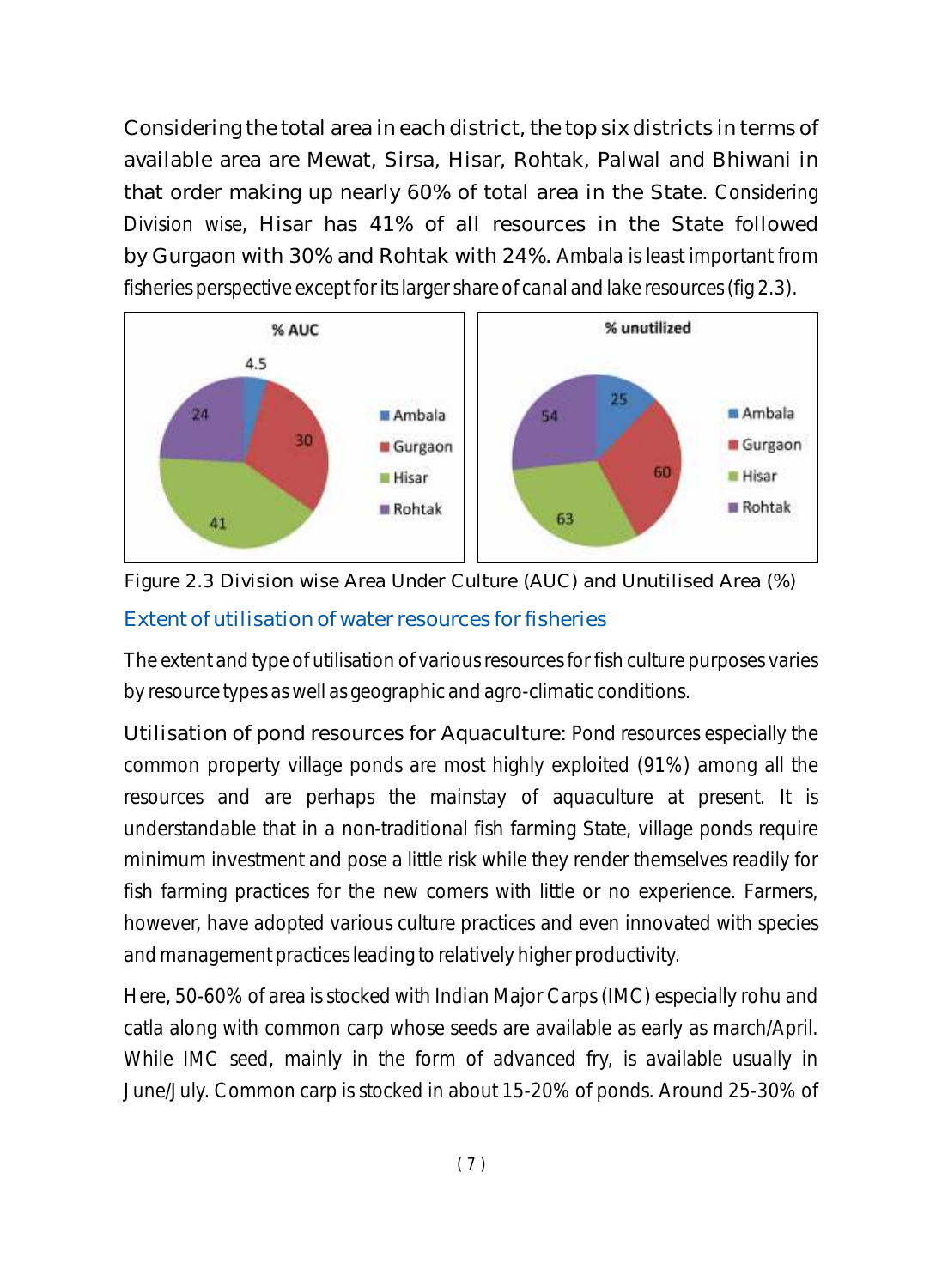the ponds are stocked with the exotic and carnivorous African Catfish though it is a prohibited species for culture. Atleast about 5% of ponds are infested with tilapia fish which breeds frequently and auto-stocks in perennial un-drainable ponds. The grow-out season is 8-10 months though it varies due to seasonality of water availability in village ponds in different regions. Though the majority farmers stock once and harvest once, multiple stocking and multiple harvesting are being practised by many innovative farmers especially in perennial ponds extracting maximum benefit from per unit area.

It is important to note that only 66% of 1205 ha private ponds are under culture though the presently underutilized ponds were once made and utilized for fish culture. DoF attributes the changing land use pattern to urbanization, industrialization and resultant real estate development. Farmers complain about the economic unviability of carp culture in privately owned ponds and call for more remunerative high value candidate species for culture. As compared to village ponds, private ponds are less productive and hence require additional input use in the form of fertilisers and feed leading to high input cost. Village ponds are enriched regularly by the cattle manure and washings thereby having higher productivity and require little input except fish seed. Besides, erratic power supply and higher power tariff lead to greater pumping and water charges which is almost nil in case of village ponds. Weak extension support system is also another reason. It was noticed that most of the farmers who once practiced fish culture in private ponds have leased in more village ponds, and have either reduced culture area in their own ponds or abandoned it altogether, affirming the continued profitability of fish culture in village ponds and its opposite in private ponds.

#### Utilisation of Salt affected and waterlogged areas for aquaculture

Of the 20,000 ha of salt affected areas and 2000 ha of waterlogged areas available and suitable for fish culture in 15 districts, only 123 ha (0.52%) of salt affected areas and 104 ha (6.2%)of waterlogged area have been brought under culture so far. These little efforts / initiatives have happened only in the districts of Mewat, Palwal, Hisar, Rohtak and Sirsa which together account for almost 100% of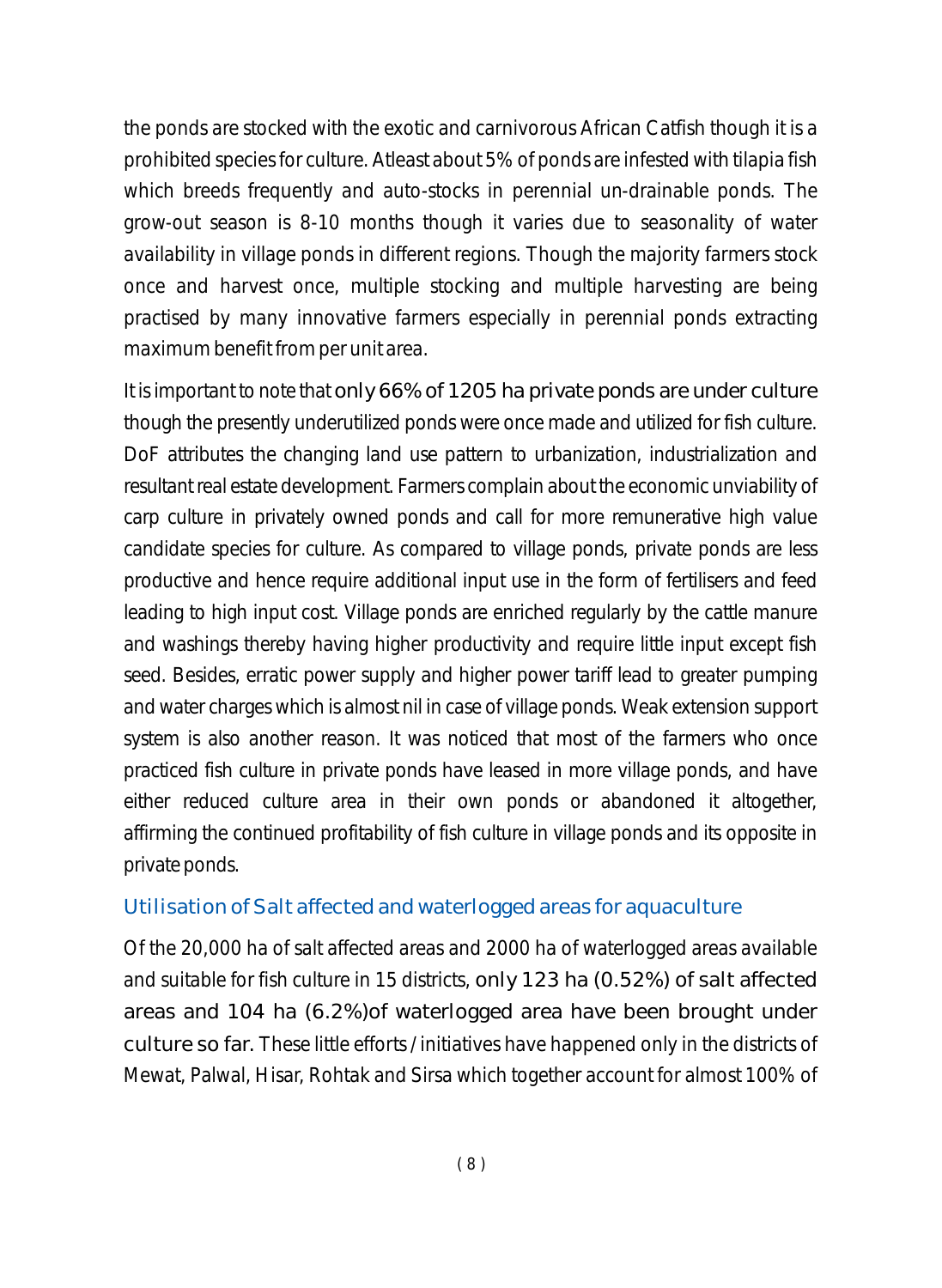area under culture in this category. Mainly carp culture is being practiced in these marginal / problem soils. Lack of any major program or scheme targeted toward these areas; and that of technological backstopping through adaptive trials and demonstrations were major reasons for the dismal state. However, these soils were identified and considered as potential areas for fish culture only during the last 10-15 years. However given the fruitful R&D efforts at CIFE Rohtak Centre demonstrating the technological feasibility and economic viability for aquaculture in such areas, these must be brought in focus for fisheries development in immediate future.

#### Utilisation of Lakes, Rivers & Canals for Fisheries

Data on detailed utilisation status of capture fisheries resources namely lakes, rivers, canals are not available from DoF. However, their status has been assessed based on limited literature and personal interaction with DoF staff. The man-made (10 no. 443.5 ha) and natural (9 no. 4147 ha) lakes are being utilised for fisheries but not upto their potential, whereas fisheries in rivers, rivulets and drains (3406.8 km) is on decline. The irrigation canals along with their numerous distributaries (16647.3 km) are hardly exploited for their fisheries potential except for exploitative fishing practices.

The lakes / reservoirs are leased out to either fisheries cooperative societies or private contractors through auction under the Haryana Fisheries Rule 1996 framed under Punjab Fisheries Act 1914. Though all lakes are leased out and fishing is practiced, fisheries management both from production and biodiversity conservation perspective is very poor. Stocking of fish seed is said to be inadequate while indiscriminate / destructive fishing is widely practiced leading to poor production and decline in species over the years. It is reported that contribution of total fish landing from natural water resources was almost 80% upto 1980-81, but has decreased to mere 4% by 2006-07 i.e. about 2000 tonnes / year. While 77 species were reported in 1980-81, only 55 were found by 2003-04 though it has slightly increased to 60 in 2006-07.

Rivers, canals and drains are the other major sources for capture fisheries in Haryana. Although, there are 14 rivers and rivulets, yet the Yamuna and Ghaggar rivers are the only potential sources from fisheries point of view. The remaining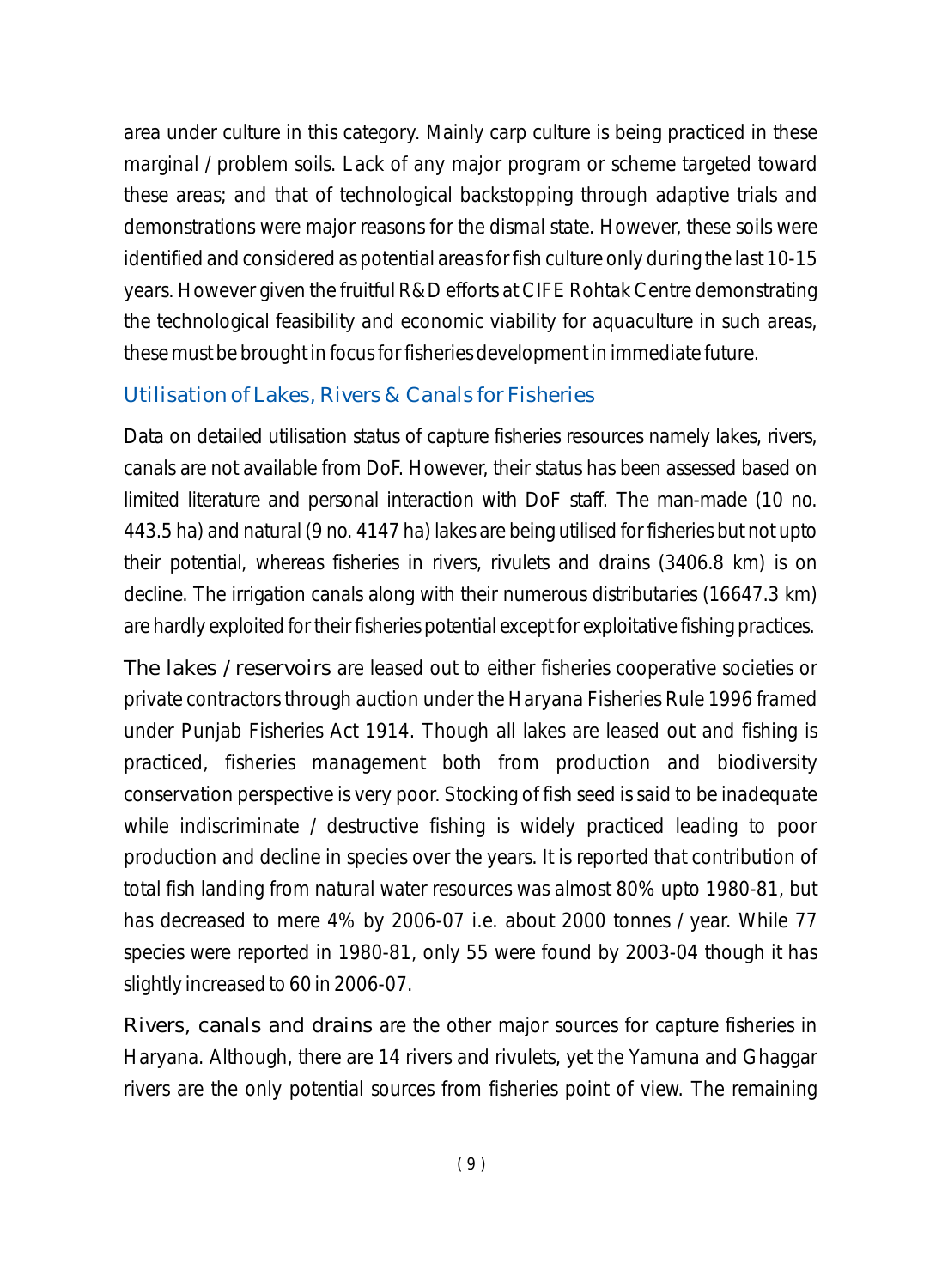rivulets pour water into these two rivers. There are 94 drains in the state which collect the over-flow water from fields and join rivulets and rivers. The state has 3 main canal systems i.e. Western Jamuna Canal System, Bhakra Canal System and Lift Canal System. It is reported that 55 species of fish are available in these natural water bodies. Fish production from the natural water bodies is declining fast. Fisheries Department, Haryana regulates the fisheries in natural water bodies under Indian Fisheries Act 1897 and Punjab Fisheries Act 1914 and Haryana Fisheries Rule, 1996 framed there under. The present fish production from these waters is 120 kg per km per year.

Mahseer is the prime angling fish in upper reaches of river Yamuna in district Yamuna Nagar. Angling / sports fisheries is promoted to limited extent through awareness camps with conservation focus as upper area of river Yamuna is banned for commercial fishing using nets. Mahseer and Indian major carp fish seed is stocked in natural waters for sustaining fisheries. Close season during Monsoon is said to be observed for development of fisheries in natural waters.

#### Fish Production and Productivity during IX, X & XI Plan Periods (1997-2011)

Total fish production of Haryana during 2010-11 was 93,950 tonnes from 17,094 ha of culture area with average productivity of 5.5 tonnes / ha. In addition, 2500-3000 tonnes is produced every year from 4,590 ha of lakes and 7,197 km of rivers and canals with average productivity of 435 kg/ha and 120 kg/km respectively. Thus the total estimated fish production of Haryana from all sources was 96,814 tonnes in 2010-11.Comparing this with the scenario two decades ago, the growth in aquaculture development seems tremendous. To put it in perspective the production was 600 tonnes and culture area was only 58 ha with average productivity of 1600 kg/ha while total production from all sources rose to 23,200 tonnes in 1990-91.

As shown in the fig 2.4, the fish production during the last three plan periods (1997-2011) has grown three times from 32,050 tonnes in 1997-98 to 96,814 tonnes in 2010-11 with an impressive annual compounded growth rate of 11.41% while the national average inland fish production grew two times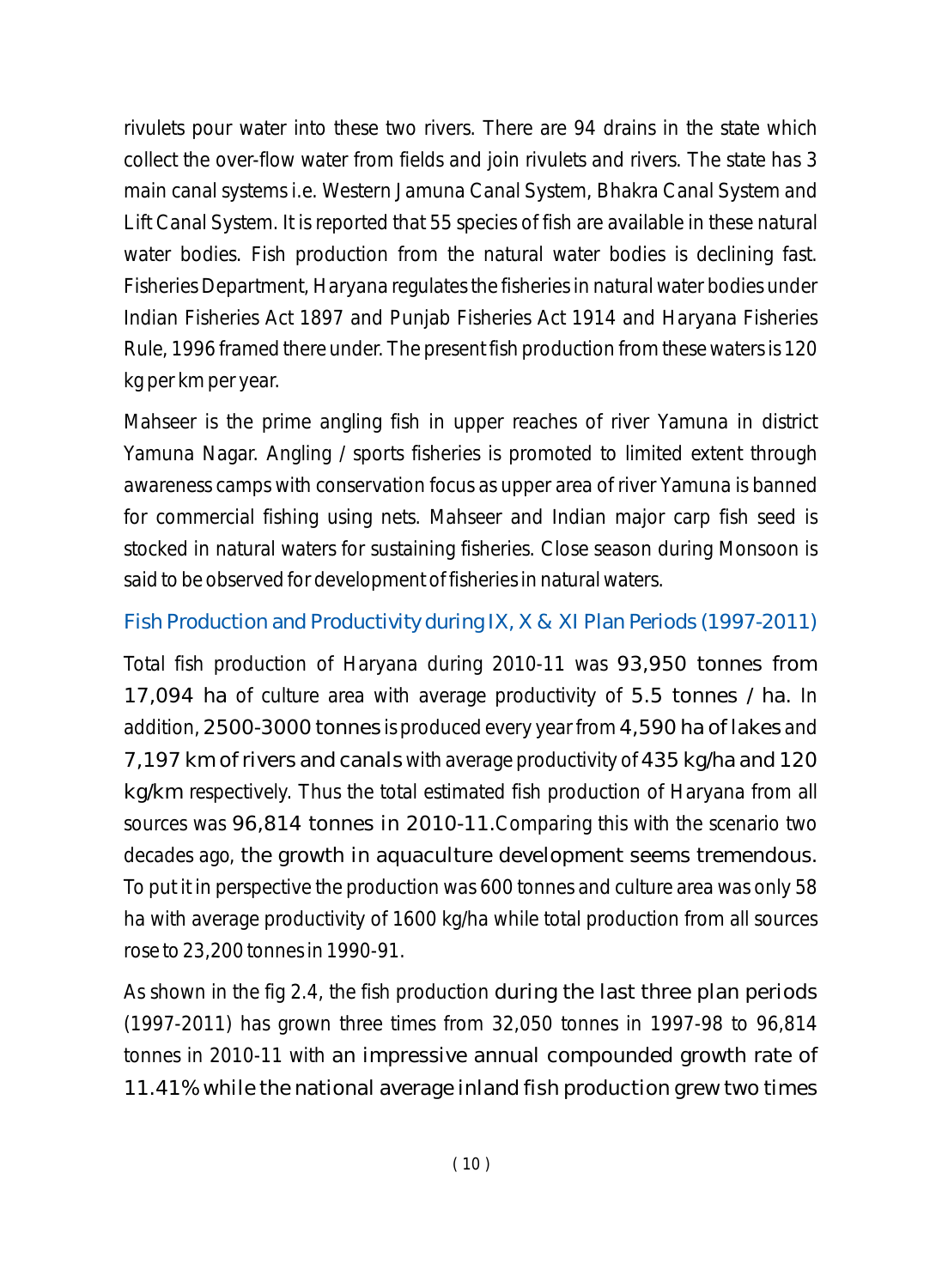by about 6% annually. For the same period the culture area has grown 8.29% / year while productivity has grown 2.23% annually.



Fig. 2.4 Total area under fish culture (ha) and fish production (tonnes) in Haryana (1997 to 2010)

Closer examination of growth during different plan periods (Table 2.3) reveals certain interesting features. Overall the growth performance during X Plan period was the most impressive in terms of area (10.3%), production (14.6%) and

Table 2.3 Growth Rate (Plan Period wise) of Area, Fish Production and Productivity during 1997-98 to 2009-10, Haryana

| S.<br>No. | <b>District Name</b>          |       | Area CGR%   Production CGR%   Yield CGR% |         |
|-----------|-------------------------------|-------|------------------------------------------|---------|
| 1.        | IX Plan<br>1997-98 to 2001-02 | 2.94  | 1.75                                     | $-1.25$ |
| 2.        | X Plan<br>2002-03 to 2006-07  | 10.34 | 14.61                                    | 3.55    |
| 3.        | X1 Plan<br>2007-08 to 2010-11 | 9.57  | 11.84                                    | 2.39    |
|           | 1997-98 to 2010-11            | 8.29  | 11.41                                    | 2.23    |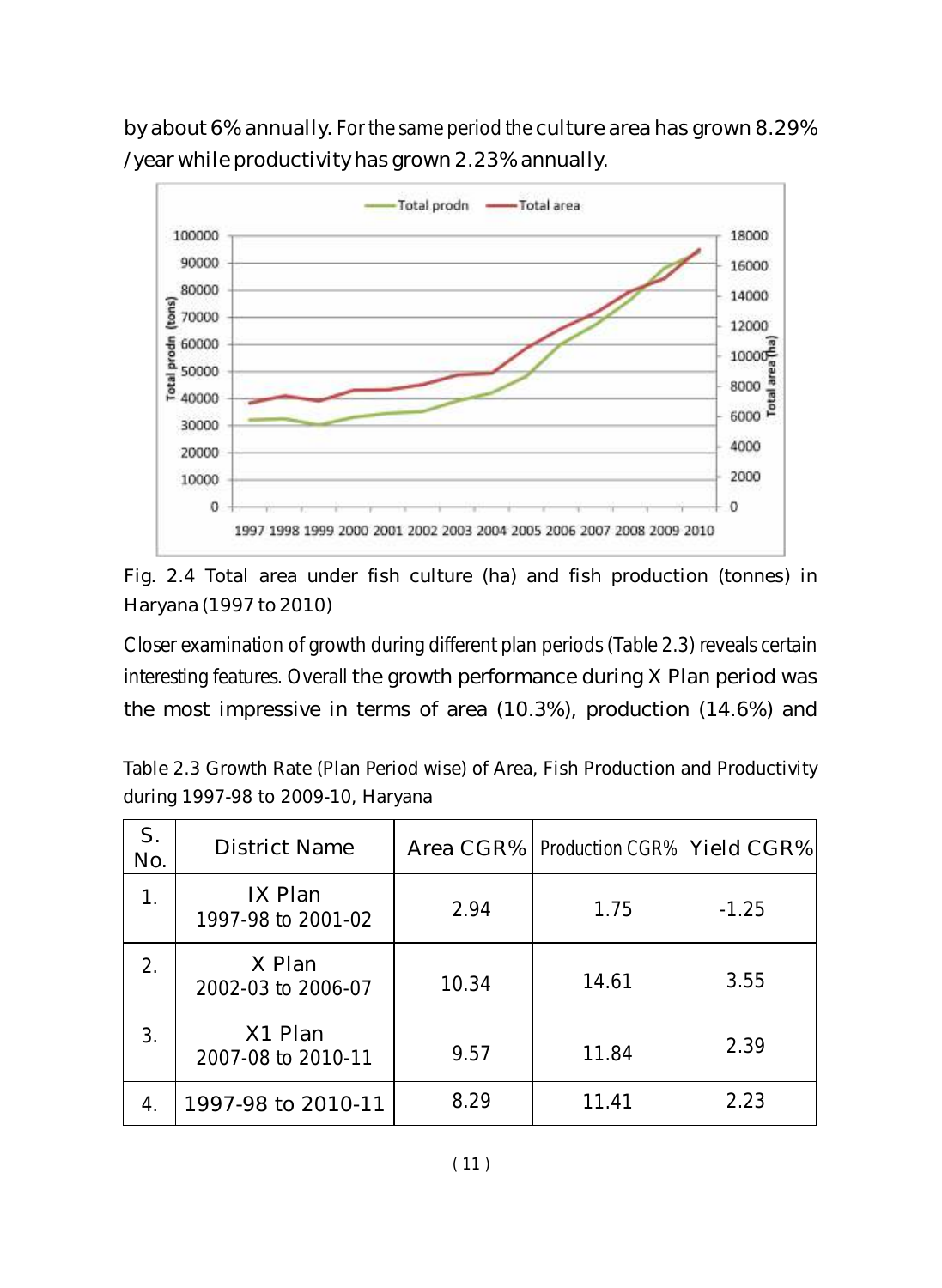productivity (3.55%) while the was growth was minimal during IX Plan. What is worrying is that the momentum seemed to have dissipated during XI plan especially in terms of productivity gains when growth dropped by almost one third compared to X plan. With almost 91% of pond resources having been brought under culture, growth in area can happen only if innovative programs are designed for bringing waterlogged and salt affected areas under aquaculture.

When growth is reviewed district wise, fish production has grown much faster than the State average in Sirsa, Kaithal, Hisar, Panipat and Fatehabad districts while productivity grew faster than average in the major culture districts of Gurgaon, Karnal, Hisar, Rohtak, and Mewat. That the growth in productivity has been almost negligible or negative in the districts of Sirsa, Faridabad, Jind, Jhajjar, Kaithal and Yamunanagar needs further investigation and attention.

Growth performance of fisheries sector is more impressive during XI Plan (Table 2.4) as compared to other sectors of agriculture, a trend noticed across many of the States establishing fisheries as a growing sector with large untapped potential. However, this higher growth has not been able to make much dent in overall agriculture growth rate due to minor contribution to State agricultural GDP in Haryana.

| <b>Sectors</b>                      | 2007-08          | $2008 - 09$ |        |     | 2009-10 2010-11 2011-12 | Overall |
|-------------------------------------|------------------|-------------|--------|-----|-------------------------|---------|
| Agriculture                         | $-0.3$           | 7.5         | $-1.6$ | 6.3 | 5.1                     | 3.4     |
| Forestry                            | 3.3              | 2.7         | 2.4    | 2.9 | 3.1                     | 2.9     |
| Fishing                             | 11.9             | 13.3        | 15.5   | 6.6 | 11.9                    | 11.8    |
| Agriculture & Allied<br>(Haryana)   | $\boldsymbol{0}$ | 7.3         | $-1.3$ | 6.1 | 5.1                     | 3.4     |
| Agriculture & Allied<br>(All India) | 5.8              | 0.1         | 1.0    | 7.0 | 2.5                     | 3.3     |

Table 2.4 Growth of Agriculture and Allied Sectors in 11th Plan, Haryana

Source: Economic Survey 2011-12, GoH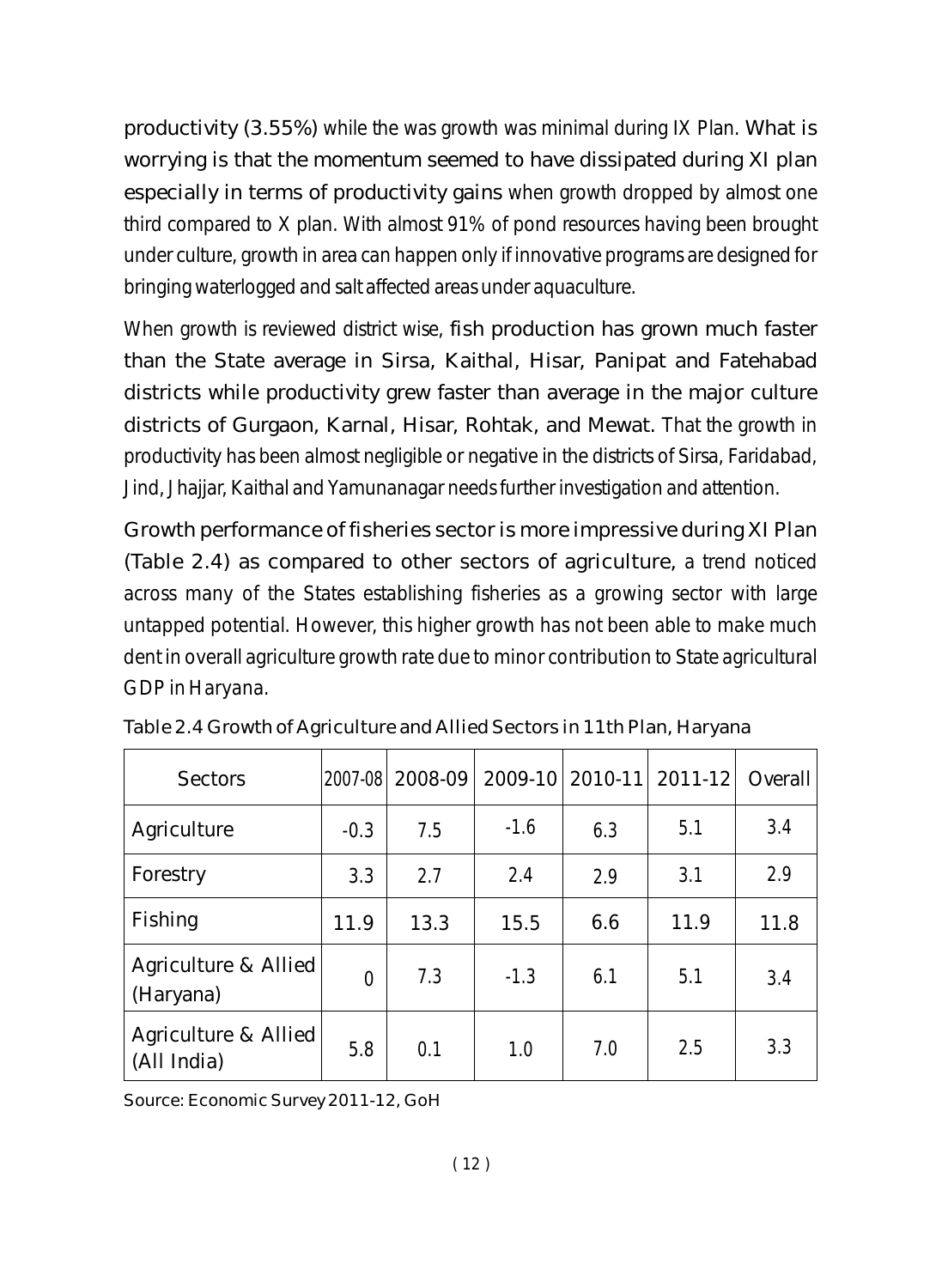#### Performance of Fish Farmers Development Agency (FFDA) Program

The Centrally Sponsored Scheme on Fish Farmers Development Agency (FFDA) has been the single most important flagship freshwater aquaculture development program in the country during the last three decades. The program was implemented in Haryana as well. Under the program an autonomous agency FFDA was set up in each district (18 in all), except in newly created districts of Panchkula, Mewat and Palwal. Creation of awareness and popularization of modern fish farming, providing training, technical support and financial assistance to farmers in the form of subsidy for construction/renovation of ponds and input subsidies for fish seed and feed were primary activities under the programme.

Since inception of the scheme in 1976 till 2010-11, FFDA program has brought 1,05,060 ha area across India under fish culture and has benefitted about 13,85,177 farmers (DAHDF Annual Report 2010-11) i.e. an average of 3,500 ha and 39,500 farmers every year. According to the data provided by DoF, Haryana, a total of 26,857 ha i.e. an average of 1918 ha/year has been covered under the program FFDA program during last three plan periods (1997-98 to 2010-11) which is, in fact, rather very high. However, the FFDA program was implemented differently in Haryana as compared to many States, owning perhaps to certain unique resource characteristics in the State and hence comparison with national average and other States may be misleading. While elsewhere, FFDA program was mainly focused on bringing potential new privately owned areas under aquaculture by training new farmers, in Haryana, almost two third of the area under the program is accounted by Panchayat owned village ponds and beneficiaries covered were mainly lease holders of these ponds who are only provided monetary assistance under FFDA during the lease period. No data is available as to the extent of new area-village ponds or private ponds that was brought under fish culture through FFDA program in Haryana though that proportion would be minimal considering that total culture area in 2010-11 itself was only 17,094 ha.

Had the FFDA program focused more on bringing hitherto uncultured areas including the potential waterlogged areas in some districts, the total area and production would have gone up further. It is also intriguing to note that productivity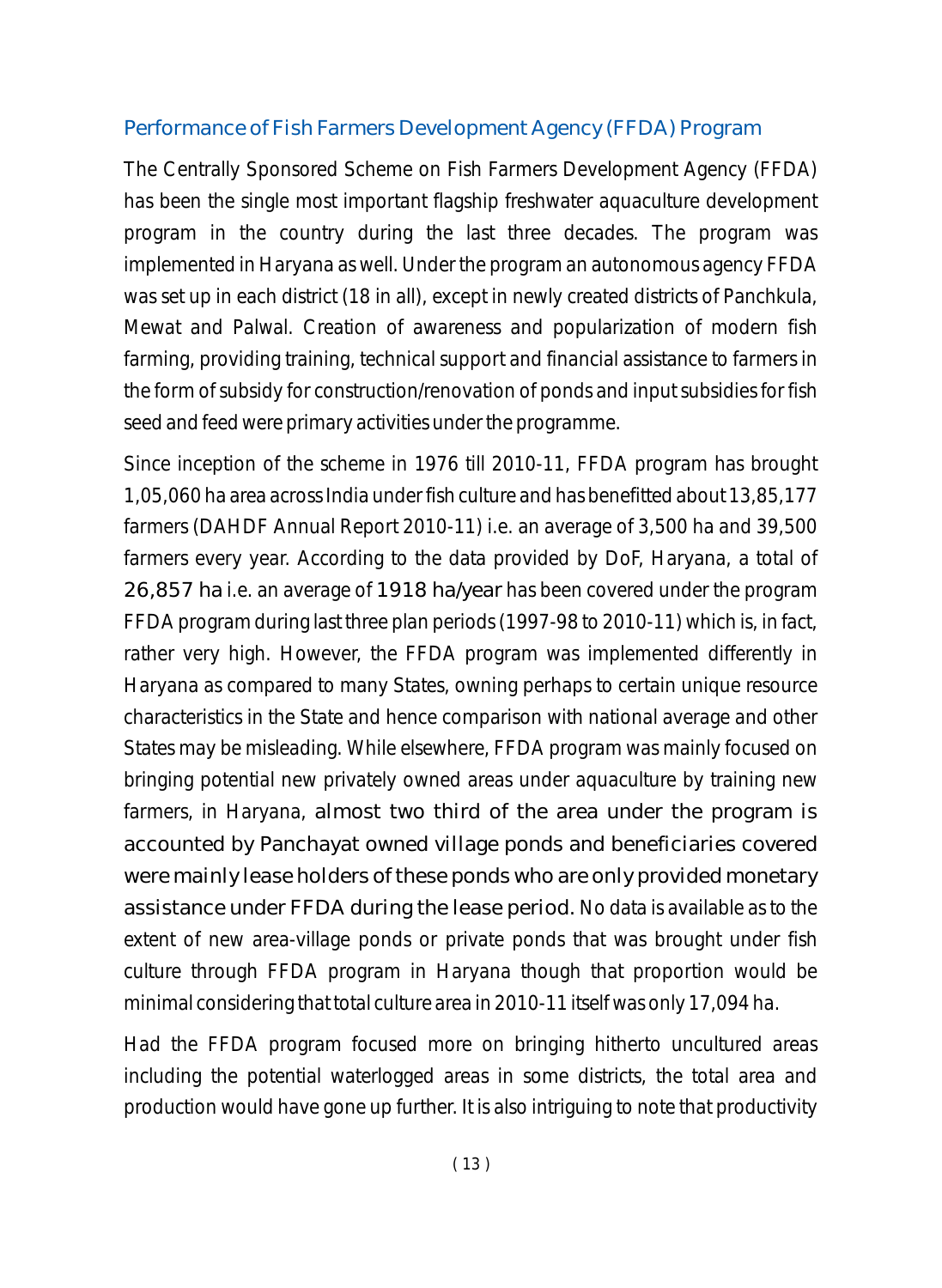in FFDA covered ponds (4.96 tonnes/ha/year) were lower that the non-FFDA ponds (5.55 tonnes/ha/year) in Haryana (see Fig.2.5), though the overall productivity of Haryana is about two times higher than the national average. This is contrary to the national scenario where FFDA ponds (2.6 tonnes/ha/year) were reported to be more productive than non-FFDA ponds (<2 tonnes/ha/year) though. Two possible reasons may explain this: FFDA program has not made any significant contribution in terms of improving productivity in ponds through training and technical support to the farmers. Secondly, majority of non-FFDA ponds in Haryana have intrinsically higher productivity being largely fertile village ponds while FFDA ponds are intrinsically less productive due to many being newly constructed private ponds. However, productivity of FFDA ponds were consistently less during all the plan periods indicating the systemic failure in the way the program is designed and implemented in the State. However, the redeeming feature is that this yield gap between FFDA & non-FFDA ponds is reducing over the Plan periods.



Fig 2.5 Comparison of fish productivity in FFDA and Non-FFDA aquaculture ponds during IX, X and XI Plan Periods, Haryana (tonnes/ha)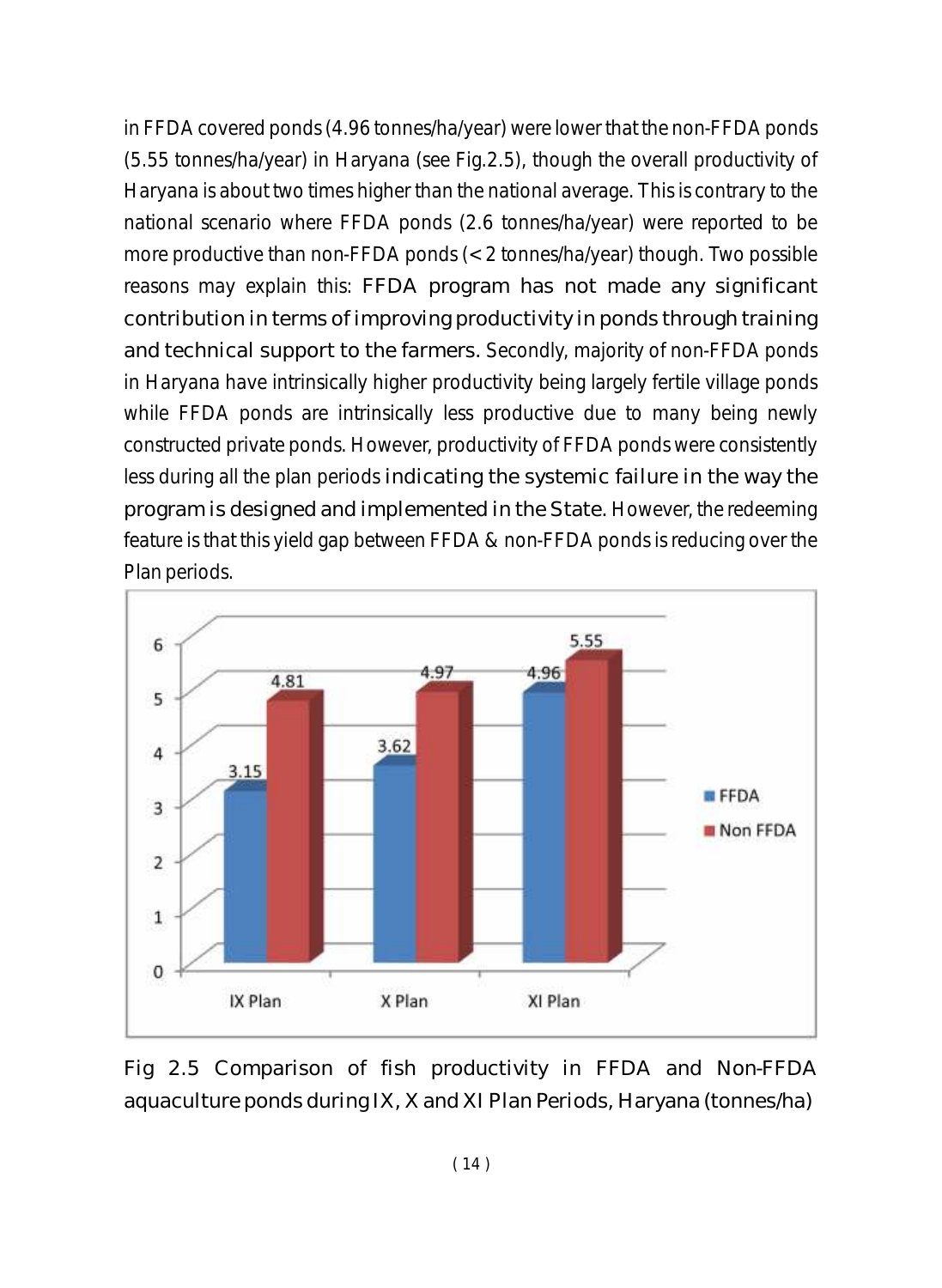#### Fish seed production and hatcheries

Detailed seed production data is not available, and what is available in the public domain from DoF, Haryana and DAHDF, GoI is rather scanty and in many cases lack clarity as to seed production vs. seed stocking, seed production from private vs. public hatcheries, seed produced from within Haryana vs. produced from other States, and as to the size of fish seed namely fish spawn, fry and fingerling. However, the existing data from multiple sources have been compiled to get some ideas about the status.

At the end of X Plan (2006-07), fish seed production was reported to be 277million fry while the total fish seed stocked was 331 million fry. It is reported that fish seed stocking rose to 346 million fry in 2008-09, 430 million fry in 2010 (till December) and 459 million fry in 2011 (till December) has been stocked table 2.5. Given the reported fish production of 93,950 tonnes in 2010-11 and assuming 30% survival rate from fish fry stage to harvestable size of 700 gm. in pond environment, the seed stocking of fish fry should have been about 450 million fry, which is almost the same as reported stocking.

|         | <b>Fish Sedd Production (Million Fry)</b>          | <b>Total</b>                             |                      |                                 |
|---------|----------------------------------------------------|------------------------------------------|----------------------|---------------------------------|
| Years   | <b>Public DoF</b><br><b>Seed Farms</b><br>(15 No.) | Private<br><b>Seed Farms</b><br>(16 No.) | <b>Total Haryana</b> | <b>India Seed</b><br>Production |
| 1997-98 | NA                                                 | NA                                       | 151.7                | 15,904                          |
| 1998-99 | NA                                                 | <b>NA</b>                                | 168                  | 15,156                          |
| 1999-00 | NA                                                 | <b>NA</b>                                | 177                  | 16,589                          |
| 2000-01 | <b>NA</b>                                          | <b>NA</b>                                | 177.6                | 15,608                          |
| 2001-02 | <b>NA</b>                                          | <b>NA</b>                                | 180.5                | 15,758                          |
| 2002-03 | 36.3                                               | 168.8                                    | 205.1                | 16,333                          |
| 2003-04 | 41.2                                               | 205.9                                    | 247.1                | 19,231                          |
| 2004-05 | <b>NA</b>                                          | <b>NA</b>                                | 249.6                | 20,790                          |
| 2005-06 | <b>NA</b>                                          | <b>NA</b>                                | 282.1                | 22,614                          |
| 2006-07 | <b>NA</b>                                          | <b>NA</b>                                | 276                  | 31,688                          |
| 2007-08 | <b>NA</b>                                          | <b>NA</b>                                | 308                  | 24,143                          |
| 2008-09 | NA                                                 | NA                                       | 332.2                | 32,177                          |
| 2009-10 | <b>NA</b>                                          | <b>NA</b>                                | 430*                 | 32,254                          |
| 2010-11 | $100^$                                             | $300^{\circ}$                            | 459*                 | NA                              |

Table 2.5 Fish seed (million fry) production of Haryana (IX, X & XI Plan)

Source: Compiled from several sources of DoF, Haryana, Haryana State Gazetteer 2005, Haryana Economic Survey 2010-11 & 2011-12 and Annual Reports of DADHF, GoI.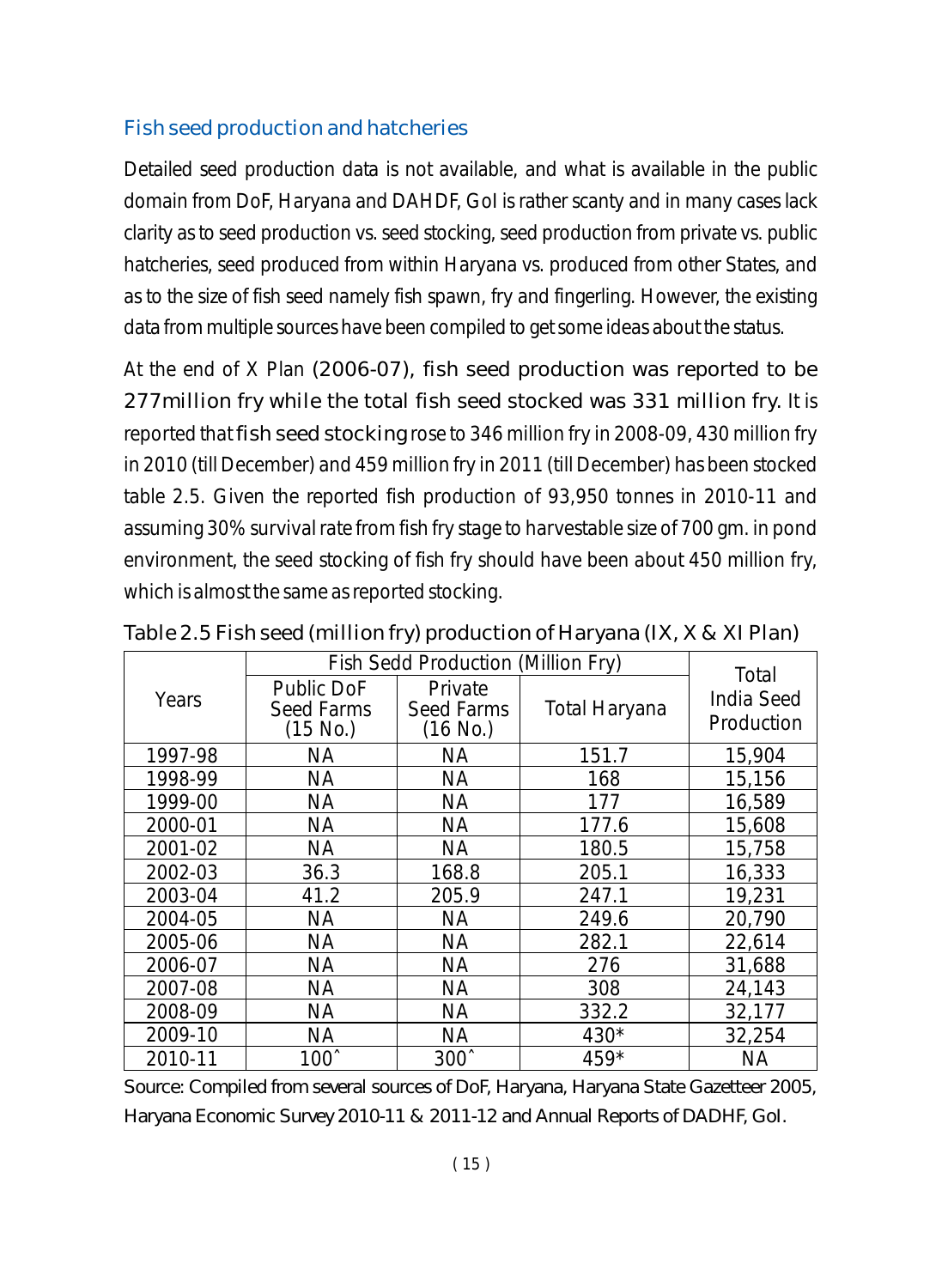\*Figures for 2009-10 & 2010-11 refer to' seed stocking' as against 'seed production' which may not necessarily be same.

 $\wedge$  Report presented by Director, Fisheries, Haryana in Hisar stakeholder Workshop (30/7/2011)

It is not clearly evident as to what proportion of the 450 million fry was actually produced from within Haryana by private and public hatcheries in order to understand the performance of existing seed production infrastructure in Haryana. In 2007-08, there were 15 functional hatcheries / fish seed farms under DoF, 16 fish seed hatcheries & 45 rearing units in private sector, (though their respective production details are not available except for two years,) besides one Ornamental fish hatchery at Saidpura, Karnal and desi Magur fish hatchery at Badkhal, Faridabad.

The Table 2.8 above shows that Haryana produces roughly 1% of fish seed though it's share in table fish production is about 2%. The seed production doubled between 1997-98 and 2008-09 mirroring the all India trend. Importantly, 15 public seed farms under DoF produced only 20% of State's seed while 80% came from 16 private sector farms during 2002-03 & 2004-05 indicating abysmal performance of public sector seed farms. Scenario did not change in 2010-11 as public sector contribution remained almost same at 22%. Field visits and interaction with DoF staff and private hatchery operators further confirmed almost defunct nature of all but one public sector hatchery in Kurukshetra. Most of the DoF seed farms / hatcheries primarily buy spawn from either nearby private hatcheries or from other States, rear them in nurseries to fry stage for 2-3 weeks and distribute them to beneficiary farmers at subsidized rates under FFDA and other programs. Contrary to what has been reported, at least one third of State's seed requirement is being met by seed supply from Uttar Pradesh and West Bengal. It may be noted that the four States of West Bengal (42%), Andhra Pradesh (31%), Assam (6.5%) and Uttar Pradesh (3.5%) together produce 83% of total carp seed requirement in the country and the surplus seed from West Bengal meets nearly 25% of India's total seed requirement.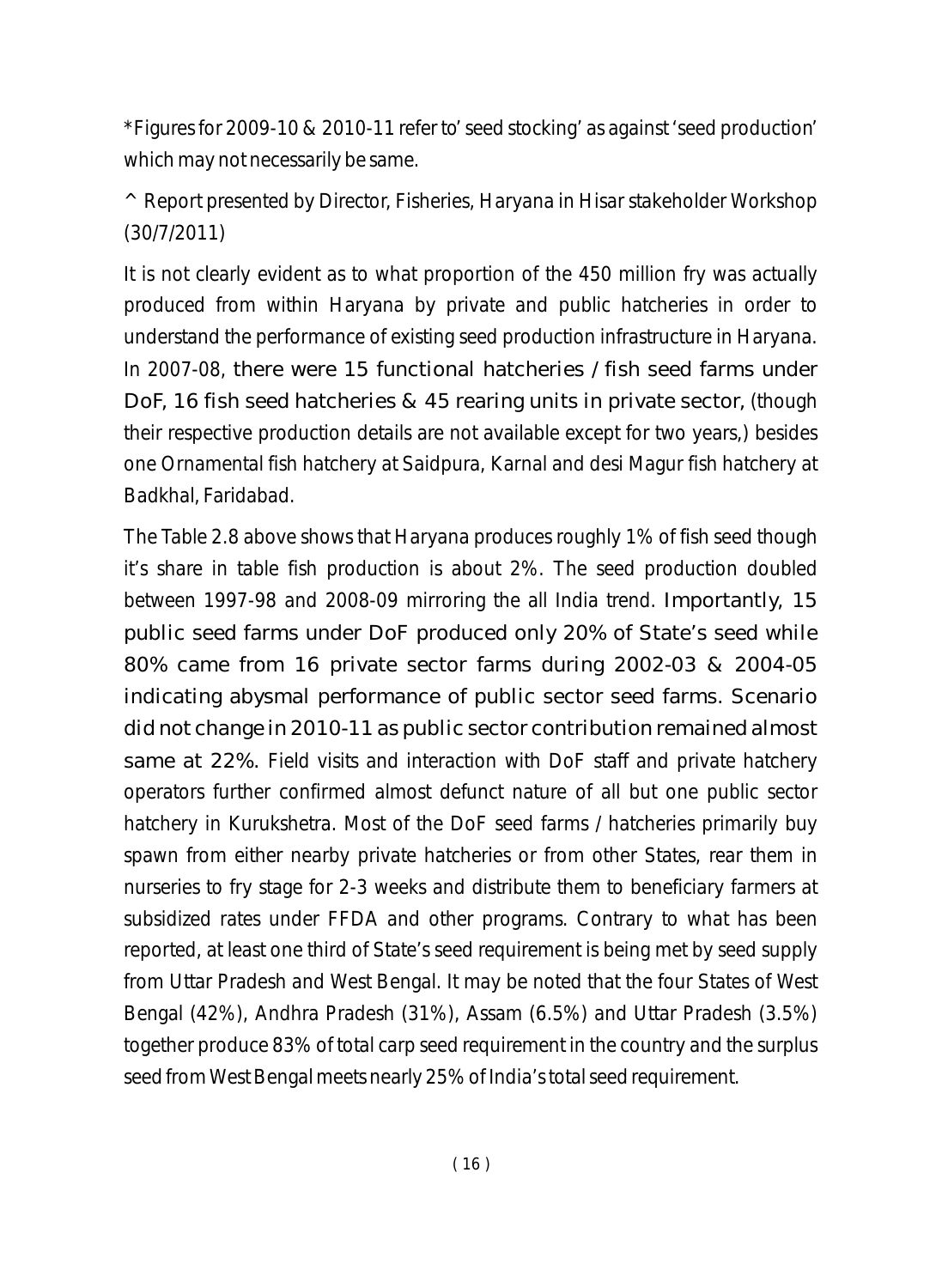Though the structural constraints like water scarcity, seepage and faulty layout / designs did play havoc in (non)performance of many DOF hatcheries, management problems like lack of adequate brooder fish, lack of adequate technical staff, in appropriate working time, procedural bottlenecks in meting out contingent but petty day to day expenditure, lack of interest among staff are the main culprits for malfunctioning of most of the public sector hatcheries and seed farms. The story is similar in various other States like Rajasthan, Bihar, Maharashrta and even Andhra Pradesh.

In short, commercial activities like carp seed production for which technology has been perfected and available freely for long should not be in the domain of public sector DoF as the private sector has been doing it more efficiently not only in Haryana but also in most of the States.

## 2.2. Fish Markets and Consumption

### Fish markets and marketing

Of the total fish production of about one lakh tonnes, approximately 20-25% is being consumed in the State while the rest is marketed outside the State mainly in Delhi markets (60-65%) and Punjab (15-20%). In order to provide marketing support to fish producers, DOF has established modern fish markets at three places in Faridabad, Yamuna Nagar and Panipat while two more markets are established with a total cost of 84 lakhs in Gurgaon and Bahadurgarh in order to strengthen the post-harvest infrastructure in the State. The superintending and supervision work of these 3 fish markets has been given to the Haryana State Agriculture Marketing Board. There is a provision of vehicles in these markets which are provided to fish farmers for transportation of their produce from pond site to the markets at the concessional rates.

Under the Centrally Sponsored Scheme on Strengthening of Post-Harvest Infrastructure, GoI provides assistance to Govt. undertakings, NGO's/Cooperatives/Joint Sector/Assisted Sector/Private Sector for establishing marketing infrastructure in the State. So far it is not evident that anyone has benefitted from the scheme. However, a processing plant has come up near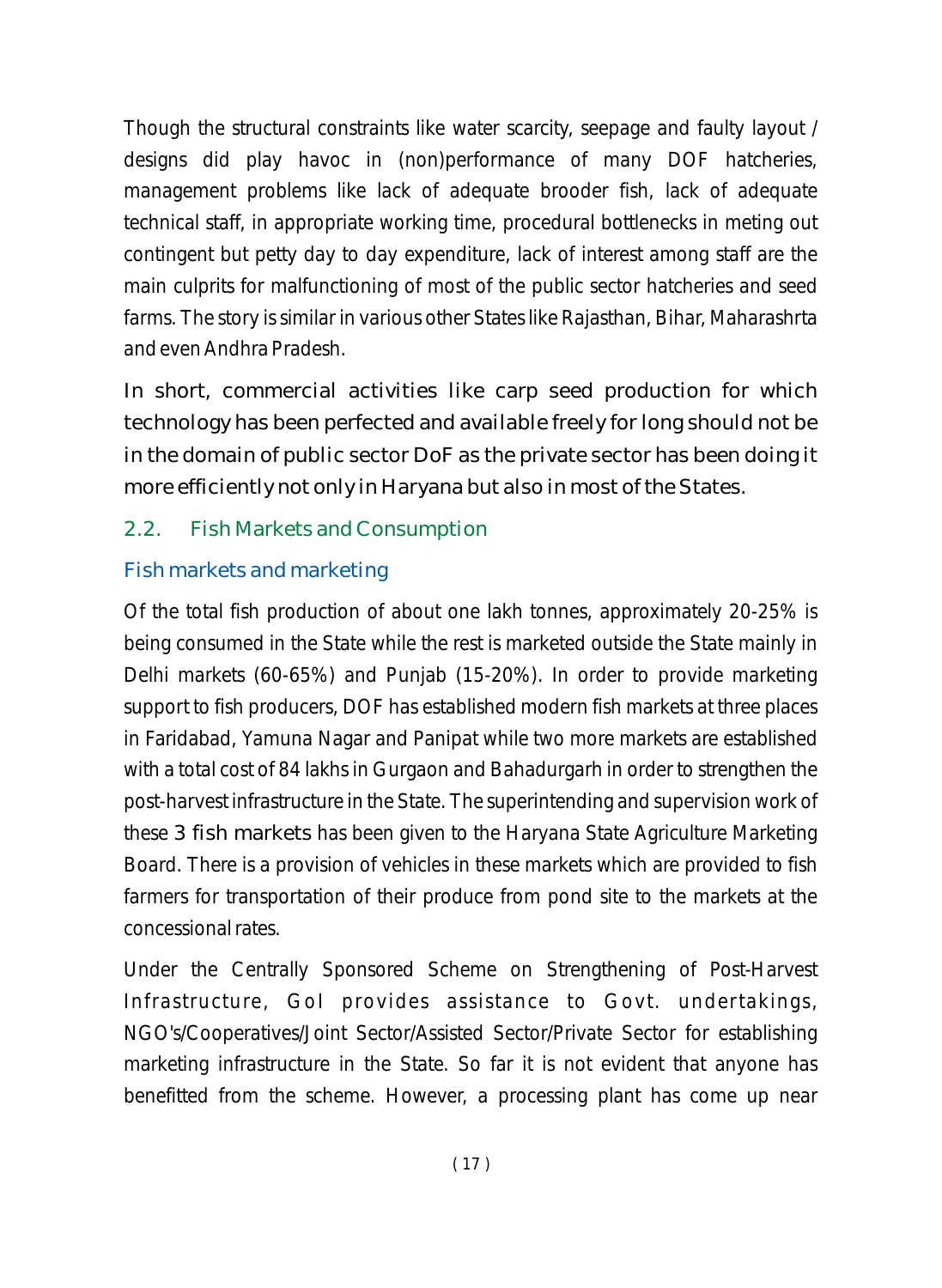Nilokheri, Karnal in private sector with NFDB assistance which is a first of its kind in India for processing freshwater fish and preparation of value added products. It became operational in 2011 and produces ready to eat and cooked fish products with the brand name 'Fish Bite'. Recently, a modern retail outlet cum eatery has been opened with same brand name near Karnal by the enterprising farmer.

Since there is enough demand from the large and growing Delhi/NCR market and Haryana being in close proximity to Delhi, marketing of fish would not face any major problem. However, training on post-harvest practices such as handling, sorting, packaging, storage and transportation, and establishing/sharing cold storage infrastructure for fish are elementary but critical requirements for getting greater unit value. Besides, strengthening / modernising local urban markets would help increase consumption within the State.

#### Fish consumption

Haryanvi population is predominantly vegetarian. Till early 1980s, farmers were unwilling to farm fish primarily due to general cultural non-preference to eat nonvegetarine food. Fish consumption in States like Haryana, Rajasthan, Gujarat, Punjab, Himachal Pradesh, Madhya Pradesh had been negligible historically with average consumption of  $< 2 \text{ kg}$  / household / year on average, according to NSSO surveys. However, the trend seems to be changing during the past two decades across the so called vegetarian States due to changing food consumption patterns fuelled by urbanization, migration, increasing purchasing power, easy availability of fish and lower prices, health consciousness, etc. According to an article in Outlook magazine, based on 61stNSSO survey for 2004-05,Haryana, Himachal Pradesh, Punjab report a seven-fold increase in fish-eating households in the past few years where the consumption in urban households has gone up significantly in the last decade. For example, 54 out of 1,000 eat fish now, compared to only 16 a decade ago in Haryana. Fuelling the trend, the MNC retail major Walmart-Bharti has opened more than two dozen retail outlets selling fish, chicken and meat in Haryana and Punjab in the last few years and insiders say the sales are picking up with major share of fish being sold during winter months.

However, per capita fish consumption would continue to be low for a long time in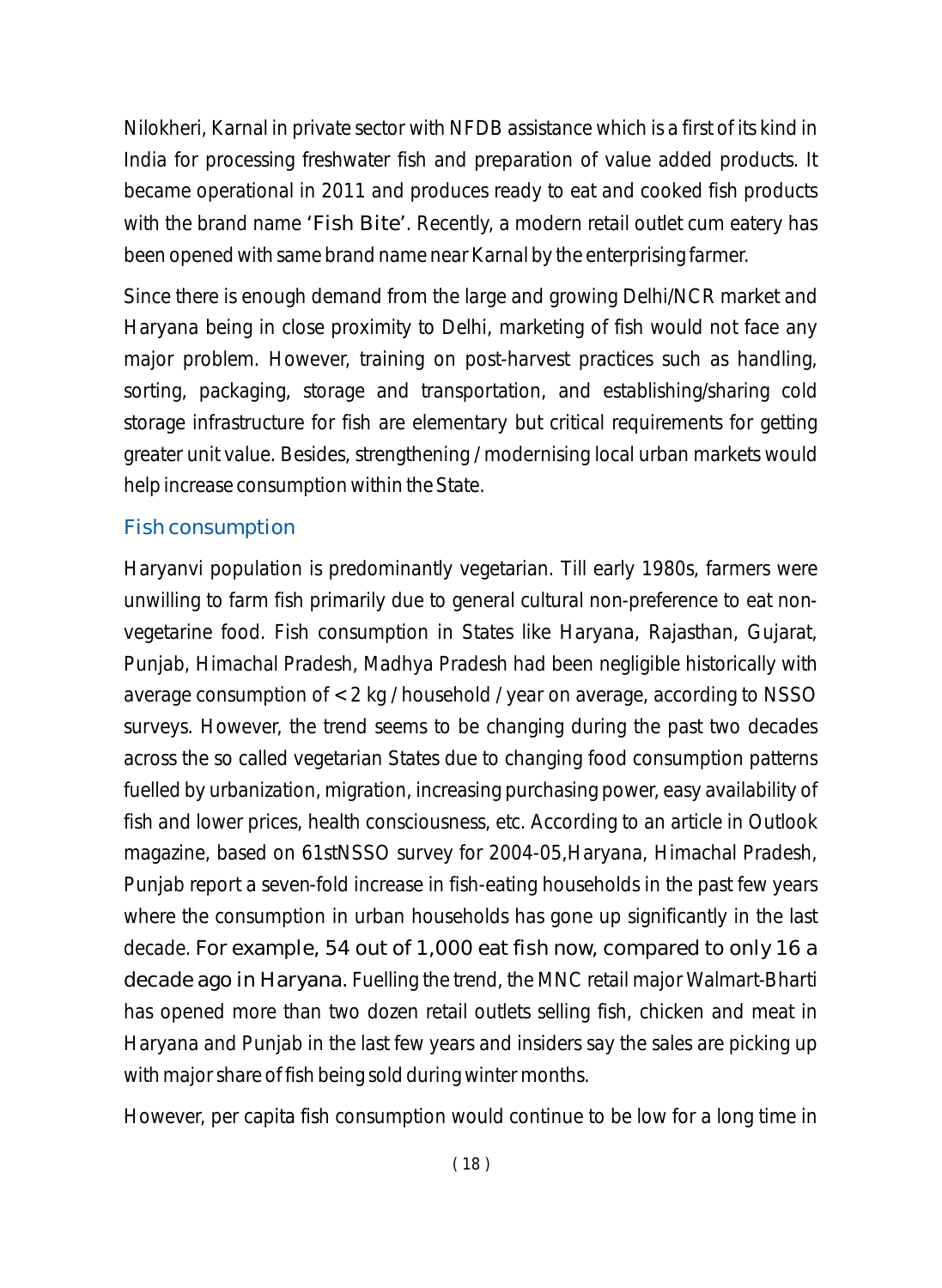Haryana as compared to the national average of 9 kg that is increasing much faster, though Haryana has the highest per capita income in the country. More than income, cultural factors seem to play a far more determining role in terms of food habits. The change may only be incremental and slow that can become discernible only after a decade or two. So the main market in the near future would continue to be outside the State, mainly Delhi which is growing fast and is emerging as one of the largest market for fresh water fishes.

### 2.3. Directorate of Fisheries, Extension System and Budget Support

Fisheries Department in joint Punjab is one of the oldest departments of the country that was established in 1912, though a little later it was merged with Agriculture due to economy expenditure during World War I. However, the post of Director/Warden, Fisheries was retained. Later on in 1966 after State reorganization, Haryana Fisheries Department came into existence. During the last 45 years, Dept. of Fisheries (DoF) has grown in terms of its scope, objectives, programs and activities along with human resource (technical and non-technical staff), budget provisions, etc. Its major focus has shifted from capture fisheries two decades ago to aquaculture with its own vast seed production infrastructure, and freshwater development programs.

Presently, the DoF has redrawn its main objectives and activities that are very precise and focused, as under:

i. To manage and conserve the natural fisheries in rivers, canals, drains and other water bodies.

ii. To utilize available village ponds and tanks for fish farming.

iii. To provide technical and financial assistance to fish farmers through Fish Farmers Development Agencies.

iv. To create a class of trained fish farmers in the state.

v. To increase the production of quality fish seeds of all species.

vi. To utilize unused waste agricultural land for fish farming.

vii. To create additional employment opportunity in rural area.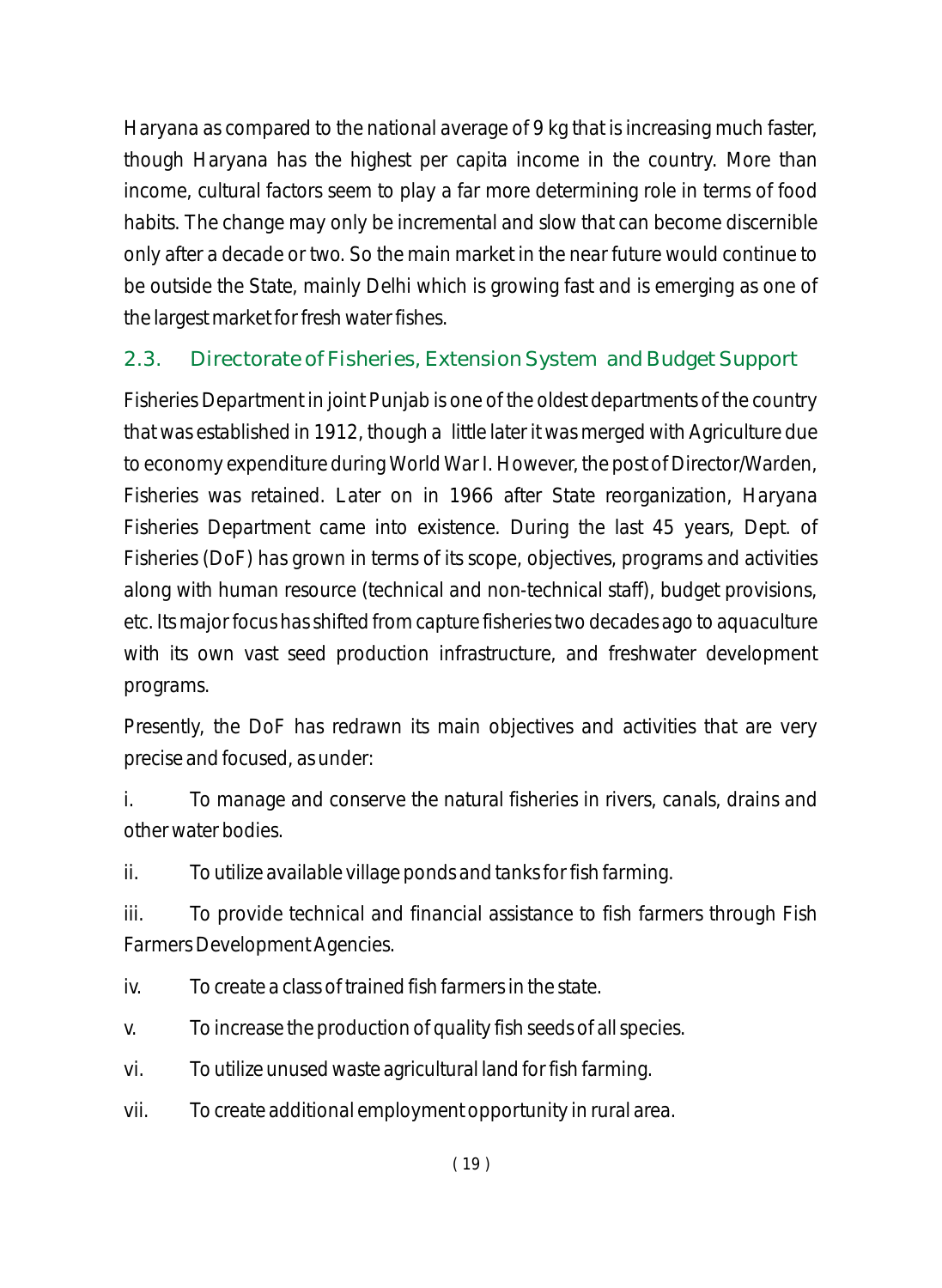According to the Director, Fisheries, the DoF till now has brought about 18,000 ha area under fish culture while it was 58 ha in 1966 with nearly 1 lakh tonnes of fish production and has crossed the target kept for XI FYP (2007-2012). He indicated the following infrastructure available with DOF for fisheries development: 15 State govt. seed farms and equal number of hatcheries; 18 number of FFDAs, One Training Institute (ARTI) at Hisar, 114 Field officers with DoF. Higher land price in the State has led to decline in private ponds i.e. from 2000 ha earlier to 1200 ha as of now. Major resource is village community ponds that are very high yielding without external inputs as they are washed by good no. of cattle population and hence 90% of village ponds are on lease earning >25 crores of lease money / year. There is one Health Care Centre each in all 21 districts though very few diseases are reported. Fifteen poly clinic aqua shops are available at every seed farm while a full- fledged State diagnostic lab has been set up at ARTI, Hisar. Ornamental fish hatchery is established at Karnal. There are 13000 fish farmers on roll with each being assisted by 2-3 labours / partners (Elsewhere in DoF website it is indicated that the no. of fish farmers were to be increased to 20,000 by 2011-2012, while persons engaged in fisheries trade were to be increased to 60,000 by 2011-2012).

However, fish farmers from Hisar, Karnal and Rohtak during interaction meetings expressed ignorance of any health care centres / aqua poly clinics being availed by them while they tried in vain to resolve their practical problem of fish mortality in over stocked and polluted village ponds with high organic load. The lack of detailed information from DoF side does not let reasonably assess the utility of public sector seed farms, health care centres and activities of its training centre at Hisar.

#### DoF Staff Position

As of 2010-11, the total staff strength i.e. in position with Dept. of Fisheries, Haryana (Table 2.6)was 532 out of which 141 belonged to technical cadre including senior officers/management, 131 belonged to administrative cadre and 260 were supporting staff. The sanctioned strength was 707, which means nearly 25% vacancy existed, though the vacancy among middle and lower level technical cadre was as high as 34%.Probably, vacancy level may be similar to other development departments in Haryana or Fisheries Departments of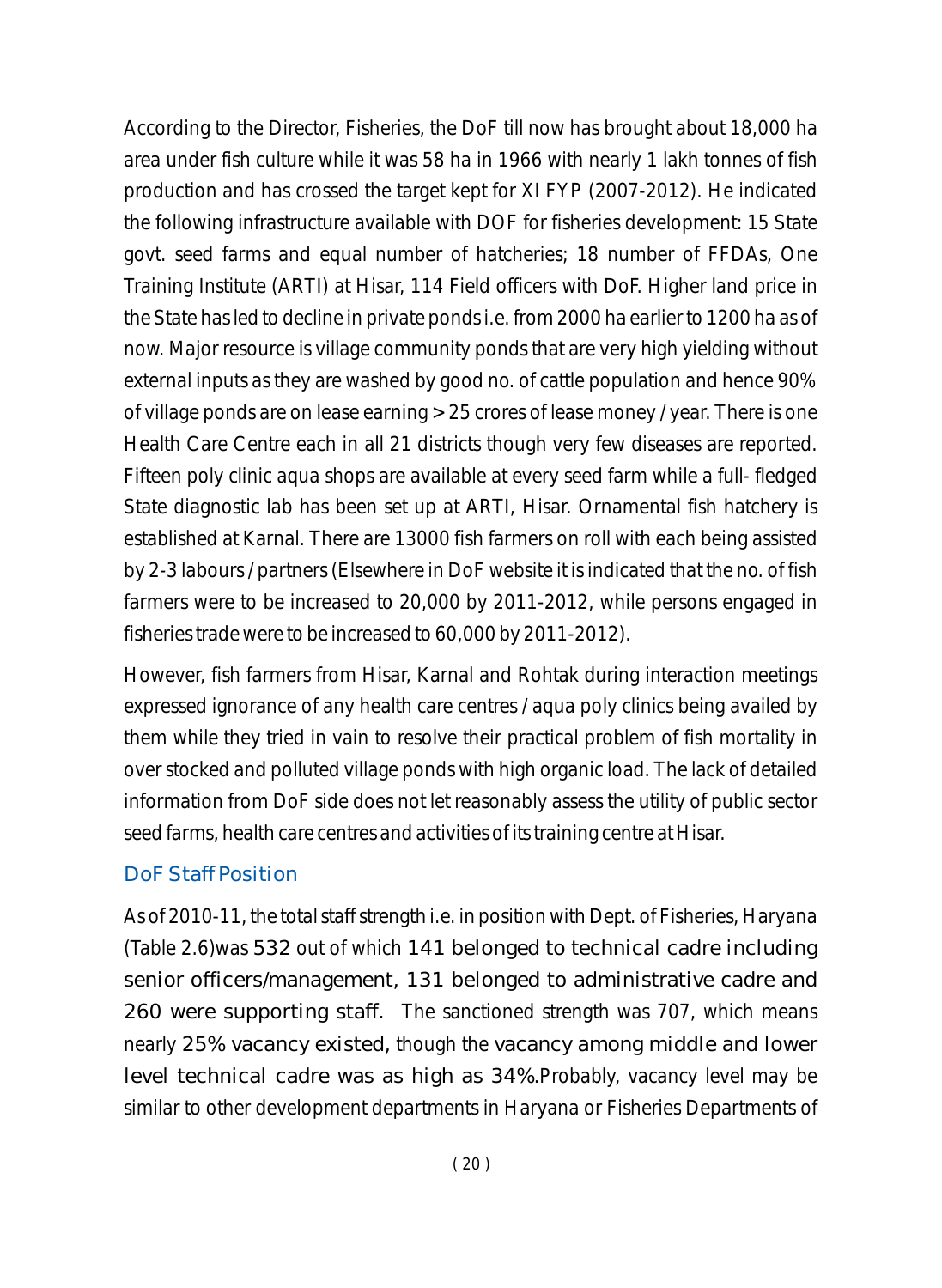other States given the moratorium on fresh recruitment, but higher proportion of shortage of technical staff in the fastest growing food production sector would mean a premature death knell.

| Sl.<br>No. | DoF Staff Cadre                          | Sanction<br>Position | Filled up<br>position | Vacancy | Percent<br>Vacancy |
|------------|------------------------------------------|----------------------|-----------------------|---------|--------------------|
| 1.         | Senior Officer (A)                       | 10                   | 7                     | 3       | 30.00              |
| 2.         | Officers (B)                             | 39                   | 32                    | 7       | 17.95              |
| 3.         | Technical Staff (C)                      | 155                  | 102                   | 53      | 34.19              |
|            | <b>Total Technical Cadre</b><br>Strength | 204                  | 141                   | 63      | 30.88              |
| 4.         | Administrative Staff (C)                 | 185                  | 131                   | 54      | 29.19              |
| 5.         | Supporting Staff (D)                     | 318                  | 260                   | 58      | 18.24              |
|            | <b>Total DoF Staff</b><br>Strength       | 707                  | 532                   | 175     | 24.75              |

Table 2.6 Status of Human Resources available with DoF, Haryana2010-11

But, what is more worrying is the placement of technical staff in Head Quarters vs. Field Offices, and the lower proportion of staff in fisheries important districts. Closer scrutiny of the staff position provided by DoF, Haryana (fig 2.6) reveals that of the total filled in position (141) in the technical cadre, 64% only are in the district level posting while 36% are in HQ and 8% are in fish farms and the Hisar training institute (ARTI).

Thus, for instance while Ambala Division has only 4.6% water resource area suitable for fish culture in the State, it has nearly 17% of technical staff posted, (fig. 2.7) while Gurgaon and Hisar Division have far less proportion of posting of the existing staff than their water resource area demands and only in Rohtak Division the staff strength and resource area seem to match.

From another perspective, on an average a single technical staff has to cover only 121 ha of resource/culture area in his district as of now which is very low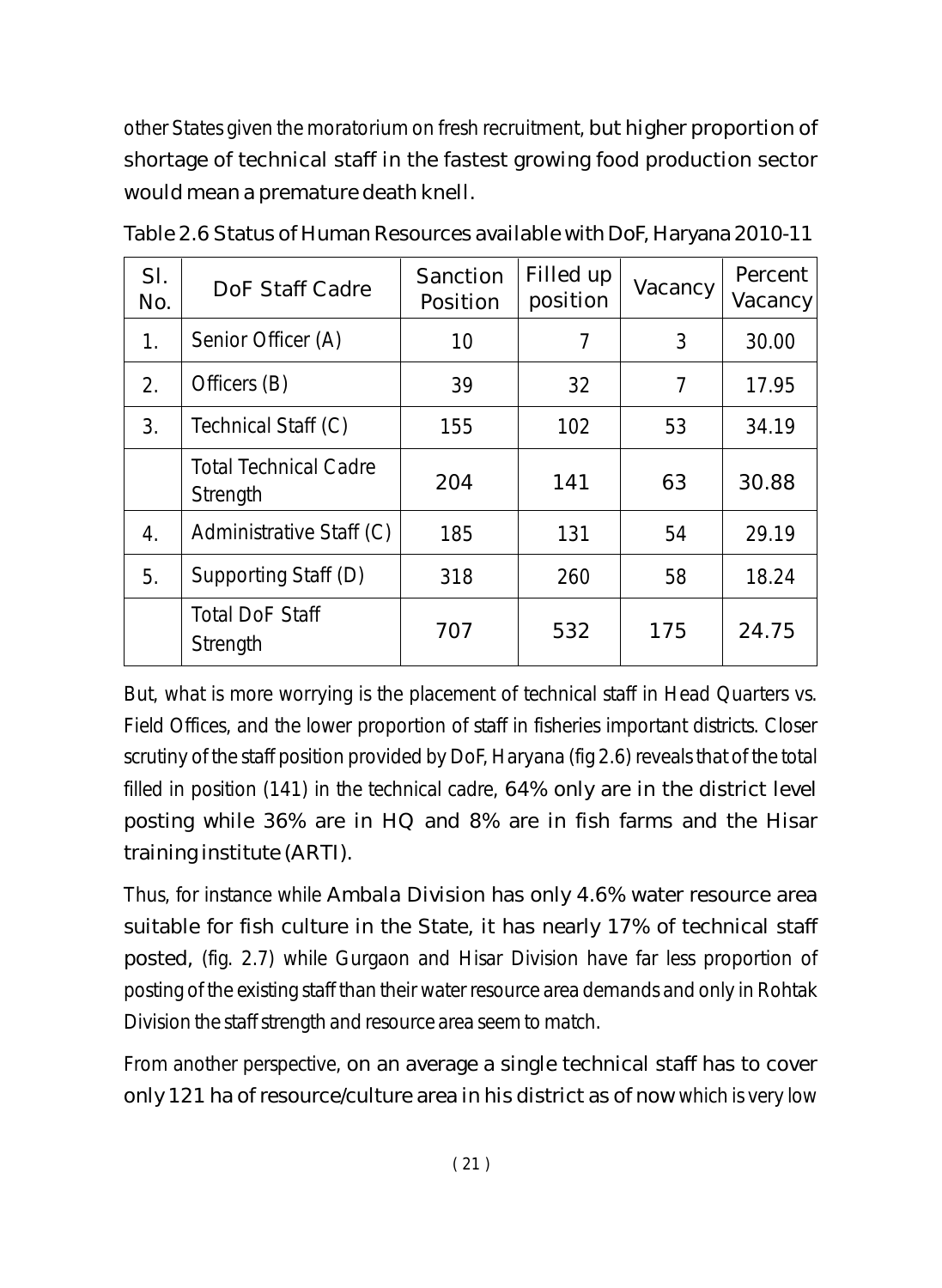compared to most of the other States, where effective services can easily be delivered. This catchment area has to increase to 284 ha if the total available area in each district is to be brought under aquaculture.



Fig.2.6Status of Human Resources available with DoF, Haryana 2010-11



Fig 2.7 Division wise DoF Staff posting and Water Resource Area (%)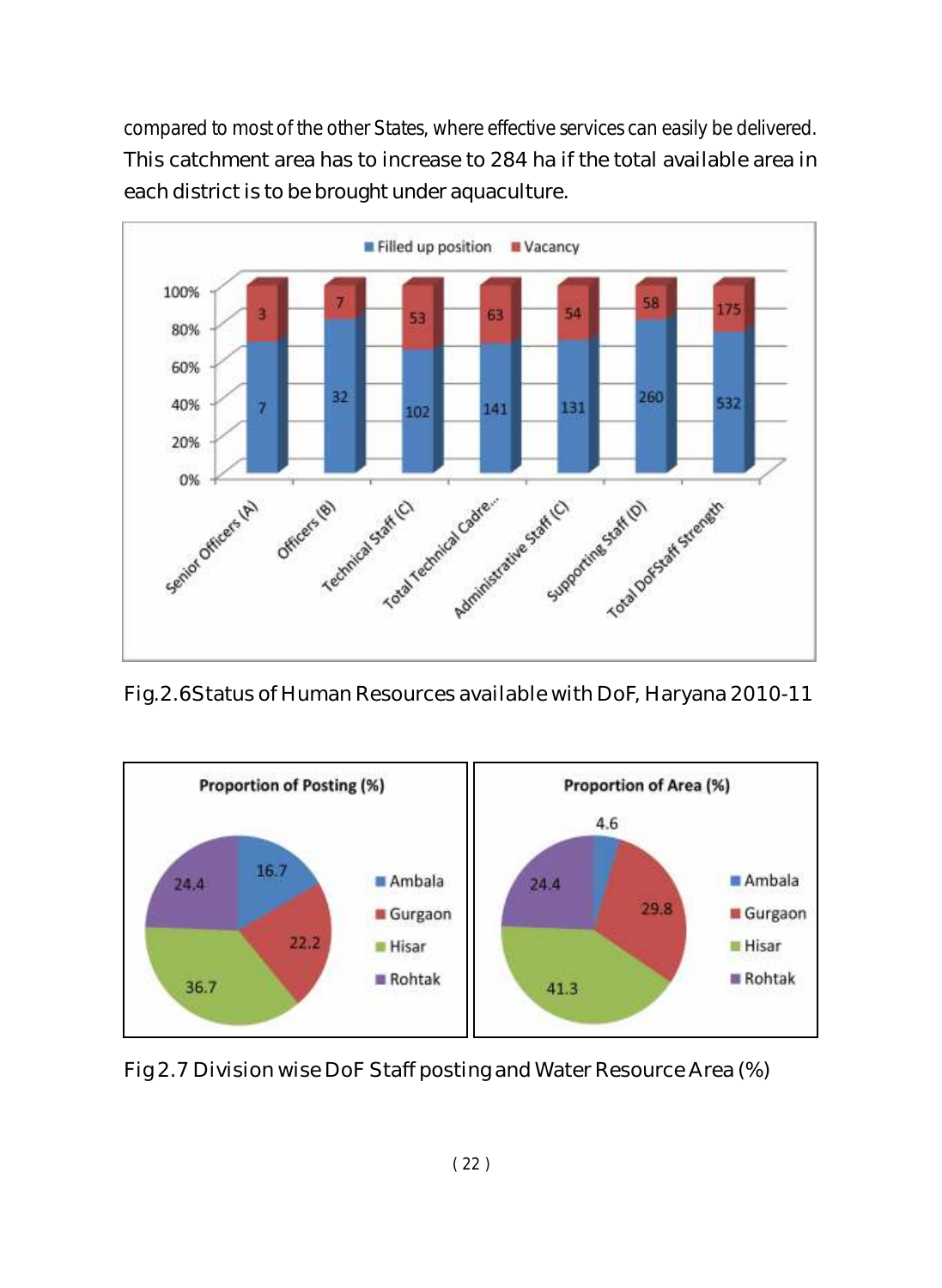#### Human Resource Development

Recognising the importance of HRD, especially for a non-traditional fish farming state, training Centre namely Aquaculture Research & Training Institute (ARTI) at Hisar has been established under the World Bank Project with objectives to impart in-service training of the departmental officers as well as hands-on training to fish farmers. The Plan Schemes of Education, Training & Extension, and Utilization of Saline Ground Water have been merged with the scheme. During X and XI Plan period almost 2000-2500 farmers were reported to have been trained every year on modern fish farming by DOF at ARTI and other programs. It's not known, though, how many of the trainees have actually taken to fish farming subsequently. Similarly, no information is available on how many DoF staff had been trained during last five years at ARTI or elsewhere. Farmers' feedback did suggest technical inability of many of the DoF staff to resolve their field level problems. There exists neither any incentive nor disincentive for undergoing capacity development program for DoF staff.

DoF implements many developmental programs. The Table 2.7 below provides comprehensive list of Plan schemes, both State and Central, which were in force during X Plan, and probably have been continued during XI plan as well. While the programs cover the entire gamut of fisheries development, for a small State with limited fisheries resources, there appears to be too many programs, a few of which are overlapping. For example, there are three freshwater aquaculture development programs, two programs for aquaculture in saline areas, three programs on seed production, and two programs on capture fisheries. It would only lead to diffused effort while piling up more paperwork and thus higher transaction cost leaving little time for technical support.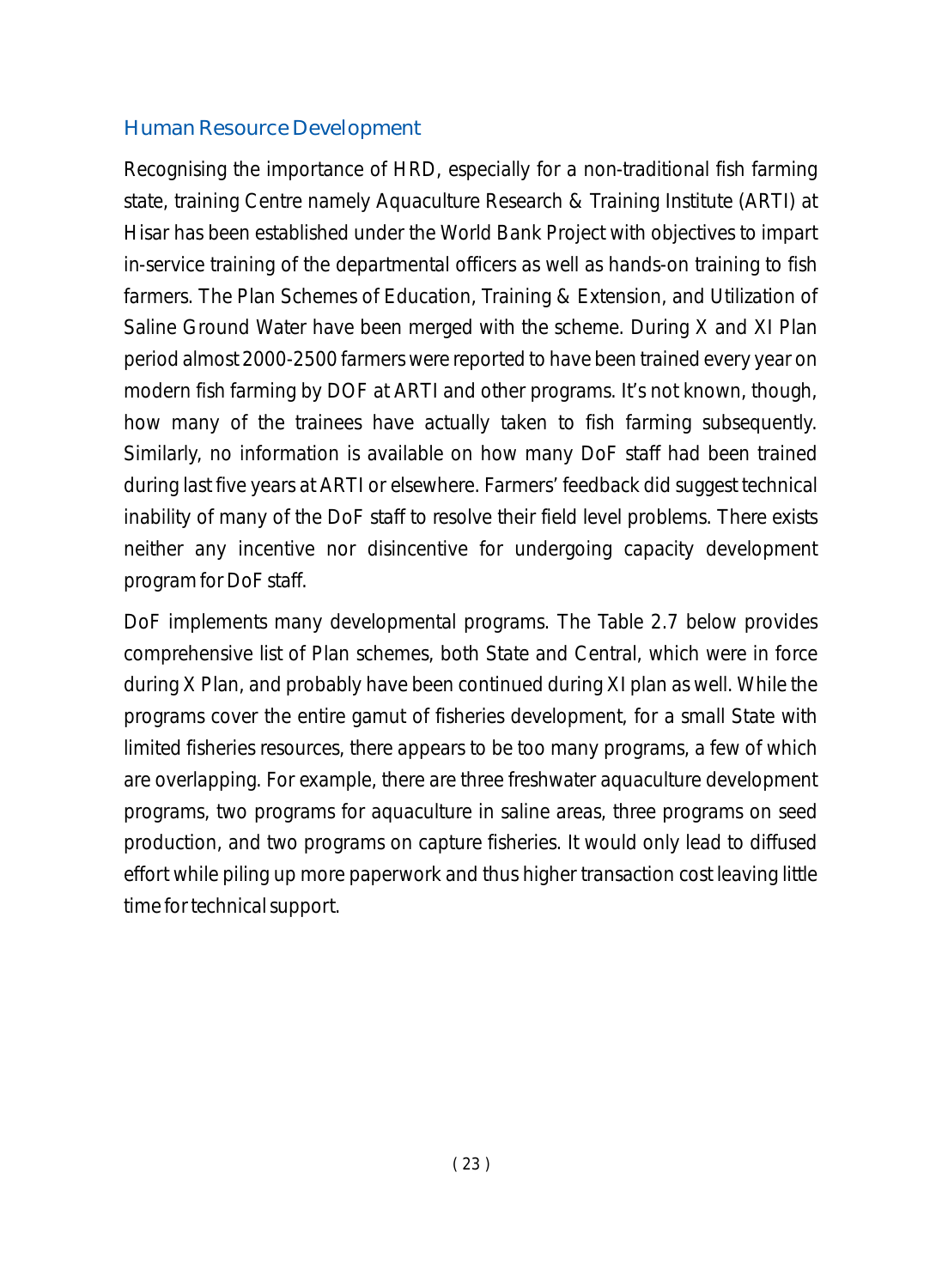| S.No         | <b>Program Description</b>                                                                                                                                                       | <b>Annual Budget</b> |  |  |  |
|--------------|----------------------------------------------------------------------------------------------------------------------------------------------------------------------------------|----------------------|--|--|--|
| A            | <b>Non-Plan Schemes</b>                                                                                                                                                          | 388.82               |  |  |  |
| 1.           | Direction & Administration a. Head Quarter Staff &b. District Staff<br>$30.39 + 124.31$                                                                                          |                      |  |  |  |
| 2.           | Scheme for the Establishment of Fish Seed Farm<br>72.27                                                                                                                          |                      |  |  |  |
| 3.           | Development of Fisheries in Lake, Reservoirs and Reverine                                                                                                                        | 23.05                |  |  |  |
| 4.           | <b>Fish culture of Carps</b>                                                                                                                                                     | 89.19                |  |  |  |
| 5.           | Intensive Fisheries Development Programme                                                                                                                                        | 44.30                |  |  |  |
| 6.           | Establishment of Research & Investigation                                                                                                                                        | 5.31                 |  |  |  |
| B            | <b>State Plan Schemes</b>                                                                                                                                                        | 429                  |  |  |  |
| 7.           | Intensive Fisheries Development Programme (To sustain fish culture)                                                                                                              | 177                  |  |  |  |
| 8.           | National Fish Seed Programme (To produce fish seed)                                                                                                                              | 182                  |  |  |  |
| 9.           | Development of Fisheries in running water                                                                                                                                        | 3                    |  |  |  |
|              | (To develop fisheries in natural waters)                                                                                                                                         |                      |  |  |  |
| 10.          | Agriculture Human Resources Development (Training & extension)                                                                                                                   | 57                   |  |  |  |
| 11.          | Development of Fisheries in Marshy Area, Cat Fish and Sewage Fed<br>Fish Culture (Mobilization of resources & introduction of new species)                                       | 10                   |  |  |  |
| $\mathsf{C}$ | <b>Centrally Sponsored Schemes on Sharing Basis</b>                                                                                                                              | 460.2                |  |  |  |
| 12.          | Estt. of Fish Farmers Agencies-(75:25 basis)<br>(Providing technical & financial assistance for fish culture)                                                                    | 376                  |  |  |  |
| 13.          | Fisheries Education, Training and Extension (80:20 basis)<br>(Preparation of extension material, manual & training)                                                              | 32.5                 |  |  |  |
| 14.          | Development of Fisheries in Water Logged Area (75:25 basis)<br>(Mobilizing of water logged areas along canals system for fish culture)                                           | 14.1                 |  |  |  |
| 15.          | Utilization of Saline/ alkaline Soil/Water for (75:25 basis)<br>(Mobilizing of saline/ alkaline soil for fish culture)                                                           | 18                   |  |  |  |
| 16.          | Development of Inland Capture Fisheries (75:25 basis) (River/<br>Reservoirs) (To sustain fisheries in natural water bodies and<br>assistance for boat and nets to the fisherman) | 19.6                 |  |  |  |
| 17.          | D. 100 % Centrally Sponsored Scheme: Strengthening of<br>Database and Information Networking for Fisheries (To<br>develop information networking at district level)              | 26.35                |  |  |  |
| Ε.           | <b>New Centrally Sponsored Schemes</b>                                                                                                                                           | 120                  |  |  |  |
| 18.          | Development of Cold Water Fisheries (75:25 basis)<br>(To develop low attitude cold water fishes)                                                                                 | 14                   |  |  |  |
| 19.          | Establishment of Ornamental Fish Hatchery (75:25 basis)<br>(To develop ornamental fish-a new avocation of employment)                                                            | 6                    |  |  |  |
| 20.          | Post-Harvest Infrastructure-(100% basis) (To construction two<br>new Fish Market-a new avocation for unemployed youth)                                                           | 100                  |  |  |  |
| 21.          | F. Pilot Projecton Freshwater Prawn Farming (100% basis)<br>(for promotion of prawn farming-implementation from 2003-2004)                                                       | 275                  |  |  |  |
|              | Total DoF budget outlay for 2005-06 (Rs. In Lakhs)                                                                                                                               | 1699.37*             |  |  |  |

Table 2.7 Fisheries Development Programs during 2005-06 (X Plan)(in lakhs)

\*However, actual budget allocation for 2005-06 was Rs. 1426 lakhs &expenditure Rs. 1410 lakhs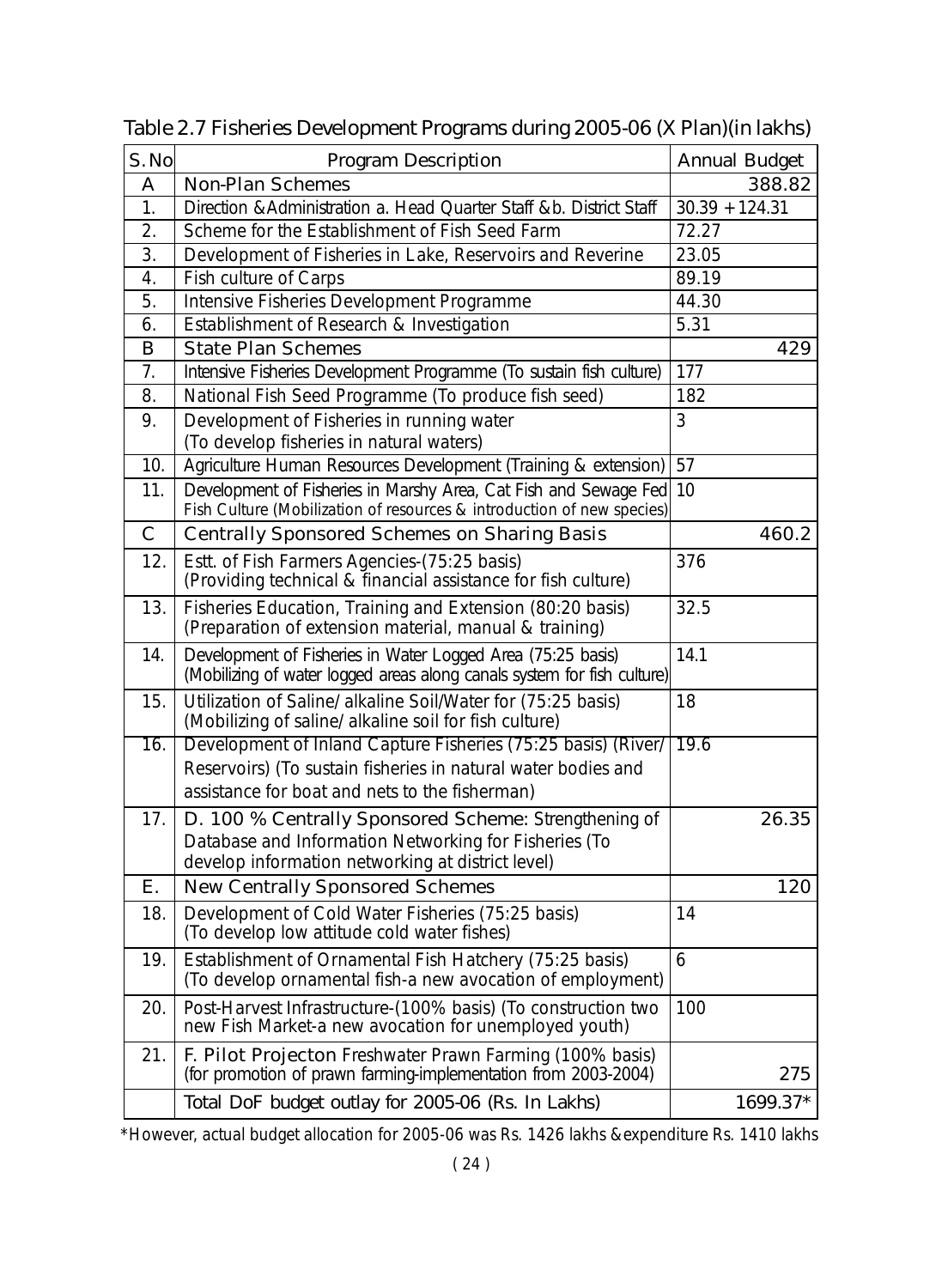### Linkages with Development Departments

Fisheries resources are primarily agricultural resources in Haryana, be it village ponds, canals and waterlogged areas, or saline soils. Agriculture Department has strengthened its Extension Network by inducting 143 new ADOs during 2010-11 with 2 Months' mandatory training, and has been strengthening electronic and print media like distributing the monthly magazine Krishi Samvad free of cost in all villages of the State. It is not known whether any functional linkages / collaboration exist between Fisheries and Agriculture Departments as some of their functions and areas overlap while both target often the same group of farmers.

Similarly, under National Horticulture Mission, besides increasing area under horticulture crops and productivity, Haryana claims to have created/constructed 1886 water ponds covering a total catchment area of approx. 7,000 ha ensuring 100% plant survivability (Haryana Annual plan 2010-11). However, these water resources have not been considered as a potential resource for fish farming. It was evident during the consultative meetings that some of the KVKs are keen to utilise these resources for fish culture.

## Budget Support and Utilisation

Started with a paltry Rs.3.15 lakh non-plan only budget in 1966, the total DoF budget has reached a whopping Rs. 9,040 lakhs during XI Plan (2007-12), an increase of 2.7 times from IX Plan (1997-2002).

| Plan                                       | <b>Budget Allocation (Lakhs)</b> |               |      |                   | Expenditure (Lakhs) |                  |                                                                                                                                       |      | % Utilization |     |     |       |
|--------------------------------------------|----------------------------------|---------------|------|-------------------|---------------------|------------------|---------------------------------------------------------------------------------------------------------------------------------------|------|---------------|-----|-----|-------|
| Periods                                    | Plan                             | Non-<br>Plan  |      | C.S.S. Total Plan |                     | Non-<br>Plan     | $ {\overline {\rm C.S.S.}\,}{\overline {\rm Total}\,}{\overline {\rm Plan}}\Big {\overline {\rm Non}\,}{\overline {\rm C.S.S.}}\Big $ |      |               |     |     | Total |
| <b>IX FYP</b>                              | 1373                             | 1428<br>(35%) | 1343 | 4144 1513         |                     | 1382<br>(32%)    | 1390                                                                                                                                  | 4285 | 110           | 97  | 104 | 103   |
| X FYP                                      | 2645                             | 1849<br>(33%) | 1058 | 5552              | 2561                | 1850<br>(34%)    | 963                                                                                                                                   | 5374 | 97            | 100 | 91  | 97    |
| XI FYP<br>$(2007-11)$                      | 3010                             | 5308<br>(59%) | 722  | 9040              | 2827                | 5182<br>$(60\%)$ | 587                                                                                                                                   | 8597 | 94            | 98  | 81  | 95    |
| % increase<br>IX to XI FYP<br>(annualised) |                                  | 274% 465%     | 67%  |                   |                     | 273% 234% 465%   | 53%                                                                                                                                   | 251% |               |     |     |       |

| Table 2.8 Budget allocation and expenditure during IX, X & XI Plan Periods |  |  |  |
|----------------------------------------------------------------------------|--|--|--|
|----------------------------------------------------------------------------|--|--|--|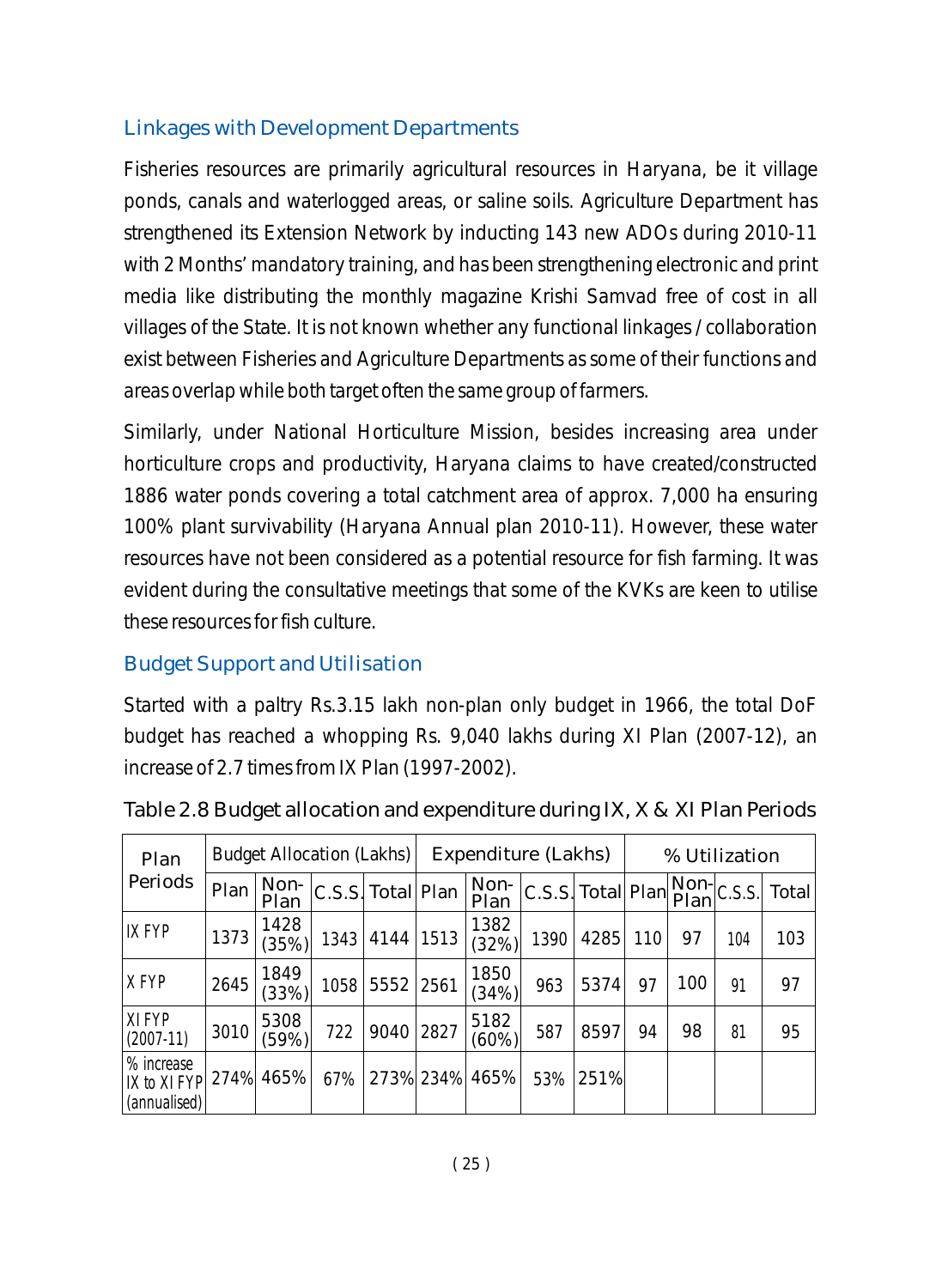The budget expenditure / utilisation is satisfactory across Plan and Non-Plan budgets with 95% overall utilisation during XI Plan (till 2010-11), though it is a decline from 103% during IX Plan. Interestingly, there has been a sharp decline in utilisation of Central assistance (only 81%), and it requires explanation. More importantly, the hike in budget provision has more to do with increase in Non-Plan expenditure associated with Sixth pay Commission, than with any notable increase in Plan spending. Table 2.8 reveals the proportion of Non-Plan allocation and utilisation in total budget has almost doubled up from 32-35% in IX Plan to 59-60% in XI Plan, which is a cause of concern as increasingly less and less is available for development expenditure. Perhaps, in real terms it is possible that Plan spending might have infact declined over the years or at best has remained stagnant.

According to DoF, revenue from different types of water bodies has increased to an average of Rs.70 lakhs a year during XI plan, from an average of Rs.40 lakhs during IX Plan years mainly from leasing and licensing of rivers, canals, lakes for fishing and disposal of illegally caught fishing. Besides, the Gram Panchayats earned about Rs.250 lakhs during 2010-11 from lease of village ponds for fish culture which has shot up in recent years due to increasing competition to lease the ponds indicating both the increasing profitability and popularity of fish culture in the State.

### 2.4. SWOT Analysis of Haryana Fisheries

### a) Strengths

- Proximity of Haryana to the Delhi National Capital Region provides a huge and perennial market advantage to its fish given the limited consumption of fish within the State. It also provides excellent opportunities for sale of live fish and fresh from pond. Even now, about two thirds of fish produced in the State is said to be sold in Delhi NCR markets.
- Highest density of cattle especially buffaloes in the State provides natural fertilisation of village ponds, major fisheries resource, and other aquatic resources leading to perhaps highest per unit fish yield in the country from natural ponds.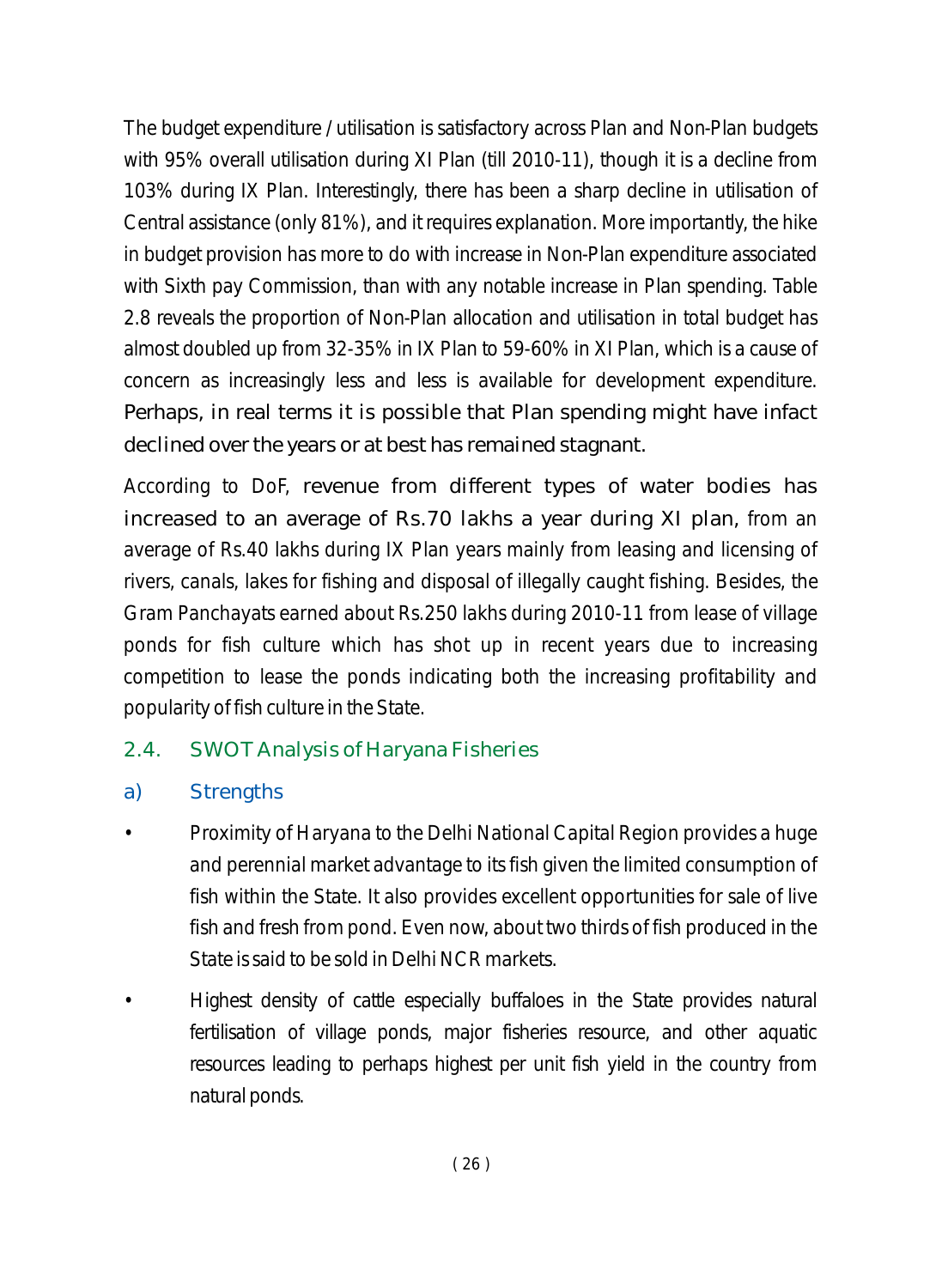- The human capital of Haryana in the form of highly progressive and innovative farmers is perhaps its biggest strength. It is evident from great strides made in agricultural crop production, dairying, and poultry. It may explain the fast growth in fish production during the last two decades in an otherwise traditionally non-fish farming and consuming State.
- Good road connectivity across the State helps in easy and cost-effective transportation of both table fish and fish seed.

#### b) Weaknesses

- Limited availability of readily utilizable aquatic / fisheries resources in the State is one of the main drawback. Village pond resources still constitute the only such resource which is almost fully exploited, while the lakes and rivers are in a State of decline. The remaining resources may involve considerable development cost to make them suitable for fish culture.
- Haryanvis are predominantly vegetarian and this cultural preference indicates that the State has to depend on external markets to sell its increasing fish production. While this is not a weakness per se as evidences show increasing fish consumption in urban areas and among the youth, it brings market related uncertainties into play.
- Extreme climatic and weather conditions of the State restrict active fish growing season to 7-8 months as fish growth is adversely affected by severe summer and winter temperatures and wind conditions. This often forces farmers to sell undersized fishes at less than competitive prices.
- Fisheries has been treated as a poor cousin to agriculture especially with respect to subsidization of electricity tariff, water use tax, income tax, transport subsidy, budget allocation, development priority etc. In a nutshell though aquaculture has similarities with agriculture as occupation and its importance in ensuring nutritional security, sadly it has not been treated at par with agriculture so far.
- There is inadequate field level technically competent extension staff to provide practical know-how to fish farmers as well as create awareness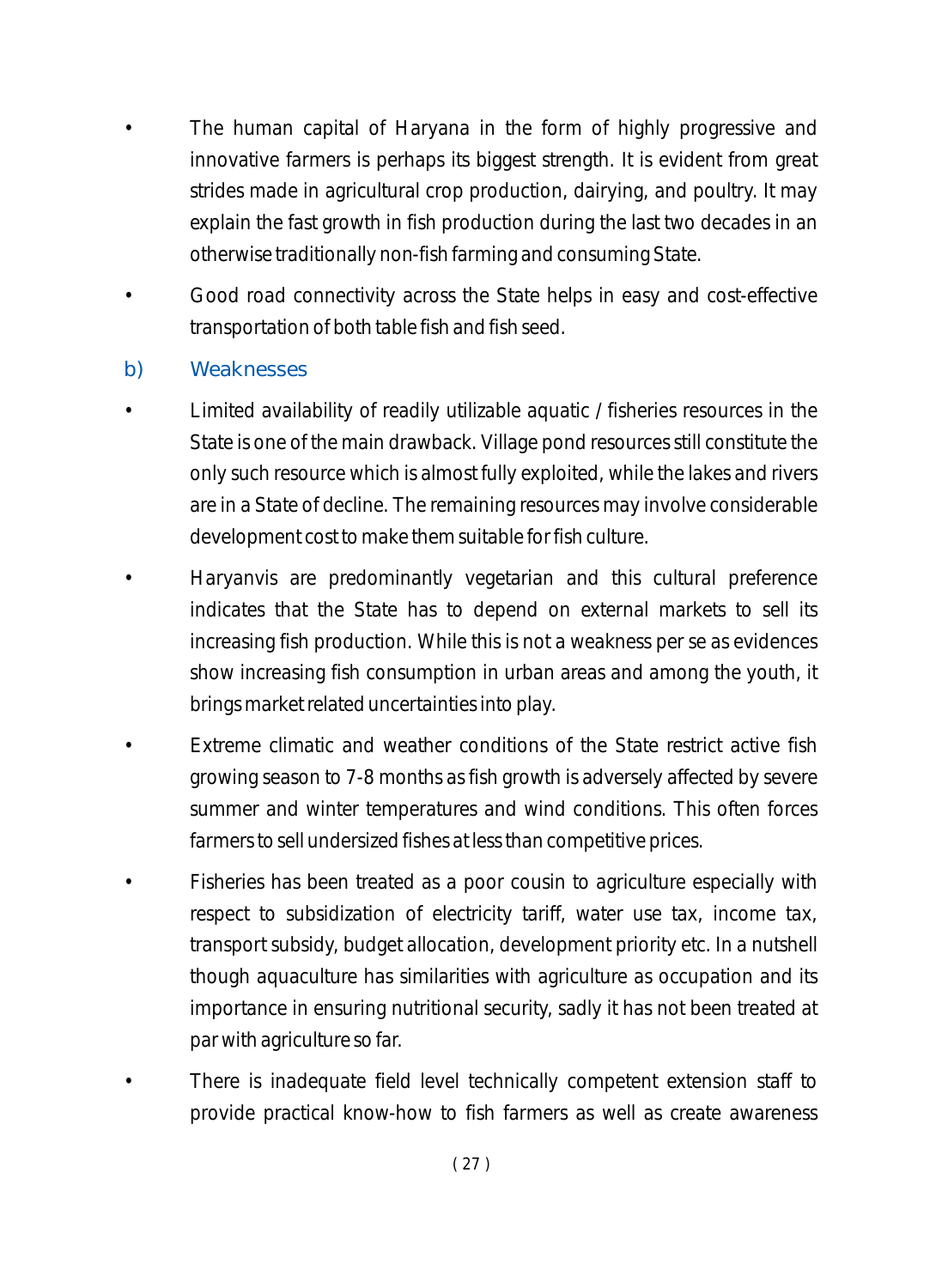among larger farming community about the profitability of aquaculture.

• Multiple ownership and management rights of water bodies, by Village Panchayats, PWD, Irrigation Department, Fisheries Department, with often conflicting interests are a deterrent for fisheries development. Though multiple ownerships inevitable in the era of decentralization and may even be beneficial in the larger interests, fisheries management rights should be vested with Fisheries Department.

## c) Opportunities

- Unutilised but potential resources in the form of waterlogged and saline areas suitable for fish culture are available across the State. Since other existing resources are already fully exploited, these resources provide tangible opportunity in the near future. The area is only likely to increase in the State as 54% of ground-water is brackish and the freshwater is depleting 0.33 meter every year in the fresh water zone, while 50% of 113 blocks are considered over-exploited. Paradoxically, what is the bane of agriculture has to be converted into a boon for the fisheries.
- Present Haryana Government is positively disposed towards concerns of fisheries and aquaculture development. Recently, it has reduced the electricity tariff from Rs. 4.28/unit to Rs. 2/unit and waived off VAT on feed. Similarly, computerization and networking of all DoF offices across the State, upgrading and updating of the DoF website for effective communication are welcome initiatives. The very act of constituting Farmers Commission and then the Working Group on Fisheries Development under it indicates the emphasis on the sun rise sector.
- R&D backstopping from CIFE Rohtak Centre, Haryana Agriculture and Animal Sciences Universities, CIFA, CIBA, CIFRI, CSSRI and other ICAR institutions working in fisheries related research is an opportunity yet to be fully exploited.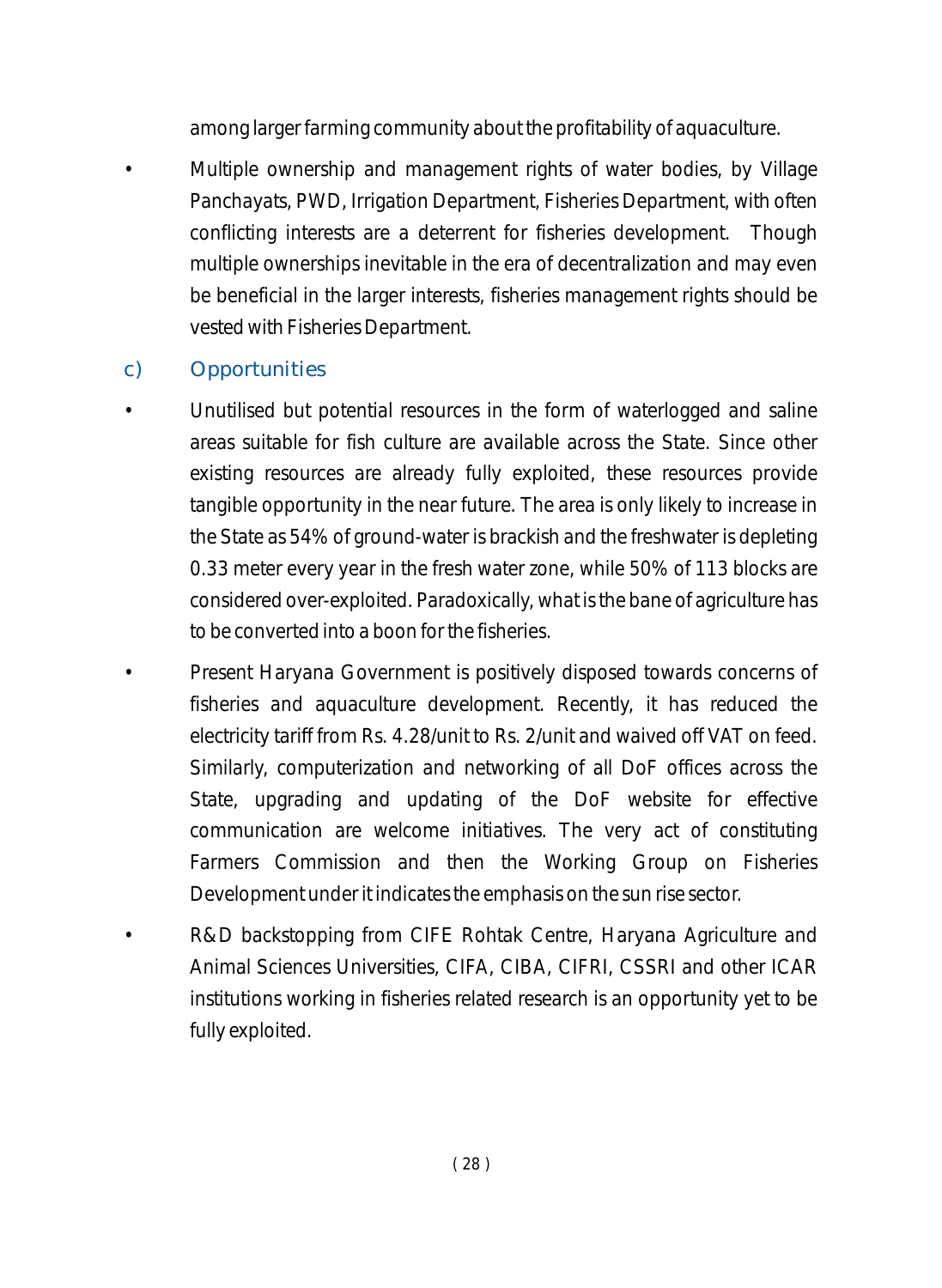### d) Threats

- Increasing and competing demand for land and water resources due to growing urbanization and industrialization in the State aided by its proximity to Delhi NCR implies escalating cost of increasingly scarce land and water resources in the State and the subsequent unavailability of them for fish culture. The challenge lies in using marginal land and water areas for aquaculture profitable through innovative technologies and management.
- Exotic fishes like African Magur, Tilapia, Silver Carp and Common Carp have entered the natural water bodies of Haryana and have contributed to the depletion of aquatic biodiversity. Their continued presence is likely to further colonise the waterbodies and reduce the habitat for indigenous fishes.
- Possibility of technological failures in fragile areas: Since the technologies for inland saline areas are being perfected and demonstrated, it is necessary to have adequate safeguards and sustainable management practices in place during the adoption and diffusion phase so that the salt accretion / accumulation expected from a large scale saline aquaculture farming does not further deteriorate the delicate ground water balance.
- Governance and management failures: Many of the development bottlenecks are governance and management related rather than technology oriented and hence, require reforms in governance including effective input and services delivery system, putting transparent, fair and monitor able processes in place, developing necessary infrastructure and human capital, etc. Hence, the success or failure of new programs and strategies would hinge on them as much as, if not more, on the technological aspects.
- Market anomalies and failures: The input costs especially in the form of labour, fertiliser and quality feed have risen steadily while the market prices of food fish have risen only marginally during the last decade. This implies lower profitability unless productivity rises significantly or high market value fish species is opted for aquaculture. Labour shortage due to programs like MGNREGS is already affecting the primary labour intensive sector.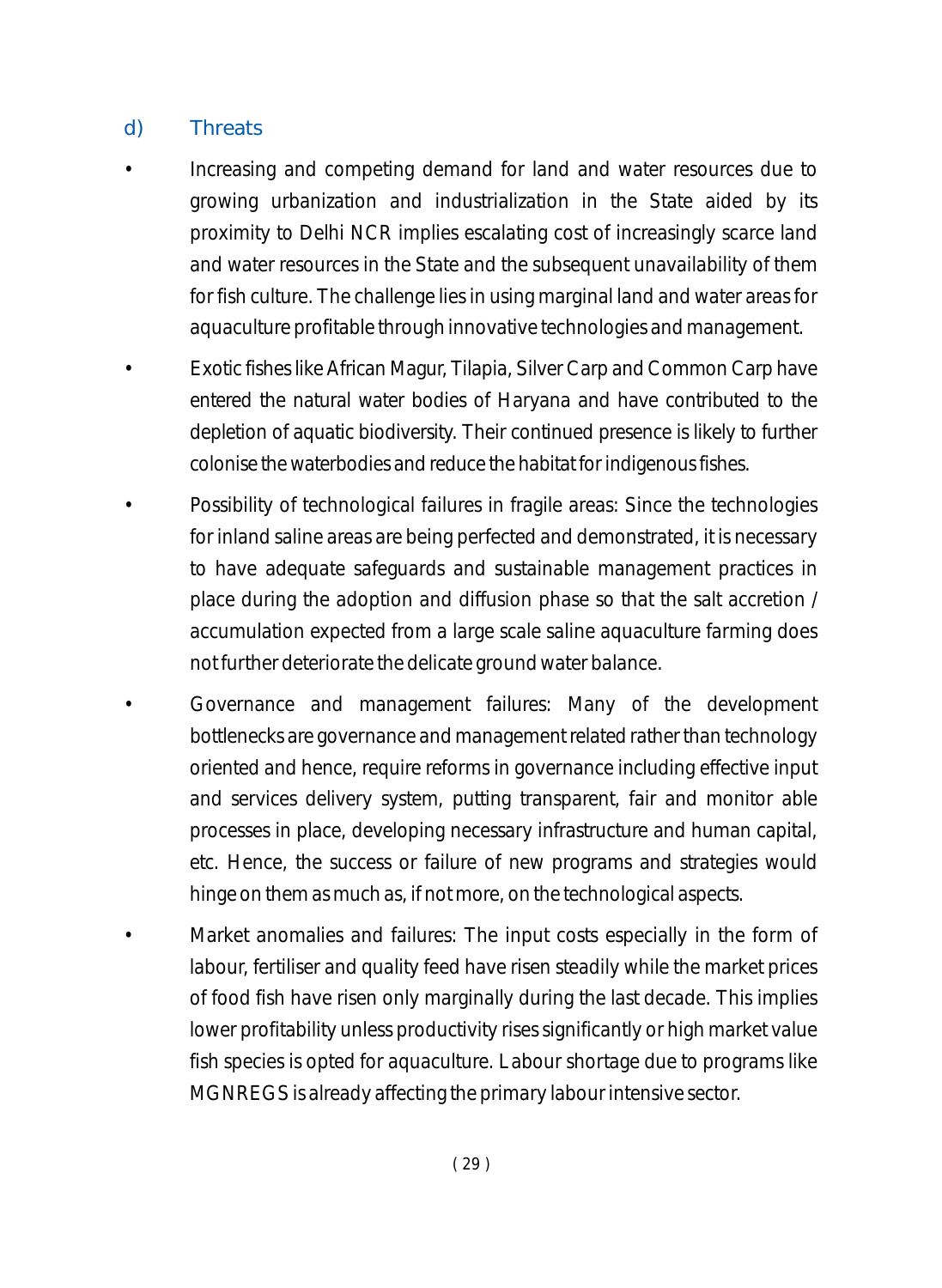#### 3.0 PROSPECTS AND STRATEGIES FOR FISHERIES DEVELOPMENT

### 3.1. Haryana Fisheries 2022

Based on the assessment of resource status, anticipated technological out flow and possible management interventions, two sets of fish production targets for the next 10 years, one for the XII Plan Period of 2012-17 and another for the XII Plan Period of 2017-22 have been visualised and presented in the table 3.1.

| Sl. |                                                                           | No.  |                           |                             |                            | <b>Fish Production Targets</b>          | <b>Fish Production Targets</b> |                            |                                  |
|-----|---------------------------------------------------------------------------|------|---------------------------|-----------------------------|----------------------------|-----------------------------------------|--------------------------------|----------------------------|----------------------------------|
| No. |                                                                           |      | Area<br>Available<br>(ha) |                             | 2017                       |                                         | 2022                           |                            |                                  |
|     | Resource Type                                                             |      |                           | <b>Target</b><br><b>AUC</b> | Target<br>Yield<br>(kg/ha) | <b>Target</b><br>Production<br>(tonnes) | Target<br><b>AUC</b>           | Target<br>Yield<br>(kg/ha) | Target<br>Production<br>(tonnes) |
| 1.  | Village ponds (natural)                                                   | 6000 | 17,225                    | 17,225                      | 6000                       | 1,03,350                                | 17,225                         | 10,000                     | 1,72,250                         |
| 2.  | Private ponds<br>(man-made)                                               | 2000 | 1,840                     | 2000                        | 6000                       | 12,000                                  | 2000                           | 12,000                     | 24,000                           |
| 3.  | Marshy area                                                               |      | 2,000                     | 1000                        | 2500                       | 2,500                                   | 2000                           | 5,000                      | 10,000                           |
| 4.  | <b>Salt Affected</b><br>water area                                        |      | 20,000                    | 5000                        | 2500                       | 12,500                                  | 10000                          |                            | $10,000$ 1,00,000                |
| 5.  | Critical waterlogged<br>area                                              |      | 2,000                     | 2000                        | 2500                       | 5,000                                   | 2000                           | 10,000                     | 20,000                           |
| 6.  | Micro-watershed                                                           | 189  | 3,780                     | 3780                        | 2500                       | 9,450                                   | 3780                           | 6,000                      | 22,680                           |
| 7.  | Effective length for                                                      |      | 3790                      | 1500                        | 300                        | 450                                     | 3000                           | 600                        | 1800                             |
|     | for fisheries from major<br>canals & tributaries<br>(total length-16647km |      | km                        | km                          | kg/km                      |                                         | km                             |                            |                                  |
| 8.  | Man-made lakes                                                            | 10   | 444                       |                             |                            |                                         |                                |                            |                                  |
| 9.  | <b>Natural Lakes</b>                                                      | 9    | 4,147                     |                             |                            |                                         |                                |                            |                                  |
| 10. | Natural flowing water<br>(2 Rivers, 12 rivulets<br>&94 drains)            | 108  | 3407                      |                             |                            |                                         |                                |                            |                                  |
|     | Total Resource Area,<br>Targeted AUC, Productivity<br>& Production        |      | 58,632<br>ha              | 32,505<br>ha                | 4,468<br>kg/ha             | 1,45,250<br>tonnes                      | 40,005<br>ha                   | 8,767<br>ha                | 3,50,730<br>tonnes               |

Table 3.1 Haryana Fish Production Targets 2017 and 2022

AUC=Area Under Culture

A perspective plan is often a heuristic exercise in spite of detailed empirical basis, and hence the targets shall be considered more as guiding posts rather than as fixed mantras. It is estimated, on the conservative side, that the total fish production from Haryana can be enhanced to 1,45,250 tonnes by 2017 from the present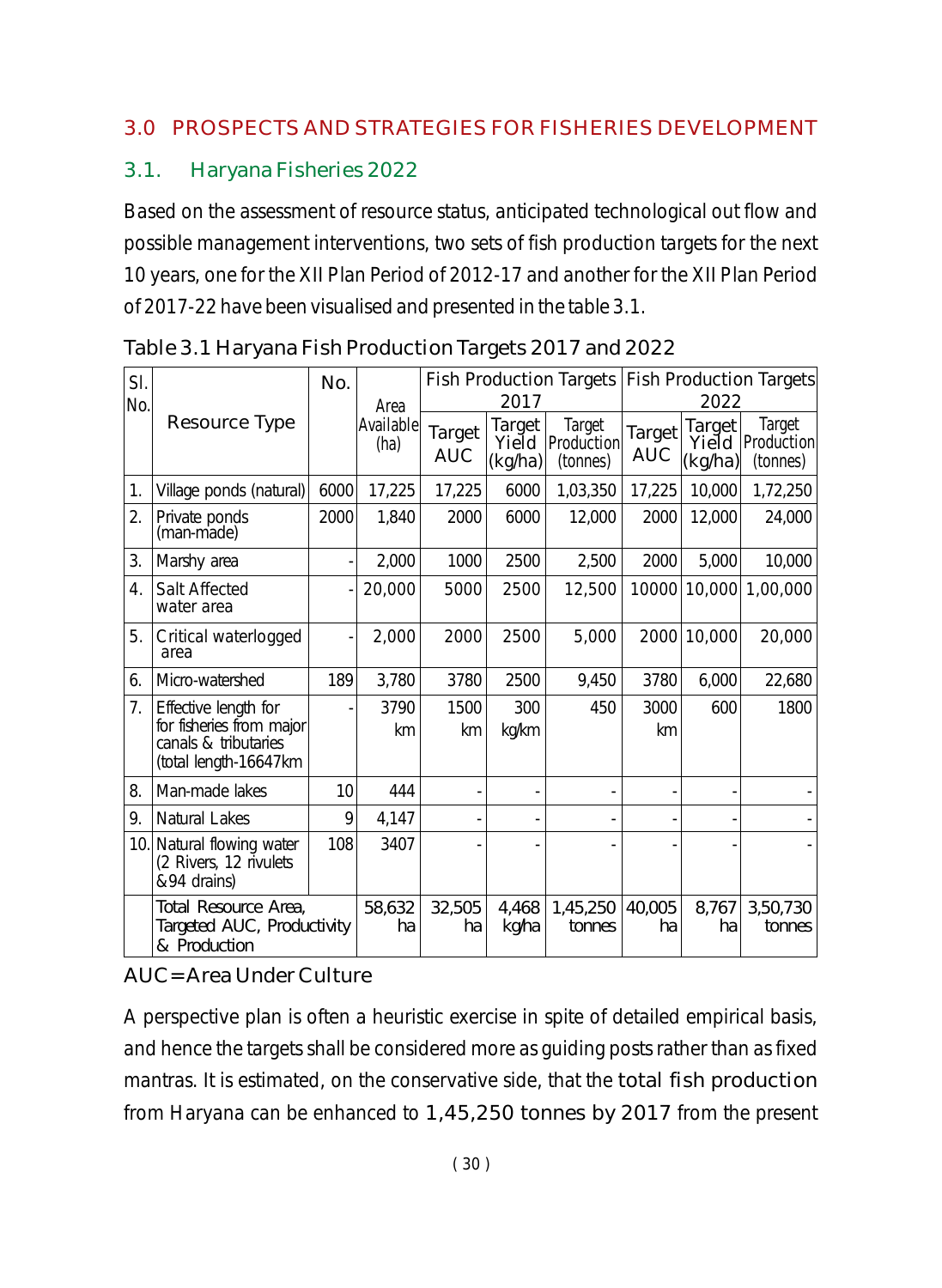one lakh tonnes with expected annual growth rate of about 10%. The increase would come primarily from bringing one fourth of suitable salt affected areas and the all the identified water logged areas under aquaculture. Technology being new, the productivity expectation from these resources is kept at the minimal 2500 kg/ha. In addition, it is assumed that the productivity gain from existing pond resources would be marginal as they are already fully exploited.

However, if new candidate species with high growth rate like *Pangasianodon hypophthalmus* finds greater consumer and grower acceptance in the immediate future, the productivity gain will be significant as visualised during XII Plan. Similarly, greater technological success of shrimp culture (either tiger or white leg shrimp) in salt affected areas would witness a quantum jump in both areas under culture as well as unit area productivity as visualised during XII Plan. Hence, under such a scenario the expected fish production (3,50,730 tonnes) by the end of XII Plan (2017-22)would be nearly two and a half times that of XII plan target.

It must be evident that in both Plan periods nil production is expected from the natural capture based fisheries resources (lake and rivers) as they shall be earmarked exclusively for biodiversity conservation purposes and be out of bounds for commercial exploitation. Also, it is assumed that requisite input support in the form of quality seed, feed, credit / financial support, technological backstopping, policy support and budgetary support as outlined below would be forthcoming to make the targets feasible.

The major approach for each of the approach during the next ten years is briefly outlined below while the individual issues and options in the form of action points are discussed in the next Chapter.

# 3.2. Enhanced and Conservation Oriented Fisheries in Lakes, Rivers and Canals

Restoration of biodiversity and fisheries enhancement shall be the twin strategy for the natural water bodies (lakes and rivers) in the State for the next 10 years. All the lakes and rivers shall be declared as fish sanctuaries and commercial fishing prohibited through regulation. Ranching of endemic fish species would help in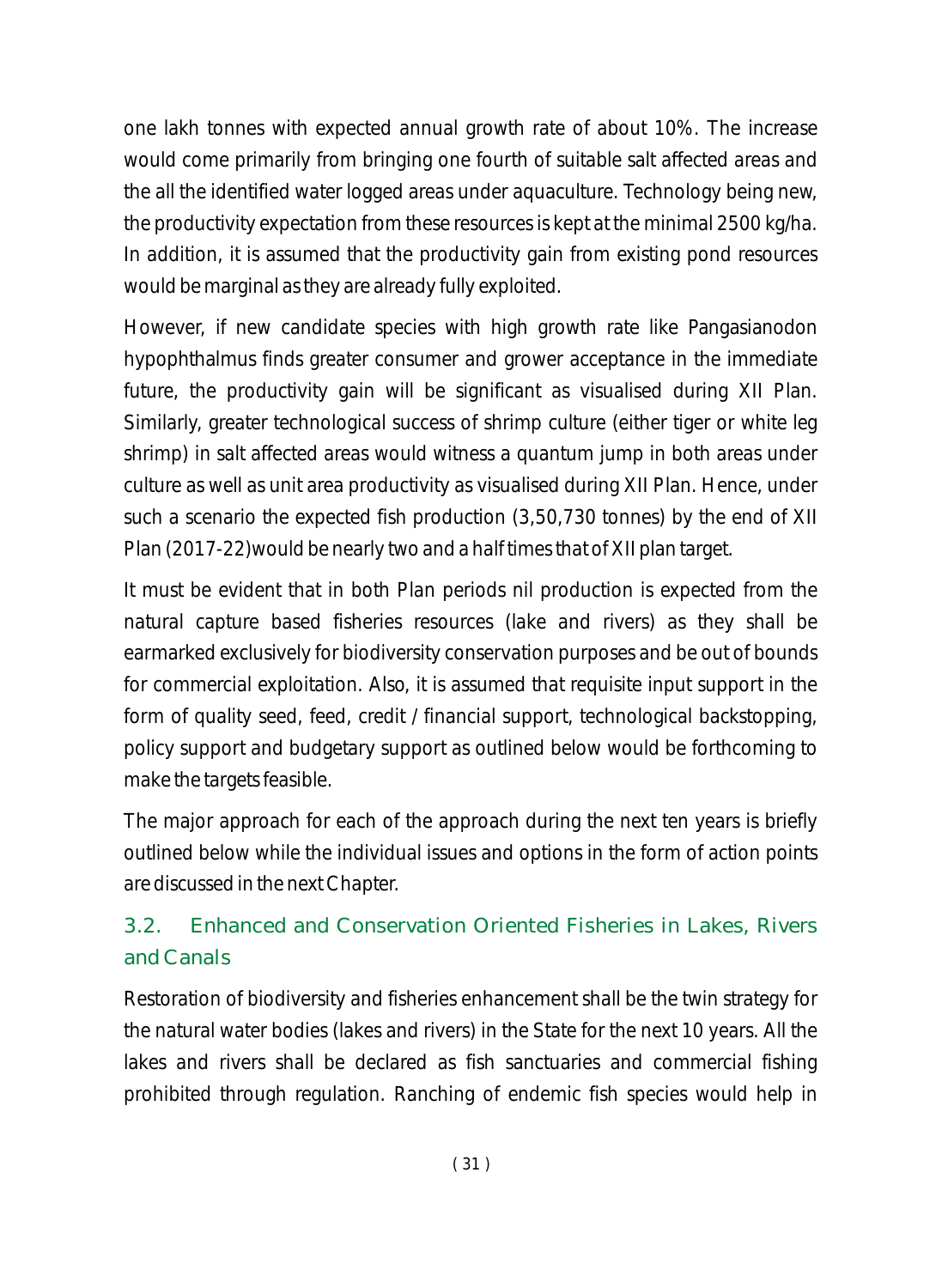slowly restoring the aquatic biodiversity. Gradually these resources shall be helped to become source of quality brood stock and fish seed supply in the State.

Pen culture and cage culture programs for seed rearing can be taken up in the lakes, even riverine and canal resources. Unobtrusive and non-consumptive running water aquaculture systems for utilizing the extensive canal networks for fish culture shall be put in place. High intensity cage culture systems may be another option in canal systems.

# 3.3. Diversification and Intensification in Pond Resources

Common property village ponds and privately owned farm ponds shall diversify the candidate culture species in the coming years in order to ensure continued economic profitability and ecological viability. In addition to the Indian major Carps, potential new species like Pangasianodon, Scampi, and Indian Magur be added to the basket. Simultaneously, the culture systems shall become more intensified especially in the privately owned ponds in order to maximize the yield / returns from unit area. Multiple stocking and multiple harvesting, stocking of stunted fingerlings, feed based culture in village ponds, introduction of re-circulatory aquaculture systems, polyculture are ways of intensification. These are discussed in some detail in the next Chapter.

## 3.4. Sustainable Aquaculture in Waterlogged and Salt affected Areas

The overall approach in the ecologically sensitive new resources shall be long term resource sustainability and optimal economic returns as against short term maximization of monetary gains at the cost of ecosystem collapse. As the technologies for culture of high value candidate species like Tiger Shrimp, White leg shrimp, Sea bass and Scampi are very promising, their field demonstration and large scale adoption by farmers shall be done following a mission mode approach wherein provisions for seed supply, feed supply, credit support, continued technical support, market support and training shall be bundled and their delivery effective.

## 3.5. Self-sufficiency in Quality Seed Production

The most critical input for achieving the target production is timely availability of adequate and quality seed of required candidate species at an affordable price. The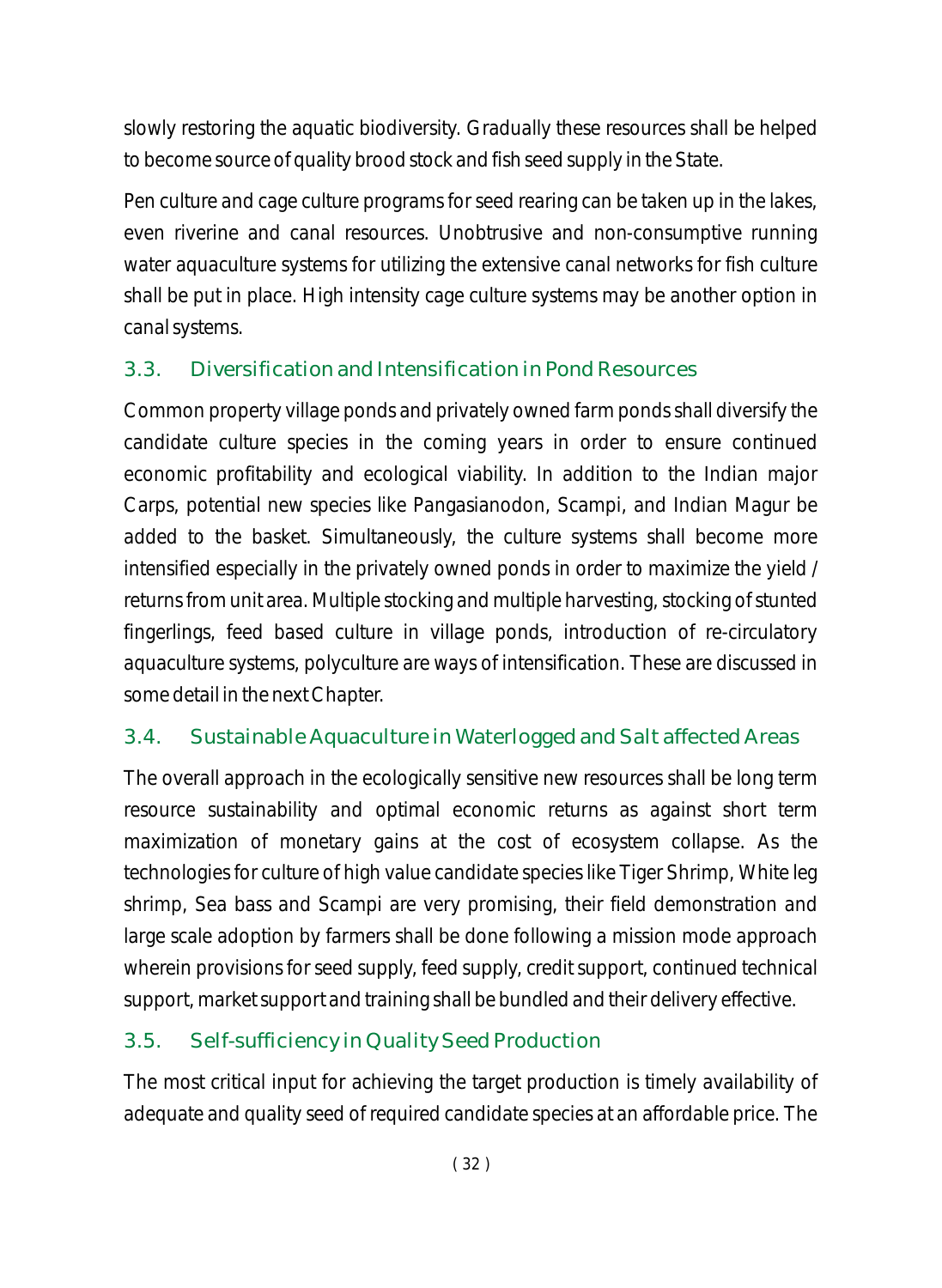present infrastructure in the State, both in public sector and private sector, is woefully inadequate to meet the expected demands. Though the seed can be procured from other States, doing so would mean losing an opportunity to create additional employment on one hand and uncertainties in ensuring quality seed supply. Hence, the approach shall be to attain self-sufficiency in seed production by giving incentives to private investment in seed production. State shall not indulge in commercial scale seed production any further due to structural limitations and inherent inefficiencies.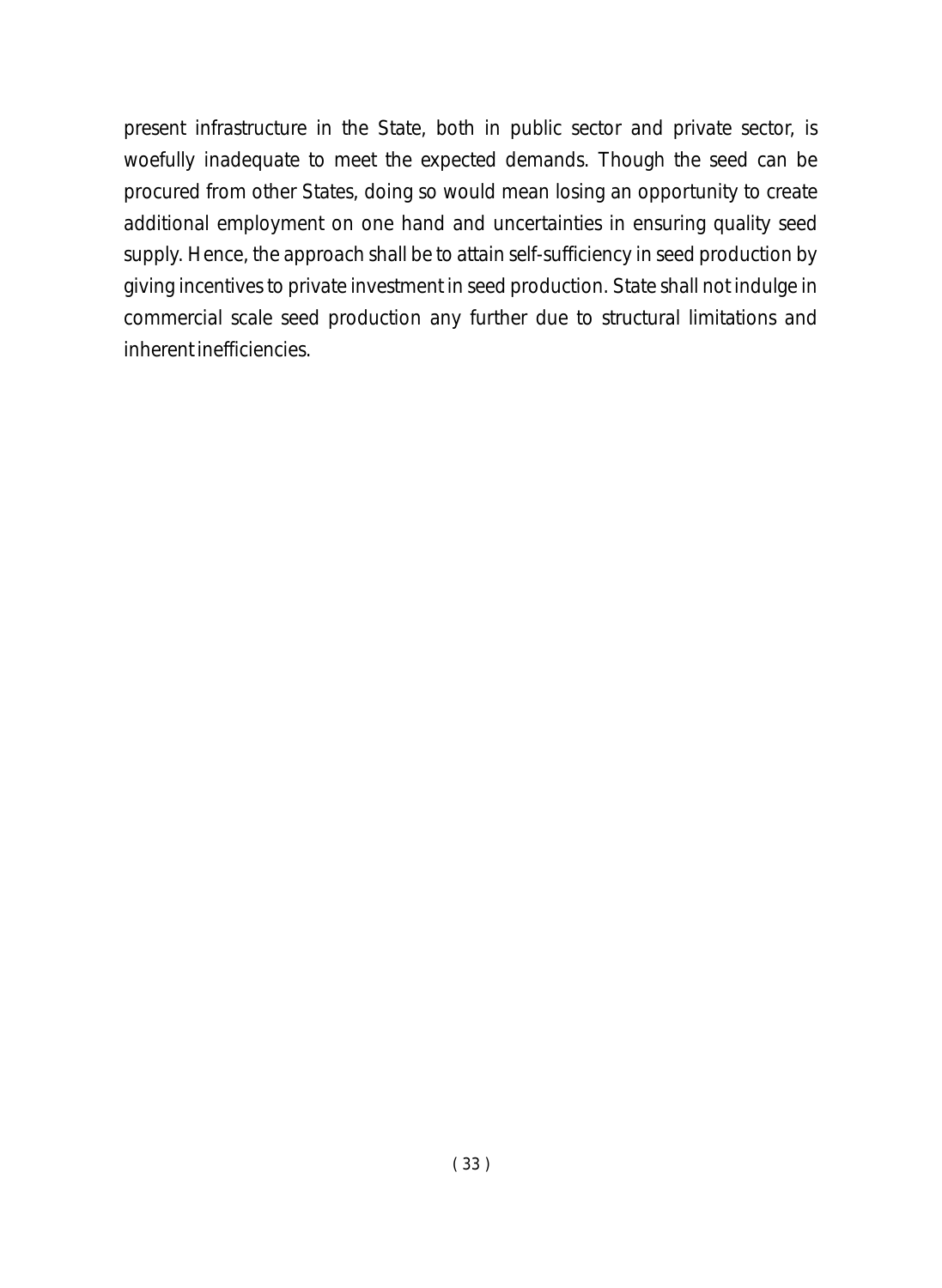### 4.0 ISSUES, OPTIONS AND ACTION PLAN

### 4.1. Resource related Issues and Options

### Declining fish production

Fish production from natural water bodies namely rivers and lakes has continued to decline and now constitutes only 4% of total fish production. This is partly due to depletion of riverine fish resources (Yamuna and Ghaggar) as well as shrinkage, siltation and even disappearance of some lake resources due to several anthropogenic activities.

### Declining aquatic biodiversity

In 1980, 77 fish species were reported while it came down to 60 species by 2006-07. The introduction of exotic fishes like African Magur, Tilapia, Silver Carp and Common Carp are said to have played major role in this as they have become invasive in natural water bodies while the overall habitat degradation, abstraction of water, and pollution leading to loss of breeding grounds might be equally responsible.

### Lack of compliance of conservation oriented regulations

Though existing regulations sufficiently provide for and prohibit exploitative fishing in natural water bodies, their compliance is far from satisfactory due to lack of voluntary efforts on part of the farmers as well as absence of effective monitor able mechanism. Every year, DoF reports confiscation of several fishing gears and illegally caught fish from these water bodies. However, these measures have not been able to asset the decline both in terms of fish production and habitat destruction.

Moving towards community based management of these water bodies with necessary policy and regulation support would be the only viable long term option. Fishers / farmers living in the periphery shall become primary stakeholders in their management and suitable location specific plan needs to be developed taking into account their potential for eco-tourism, fish sanctuaries, sports fisheries, fish production potential, etc.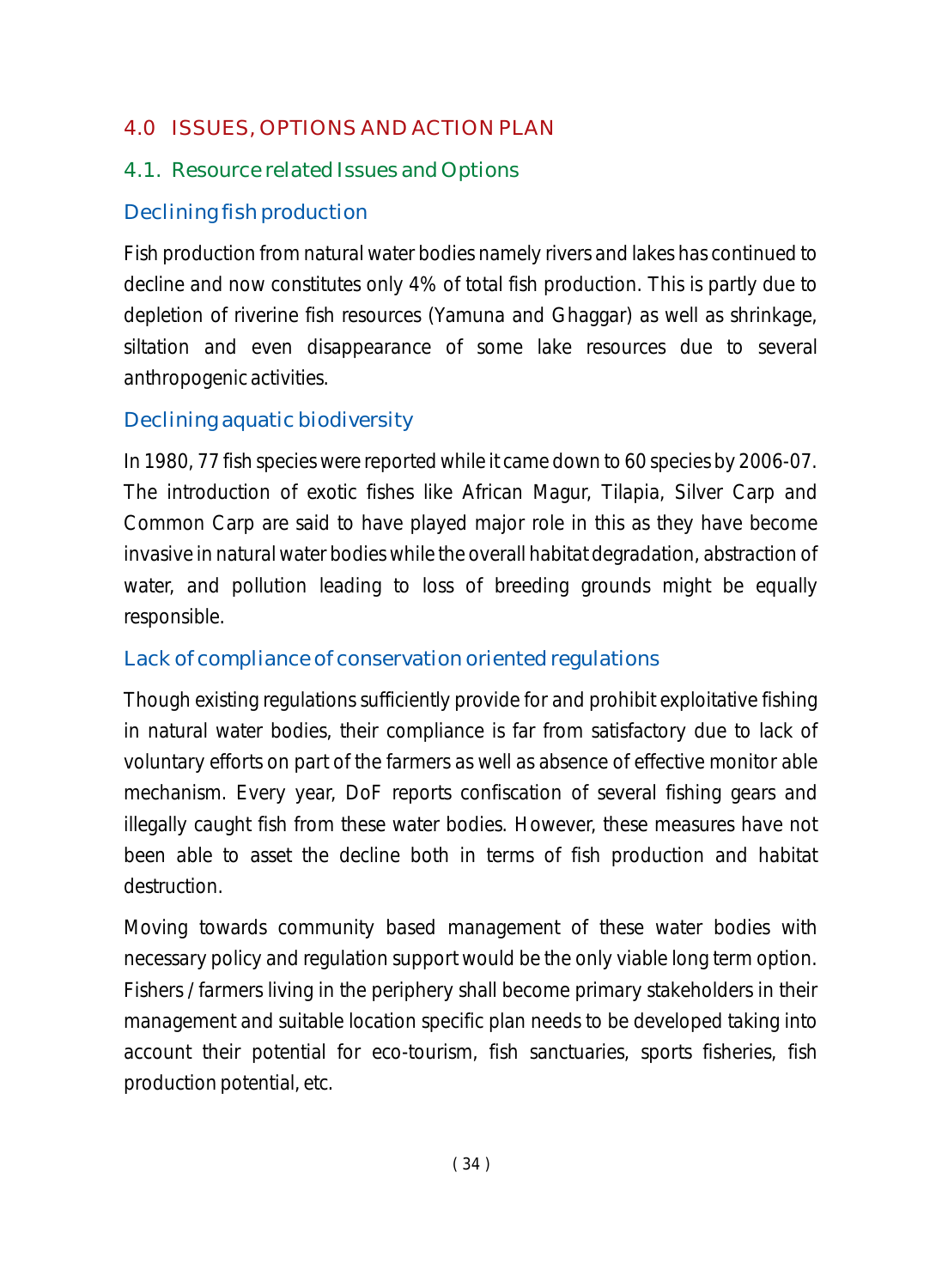### 4.2. Technological Issues and Options

### Database of soil and water profiles

Comprehensive survey of different soil and water resources (surface and ground water) across the States from aquaculture perspective is a prime requisite. Agriculture Department, Haryana has prepared soil and ground water maps upto block level for the State which needs to be vetted and customized after adequate ground truth and field studies with respect to its suitability for fisheries and aquaculture

### Water Quality Management in Community Ponds

Haryana has large number of (6000) community/village ponds as compared to constructed ponds for aquaculture. As these ponds are deep and highly polluted due to village garbage and domestic sewage, it needs certain steps to control water quality suitable for fish culture. Certain ponds contain sludge up to a height of 7-8 feet from the bottom.

As the community ponds are leased by village authorities, the bottom sludge should be removed at regular intervals of every 2-3 years. For this purpose village authorities should spend certain lease amount. Awareness has to be created among leases/farmers to maintain soil and water quality by application of eco-friendly chemicals, probiotics, etc. Researchable Issues are studies on pond bottom sediments, soil and water quality, and studies on ameliorative methods using probiotics and chemicals for improvement of pond bottom condition and water quality.

### Quality carp seed

Indian Major Carps are still the predominant species being cultured in Haryana. Seed quality plays major role in the production of table size fish. In the recent days the quality of seed has been deteriorating and farmers are getting either low quality seed or under size weak seed. While certain studies indicate inbreeding depression, the issue requires further investigation. Meanwhile efforts shall be made to replace the existing brood stock from the hatcheries in the State. This has to be done by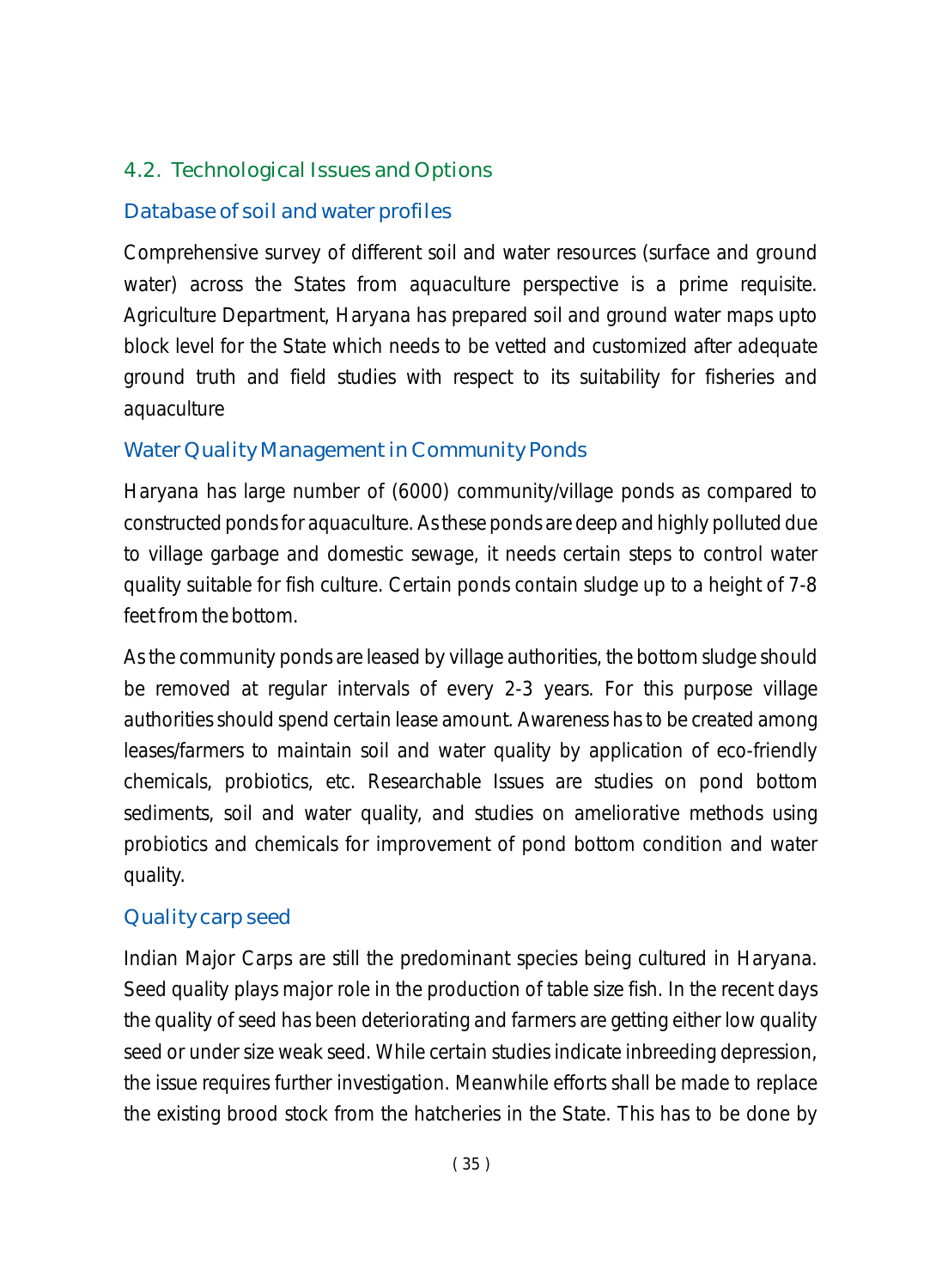procuring natural carp seed from various riverine resources both within and outside the State and their maintenance up to maturation for subsequent breeding programs.

The developmental aspects include supplying farmers at least 10 cm size seed to stock in grow out ponds. If it is difficult to transport bigger size seed, the farmers should be encouraged to rear the fry up to fingerling stage in small rearing ponds following a cluster approach wherein network of seed growers caters to the seed demand. Some Government and private farms are to be identified in different regions of the state for the development of brood stock and to produce quality seed. The grow-out farmers should be linked with seed producers. A committee may be formed at the State level to prepare guidelines for maintaining seed quality and certification.

### Aqua Feed

In aquaculture feed contributes more than 50% of the total recurring cost. Therefore, it is essential to develop cost effective feed with locally available ingredients particularly when the demand grows as new areas are brought under fish farming. However, no feed plants are available in the State as of now. Hence, feed manufacturing units need to be established in the State to meet local demand. Initially cattle feed manufacturing entrepreneurs may be encouraged to start manufacturing of fish feed with additional attachment for making pellets. Fish feed manufacturers should be encouraged by providing subsidy. Large scale fish farmers may be encouraged to establish mini-feed plants by providing subsidy.

The researchable issues are studying the nutritional aspects of locally available ingredients and formulation of nutritionally balanced feeds for various fish species, and testing the efficiency of locally prepared formulated feeds on various species.

### Diversification of Aquaculture Practices through new candidate species

Aquaculture in the State, as elsewhere in India, is still dominated by culture of Indian major Carps. The productivity has not been improving while the profitability is declining due to increasing input costs and almost stable market prices. In order to provide more profitable options for farmers, species diversification is very essential.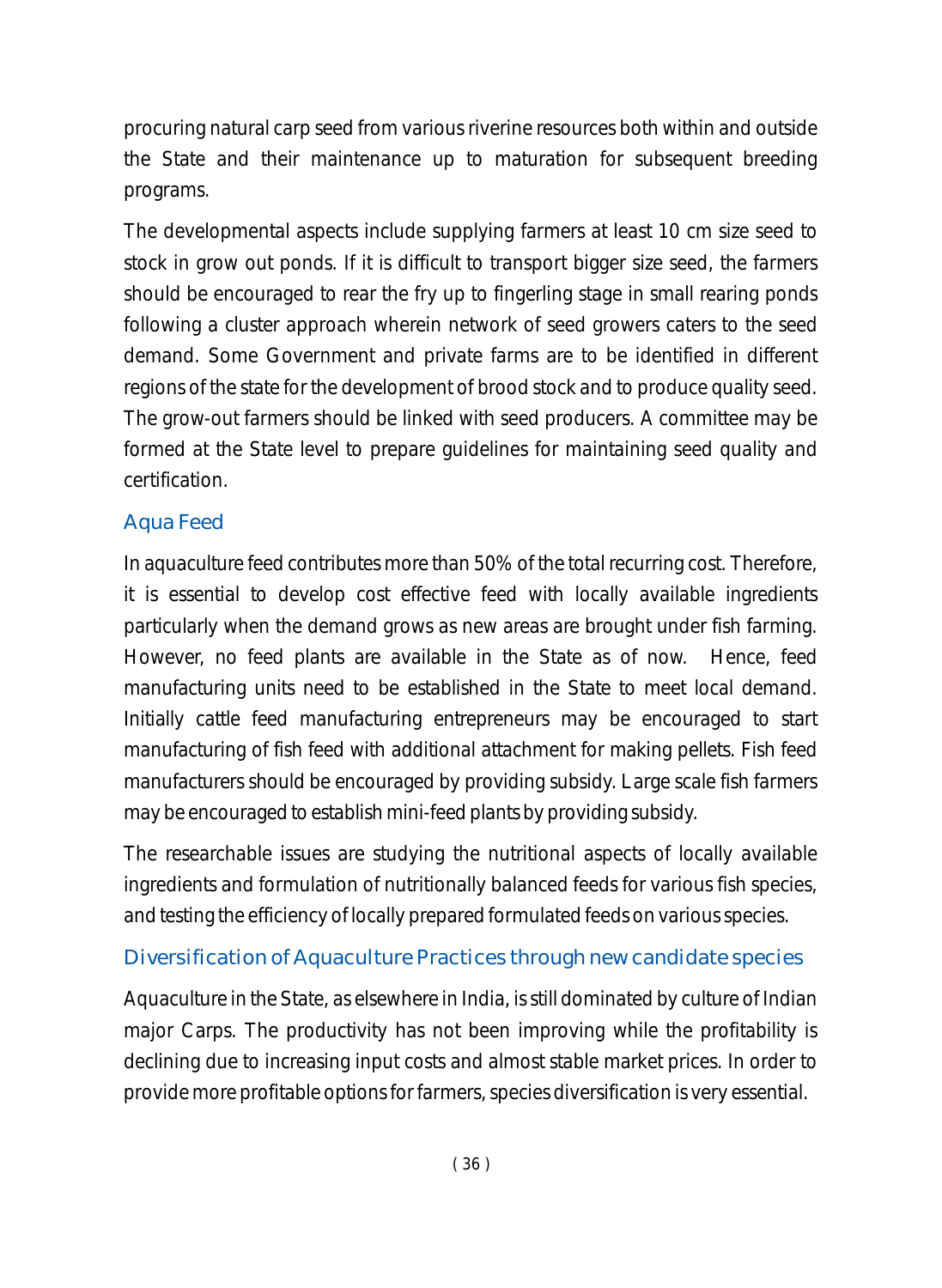R&D options are developing and strengthening the field based research programs on *Clarias batrachus, Scampi, and Pangasianodon hypophthalmusfor* seed production; and refinement of captive maturation, breeding, seed production and grows out technology for *Mugilcephalus, Lates calcalifer, Tiger shrimp* and *White leg Shrimps.*

The attendant developmental Issues are to establish hatcheries, preferably in the private sector or though PPP mode for *Clarias batrachus, Scampi,* and *Pangasianodon hypophthalmusto* produce adequate and quality fish seed.

## Integrated Farming Systems

Integrated farming systems with fisheries components are still in a pre-adoption stage in Haryana/India except in pockets of North Eastern and Eastern States though the research has established maximum profitability of these systems resulting from higher unit area productivity besides high resource use efficiency. State Government may establish model integrated farming units with various combinations (aquaculture, animal husbandry, poultry, piggery, horticulture, etc.) which complement one another and effectively utilize available resources. The farmers may be incentivized to opt for integrated farming systems.

# Aquaculture in inland saline areas

Though various technologies have been developed and perfected by CIFE to undertake aquaculture in inland saline soils by using ground saline water, it is yet to reach farmers for adoption. Various developmental issues need to be addressed to: Farmers have to be encouraged to take up proven aquaculture in their salt affected fields by providing substantial subsidy for construction of ponds and inputs. Training should be imparted to farmers and monitoring of farmers ponds regularly should be done by the Officials. As the farmers are new, the Officials should help in getting seed, feed, etc. and monitor one complete crop to inculcate confidence in the farmers.

While the culture of freshwater fish and prawn may be adopted in low saline  $(< 5$ ppt) water areas, brackish water fish and shrimp may be cultured in high saline ( $>5$ ) ppt) water areas. Technology demonstration, refinement and popularization programs should be conducted in a mission mode in the districts with large tracts of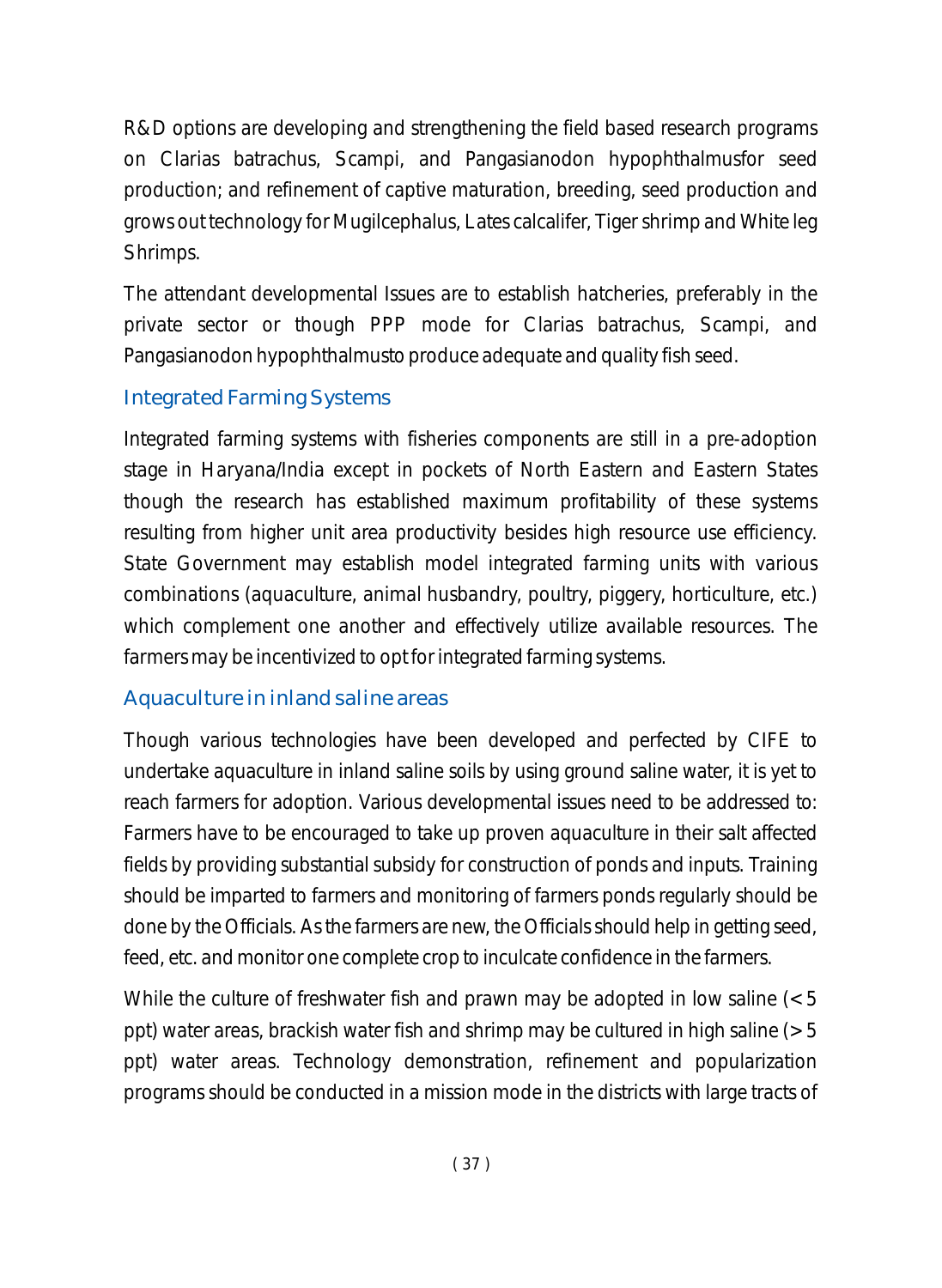suitable areas. They should be held in the farmers' fields by involving farmers in day to day farming activities and showing the feasibility of technology. Research shall address the issues of suitable species selection for inland saline aquaculture along with the feasibility of making the seed locally available.

### Recirculating Aquaculture Systems

Recirculating aquaculture systems (RAS) are the newest form of fish farming production system. RAS are typically an indoor system that allows for farmers to control environmental conditions all the year round. While the costs associated with constructing an RAS are typically higher than either pond or cage culture, if the system is managed properly to produce fish on round the year basis, the economic returns can make it worth the increased investment.

Given the limitation of land and water resources in the State, RAS can be a viable option for growing high value fishes. It is still at an experimental stage in India. It is completely dependent on nutritious artificial diet. It needs round the clock power supply to run various machineries such as pumps, air blowers, aerators, automatic feeders, temperature control system, etc. As it's a capital intensive system, Government shall provide financial support and easy credits. Re-circulatory systems should be established in saline areas by using low saline ground water for culture of shrimp, sea bass, grey mullet, etc. On the R&D side, developing a costeffective indigenous version of RAS as against importing the complete systems shall be given priority. Similarly, developing nutritious and cost-effective feeds for various species need to be given adequate attention.

Re-circulatory systems may be established with existing knowledge for demonstration of sea bass culture in low saline water on a pilot scale. Initially demonstration units should or to be established in the Government, farms for training and demonstration to the progressive farmers.

### Ornamental fish production

In recent times/of late ornamental fish trade is gaining immense popularity in different parts of the country. Thus can become a viable livelihood option for rural women and youth in Haryana. It can be developed in clusters around urban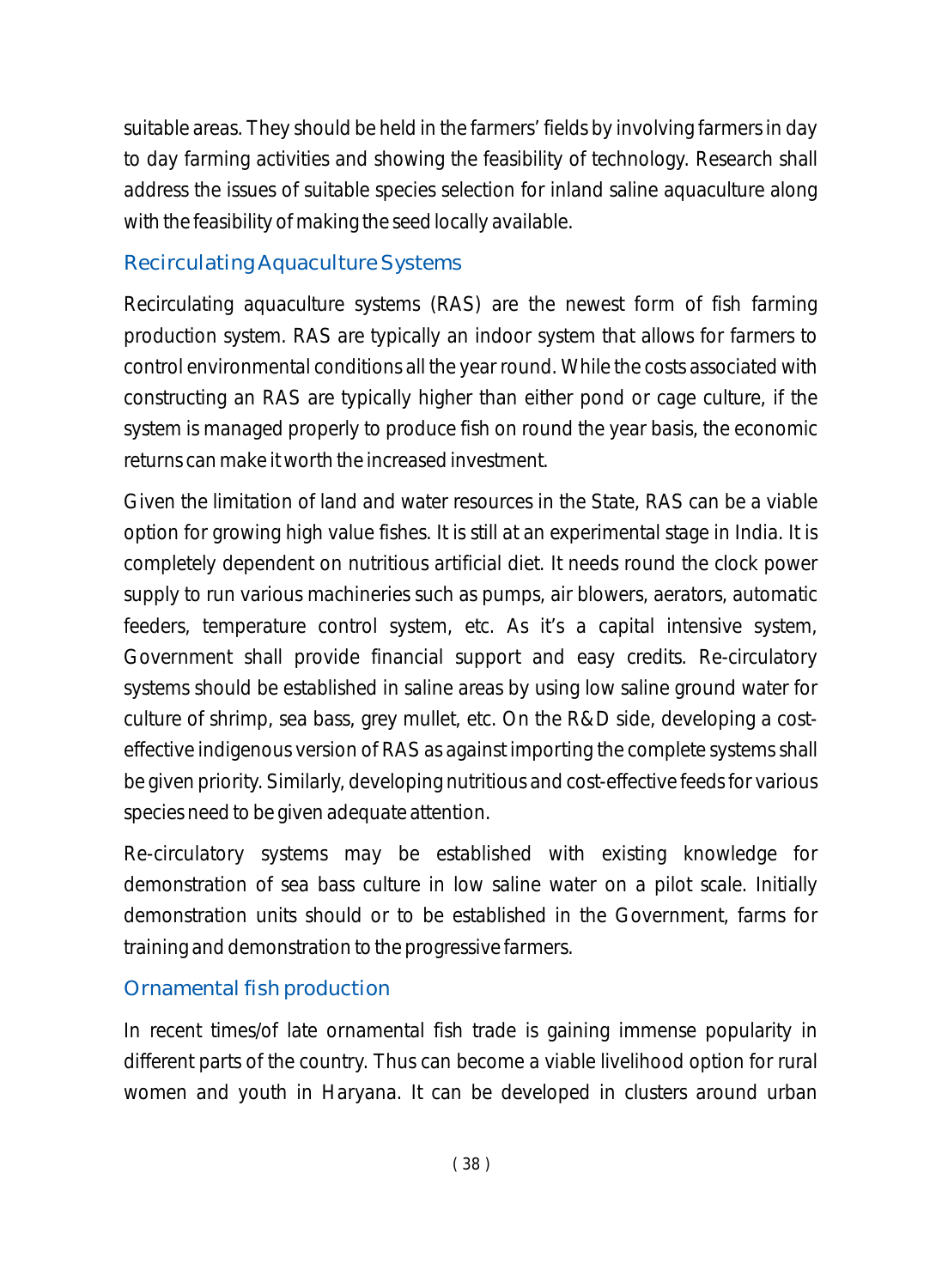markets through a network of women centric SHGs. This would require Identification of locally available ornamental fish species; studies on breeding and rearing methods of locally available ornamental fish species; establishment of backyard breeding and rearing units with government subsidy; training local women in ornamental fish culture; encouraging small scale entrepreneurs for establishment of sale counters for fish, fish tanks and its accessories; and establishing State of the Art Aquaria at Gurgaon, Hisar, Panchkula and Sonepat for both Freshwater and Marine fishes with focus on public awareness and education.

## 4.3. Developmental Issues and Options

# Capacity Building and Training

Farmers: In order to strengthen and create a cadre of trained farmers, there shall be structured and customized training programs on different areas / new opportunities. Training is to be conducted preferably in lean period as only then farmers would come. But the constraint is that funds are often disbursed during end of FY which is the peak season for farmers. It was felt some districts are forthcoming and fulfil targeted training programs for farmers while many don't take interest necessitating the, need for incentive based uniform policy.

DoF Staff: It was strongly felt that training / capacity building of DoF staff at all levels from FEOs to Secretaries consisting of initial post induction training as well as regular in service training/refresher courses should become an integral part of. Training of Trainers (Master Trainers) at institutions like CIFE shall be an essential component in this endeavour.

In this context, it was felt that Aquaculture Research and Training Institute (ARTI) under DoF at Hisar need to be restructured considering its performance and limitations on the one hand and the expectations and requirements on the other. It shall be adequately staffed with competent instructors and it shall develop strong collaboration with CIFE Rohtak Centre and Fisheries Faculty at CCSHAU/LLRAVSU. It shall develop detailed custom made training modules with assistance from CIFE and arrange for field / practice oriented training for farmers. Budgetary provision shall be enhanced.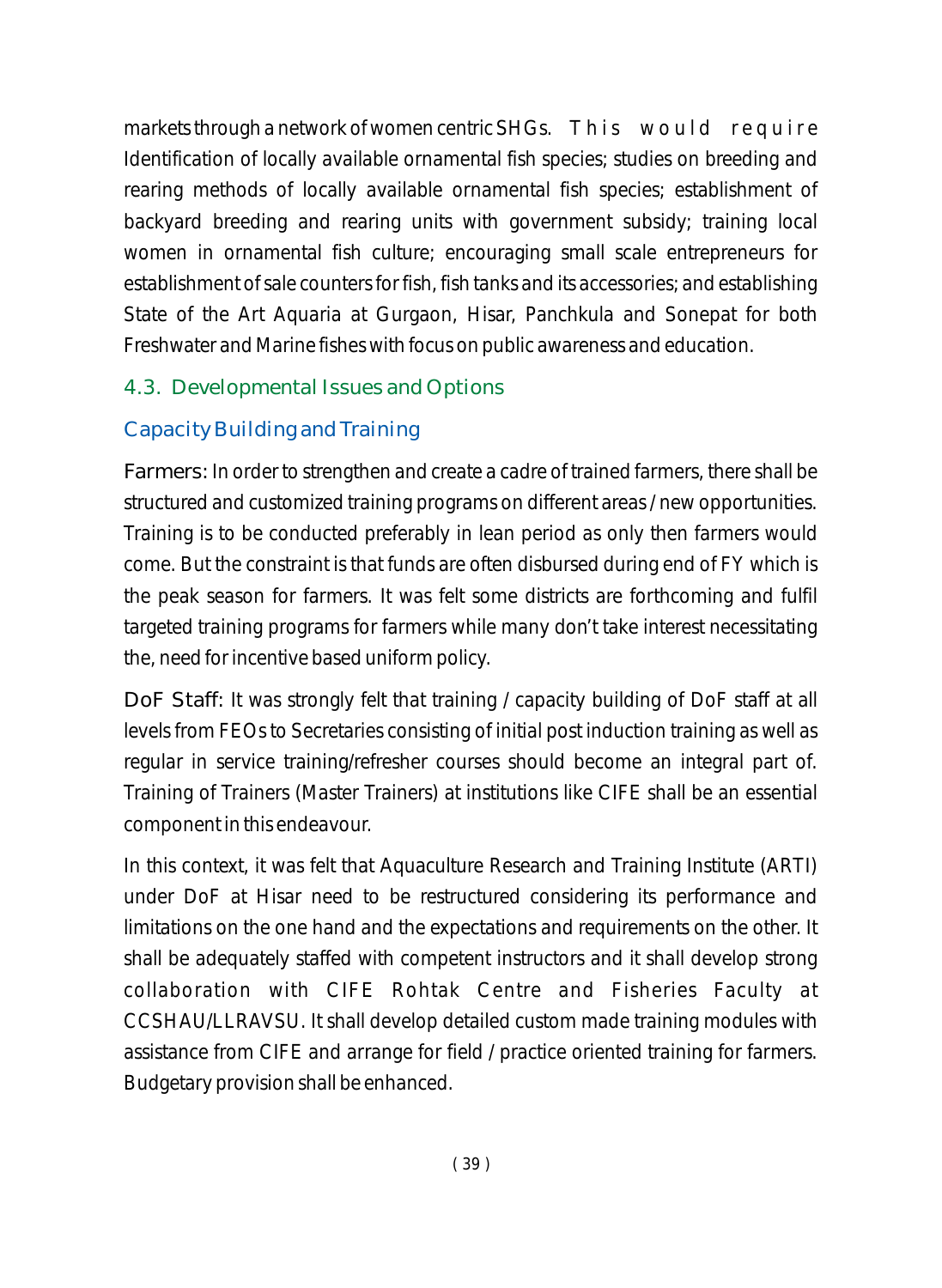### Strengthening Extension System

The need to reorient the entire DoF from desk oriented bureaucracy to development and service / extension oriented agency remains one of the critical issue as well as a challenge. The challenge is to create an institutional mechanism to provide services at the village / farm level through a combination of DoF staff, network of farmer agents / matsyamitras and NGOs. Fish farmers shall be organized into farmer groups, SHGs or aqua clubs for promoting Best Management Practices and the possibility / need for having a separate wing for Extension within DoF. Efforts will be made for developing / integrating specialized web based mobile advisory services for fish farmers (kisansanchar) jointly by NGOs, DoF, KVKs and CIFE/ICAR institutions for effective technology transfer and helping create a farmers network and enabling regular two way effective communication between farming community and development agencies / research organizations.

Strengthening field oriented extension and service delivery with farmers as extension agents (matsyamitras) shall be a thrust area. Such successful programs have been implemented in States like Assam, Jharkhand and Bihar.

Strengthening institutional linkages and coordination between Research & Development / Extension System through Institutional mechanisms at District and State levels is one of the weakest in State and needs to be rectified and strengthened.

#### Research & Education

For strengthening research and education in the State, the need of the hour is establishment of College of Fisheries under the newly established Haryana Veterinary & Animal Sciences University. As of now there is neither a Faculty of Fisheries nor a Dept. of Fisheries in the University though a few people are working on fisheries. Neighbouring Punjab provides an example wherein 4 Faculty from Department of Zoology were shifted to Livestock Production Management Department under the Veterinary University in 2002 Later on Fisheries Unit was established in 2007 leading to full-fledged College of Fisheries with 10 faculty (sanctioned positions are 14) offering BFSc/MFSc programs from 2008 onwards with Rs. 3 crores as budgetary support. This would go a long way in development of fisheries in the state.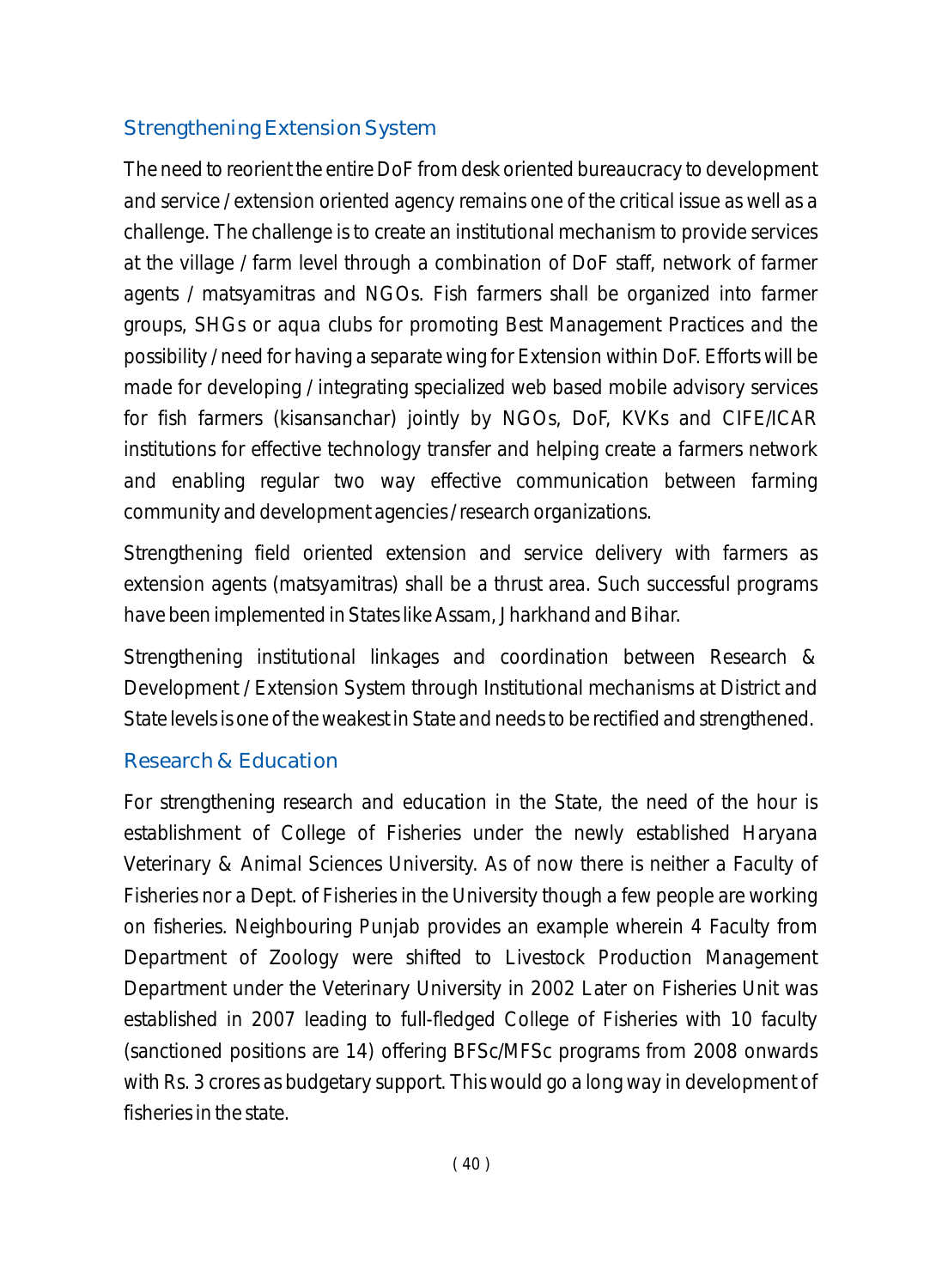## Aquaculture Development Mission

The idea of initiating a Fisheries Mission / Aquaculture Development Mission on the similar lines of Horticulture Mission was mooted. The FDC however informed that it was difficult to project fisheries as a key area demanding such a mission due to frequent ups and downs in last two decades. Some farmers were of the opinion that if institutional support is provided along with credit facility and training, there will not be much demand for subsidies.

### Restructuring State Seed Farms

The state of State seed farms / hatcheries was examined, 15 of which contribute only 25% of seed requirement with many producing less than half the capacity. Since performance of State seed farms in many States is dismal, it was suggested that the functional farms should be strengthened further while leasing the rest to private entrepreneurs on PPP mode. Also, some innovative schemes for establishment of Seed farms in private sector with support from RKVY / NFDB shall be initiated as in Rajasthan.

### Market Interventions

There shall be two pronged strategy to improve the fish markets and marketing in the State. Firstly, the infrastructure and institutional support for marketing shall be strengthened including the following aspects: Encouraging cold storage in major production centers to hold fish for longer duration before transporting to major markets as per the demand to get better price; Encouraging marketing of live fish by subsidizing its transportation, lease of retail space in major markets; PPP model for establishing fish retail outlets in Delhi, Chandigarh, Gurgaon, Faridabad, etc. by linking producers and traders; Provisions for fish to be sold in all regulated agricultural produce mandis within State; Small scale processing units to be established in different regions for the development of value added products as per consumers' demand; Training to local women in preparation of various value added products.

Secondly, there shall be educational and promotional campaigns highlighting the nutritional and health benefits of fish to increase fish consumption among the public especially the youth.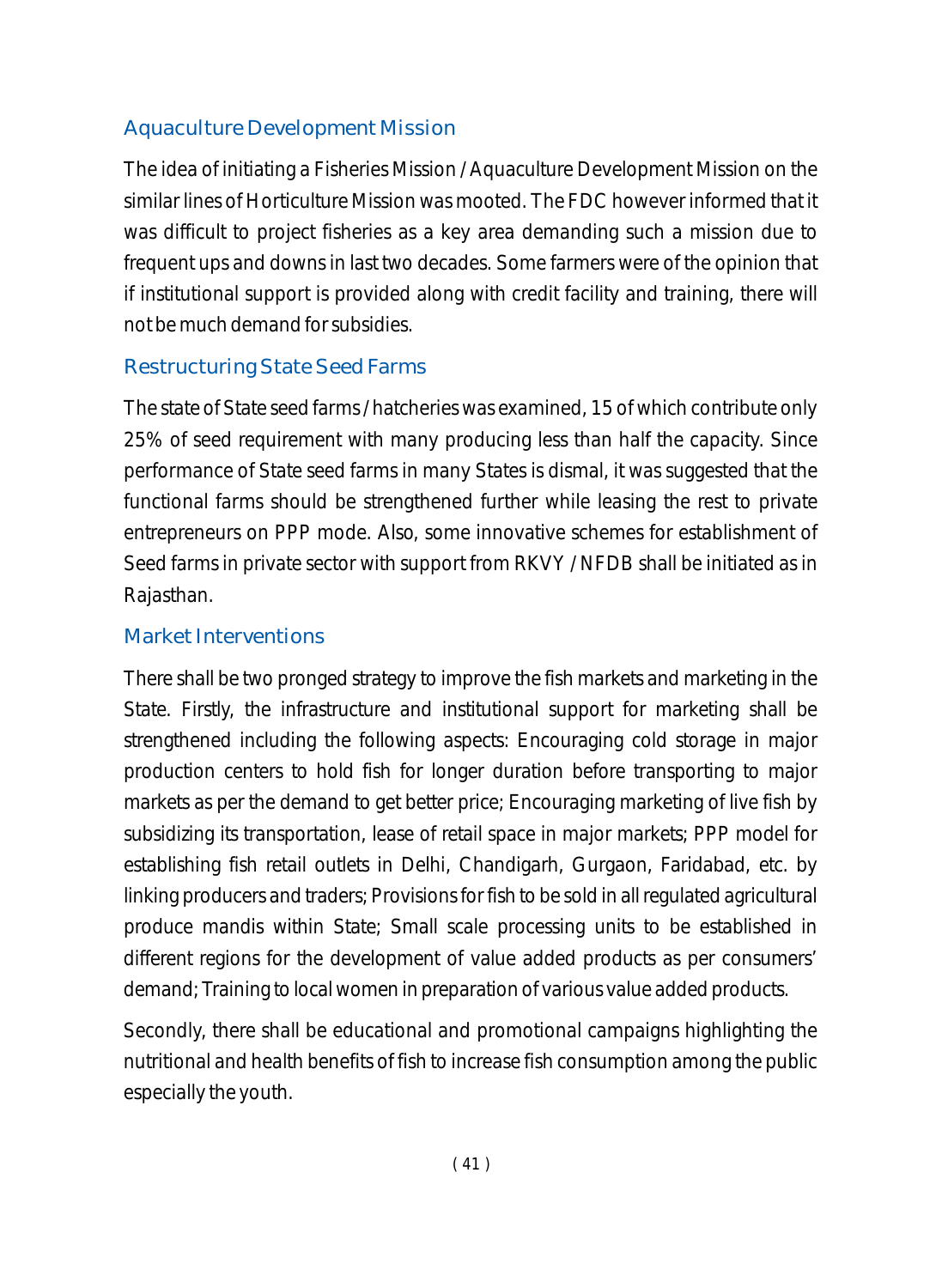It was reported that there are entry level issues / harassment at check posts for trucks from Haryana at the Delhi border on their way to Gazipur mandi, Jehangirpur mandi, etc. HFC can take up this issue with authorities concerned. In consultation meetings, it was suggested that Haryana Government should explore opening up of fish retail outlets in Delhi with NFDB support for sale of fresh and live fish as that would help offer higher margins for farmers. DoF official informed that the wholesalers / traders were unwilling to shift from present markets to new modern markets space, and hence there were no buyers at Gurgaon though DoF had budget and was willing to establish a major market.

Besides, a more detailed study of existing wholesale and retail marketing structure understanding the consumer demand and preference for certain species/product in urban and rural areas through consumer survey would help in further addressing the marketing related issues.

## Natural calamity relief measures for fish farmers

Calamity relief measures against floods, cyclones, diseases, etc. are not available for fisheries and aquaculture unlike crops and livestock at present and this need to be rectified.

## Insurance for Fish Farming

The present provision of crop and livestock insurance under the Central Government sponsored scheme covers only few crops and indigenous/crossbred milch cattle and buffaloes. Government of Haryana should have its own comprehensive agricultural insurance scheme to cover major crops, all milching animals and farmed fish produce. Insurance should be farmer friendly as premium is high at present while incidences of disease are not covered by the recent GIC scheme. It was suggested that NFDB / DoF may bear part of the premium as in livestock sector where 50-75% premium is borne by State and Centre.

# Kisan Credit Cards (KCC) to Fish farmers

Irrespective of farm size/land holding, all farmers, including fish farmers shall be issued with Kisan Credit Cards at the earliest possible. This has to be a State priority and the procedures need to be simplified to ensure that all farmers get their KCC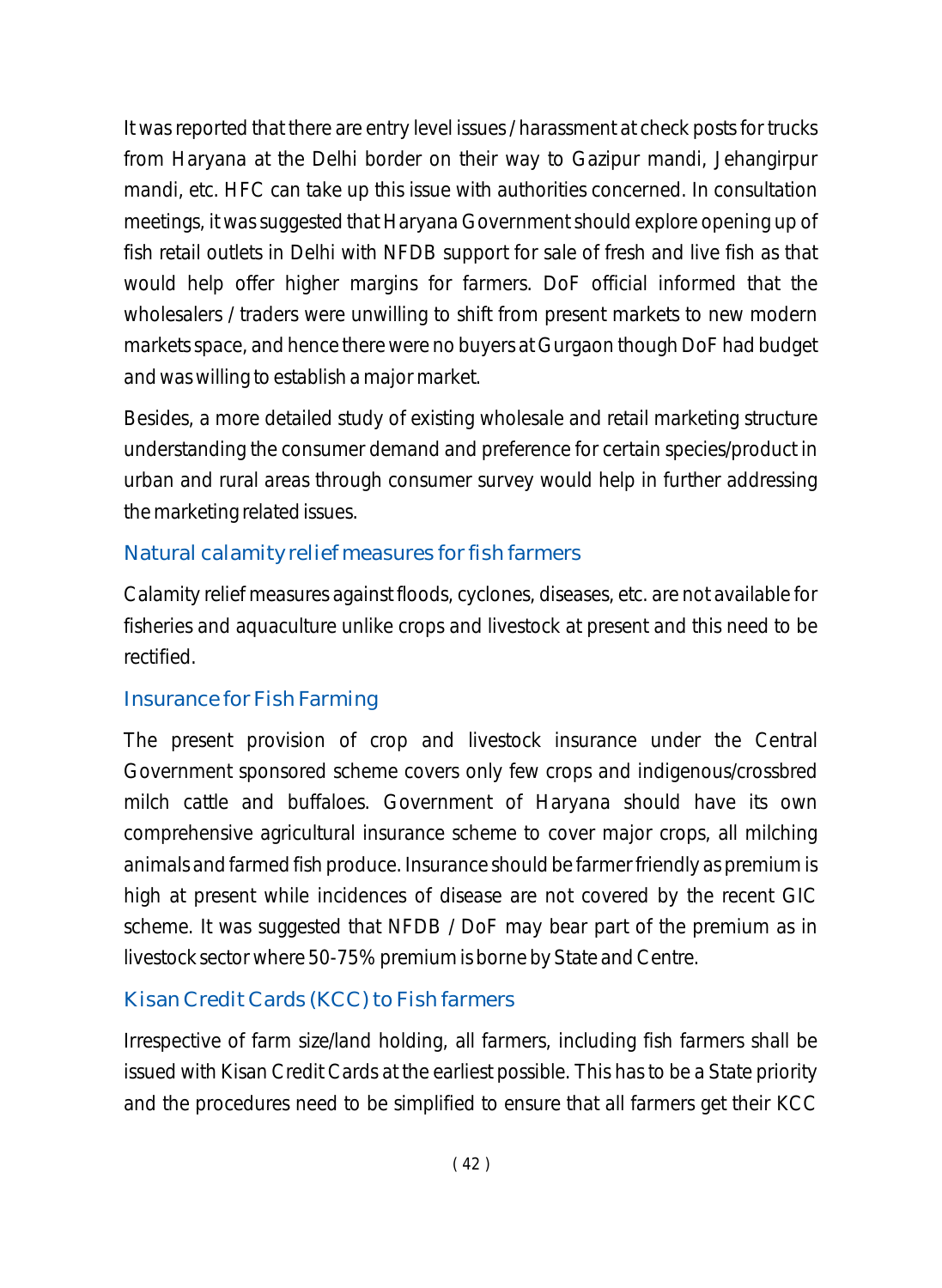within one year period. Therefore, it calls for a simplified procedure for granting short term loans, to the farmers, especially against their produce at concessional 3- 4% interest rates, ensuring availability of credit at low interest rates

### Hassle free credit provisions

According to present procedure, the entire land of a farmer has to be mortgaged as collateral security for taking the loan from the financial institutions. This procedure deprives him from a chance to apply for another loan, when needed. To overcome this problem, the mortgage of land should be regulated as per the value of land and amount of loan requested by the farmers.

### 4.4. Policy Issues and Options

### Comprehensive Fisheries and Aquaculture Development Policy for Haryana

Developing a comprehensive and enabling fisheries and aquaculture development policy for Haryana, addressing all issues, through a consultative process followed by appropriate legislative reforms and budgetary provisions for all the programs suggested herein shall be put in place. This would create a more conducive environment for development. This shall be followed by replacing the existing Fisheries Acts in the State with new comprehensive Act modelled on the Centre's Model Bill on Inland Fisheries and Aquaculture and the recommendations given in this report.

### Aquaculture on par with agriculture

As discussed elsewhere, aquaculture is not being treated fully at par with agriculture with respect to water charges, electricity tariff, farm loan interest, cargo charges and income tax exemptions. Water and energy charges for fish farming are much higher (almost 4 times) than those for agriculture use by farmers. Aquaculture is allied to agriculture and hence needs to be treated at par with agriculture in terms of credit, taxation of income, energy charges, water tariff and land allocation owing to similar characteristics of the two sectors (primary, rural and small scale), resource use pattern and its importance in providing food and livelihood to the rural poor.

There is also a need to remove double taxation of Panchayat water bodies for fisheries wherein lease rent is being paid to Panchayats after competitive bidding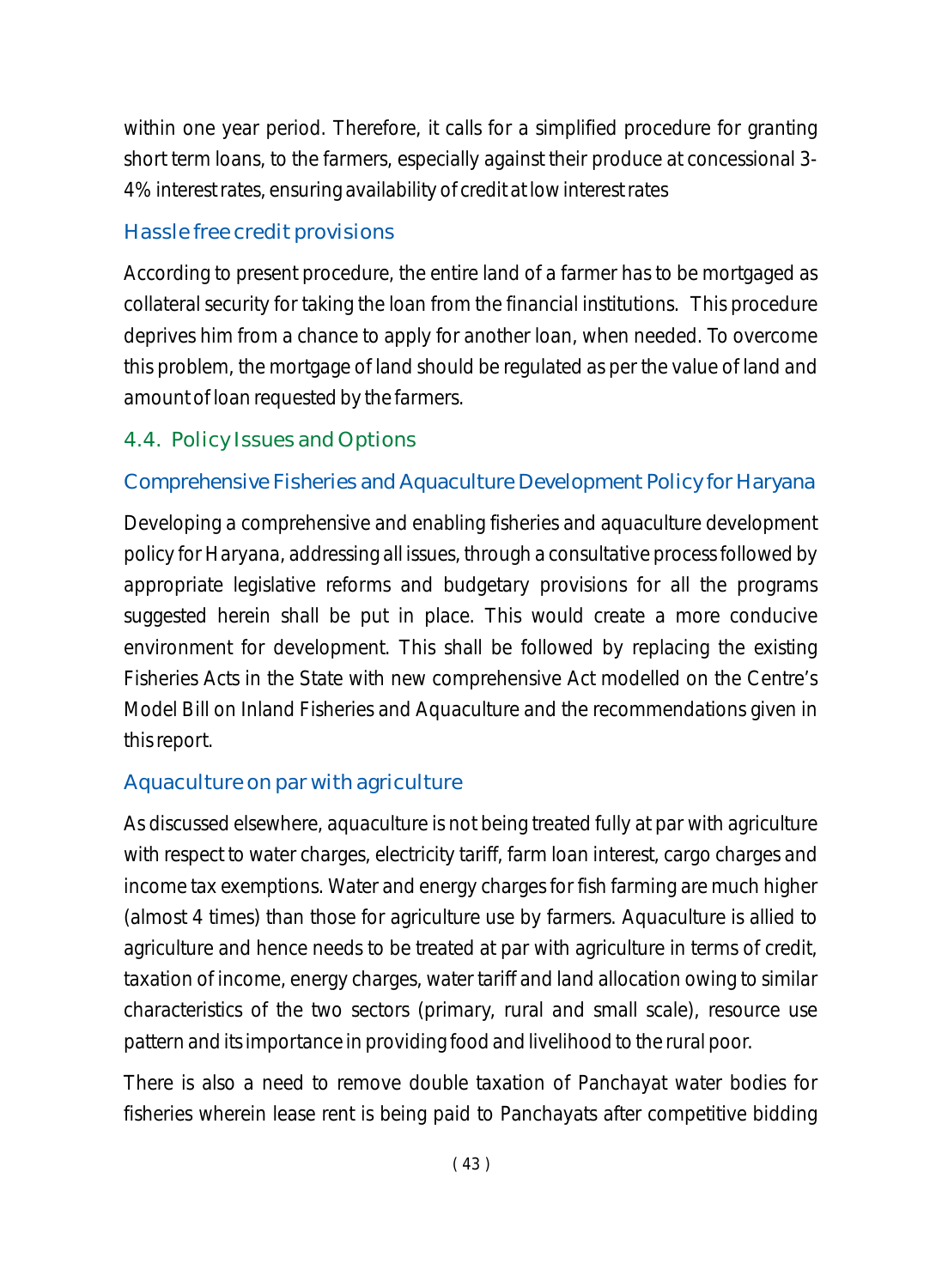and in addition water charges are being collected by the Irrigation Department for the same resource. States like Bihar and Orissa have already initiated these reforms.

However, commercial scale aquaculture activities, as in commercial plantations or industry scale agriculture, may be differentially treated and taxed.

# Comprehensive water bodies leasing policy for fisheries and aquaculture development

Only a maximum lease period is prescribed, as against a minimum period, in Panchayat Act for lease of village ponds. This has led to different leasing practices in different villages based on whims of Panchayats, which may harm the lessee's interest. Though the State has recently agreed for 5 years minimum lease, this needs to be followed by amendment.

A comprehensive leasing policy for the leasing of all public water bodies for fisheries irrespective of ownership (whether Panchayats, Irrigation Department, Revenue Department., etc.) shall be developed in Haryana. The policy shall balance the competing objectives of livelihood / welfare on the one hand and revenue generation on the other with lower priority to the latter. The minimum lease period for all types of resources shall be for seven years in order to ensure long term development of resource and providing sustainable livelihood. First priority of lease shall be given to group of individuals from communities living in close proximity to the resource.

# Special policy provision on use of saline and waterlogged areas for aquaculture

Haryana has huge tracts of saline / salt affected area (45000 ha) and waterlogged area (2.75 lakh ha) most of which have become unfit / unproductive for crop based farming. But, they are potential resources for both fresh water and salt water fish culture. Technologies for the same are already available for demonstration at CIFE Rohtak Centre. However, to popularize them, policy support would be required.

## Certification of fish seed and fish feed quality

Quality seed and feed are the most critical inputs in aquaculture and it is still a major limiting factor in States like Haryana.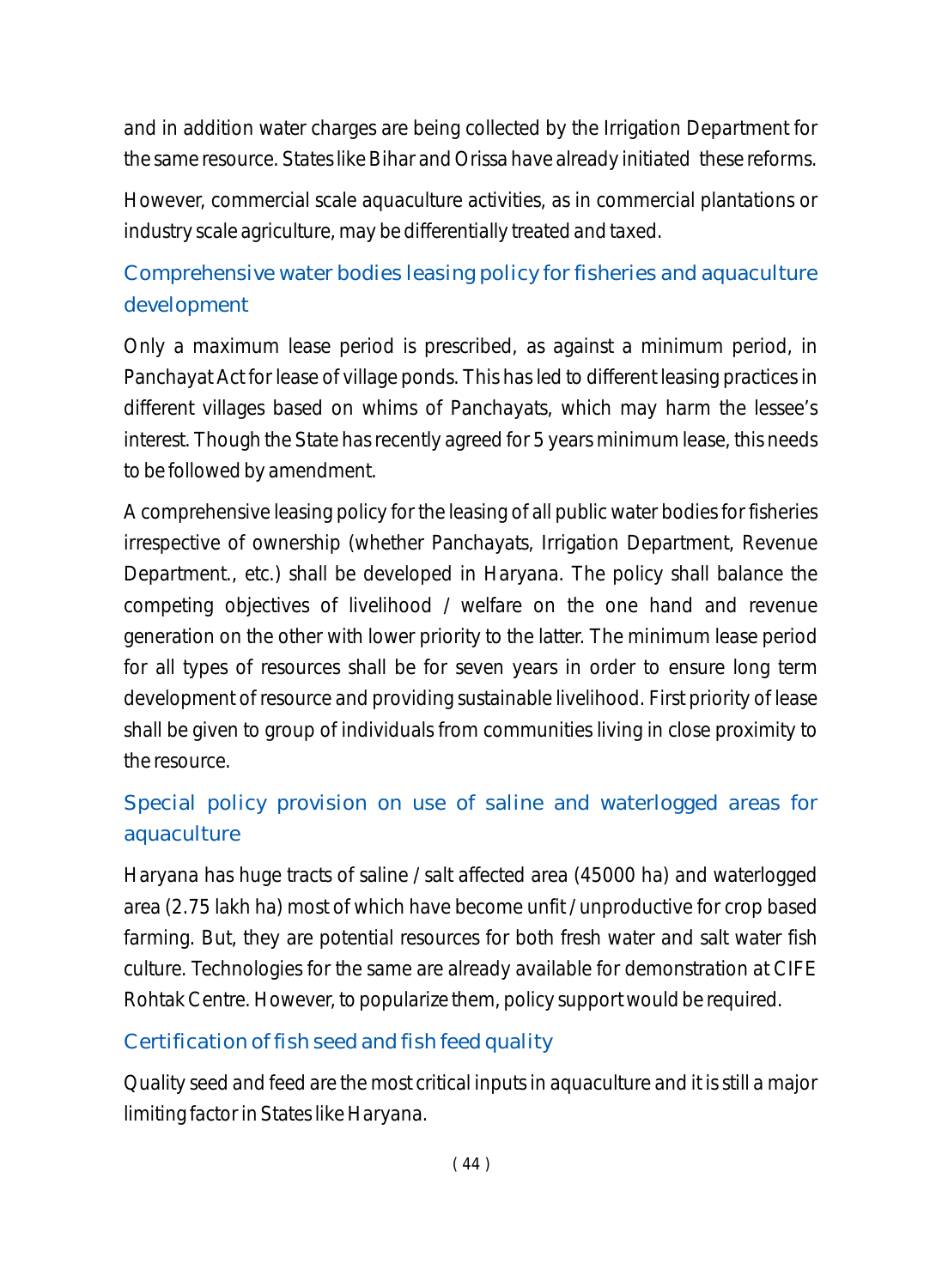Lack of product as well as process standards has given rise to sub-standard and dubious seed and feed in market. Policy and legal instruments shall be put in place with mandatory provisions for registration of all the seed producers (hatcheries, seed rearers/growers), feed manufacturers and suppliers / traders as well as certification of the seed and feed quality.

Government shall facilitate development of seed banks in private sector / public private partnership mode for ensuring round the year availability of quality seed at local level. Incentives shall be given for yearling production within overall policy of attaining self- sufficiency in seed production in Haryana.

# Introduction and regulation of exotic species

There shall be a clearly defined policy statement on introduction of exotics as well as regulation of its culture. Precautionary principle and scientific evidence shall inform regulatory decisions while reconciling aquaculture developmental needs as well as biodiversity conservation requirements

# Changes in DoF's Recruitment policy

At present, the eligibility for entry level FEO/FO position (100% direct recruitment) and DFO/FDOs (50% through direct recruitment and 50 % by promotion) is B.Sc. Zoology with or without specialization in fisheries and BFSc degree is not being given any weightage. This requires to be changed on the lines of Punjab and most other States for two reasons. To steer aquaculture development, presence of competent professionals in DoF is very essential. Besides, unlike earlier days, now professional BFSc fisheries graduates are available. Hence, BFSc professionals should be given preference in recruitment.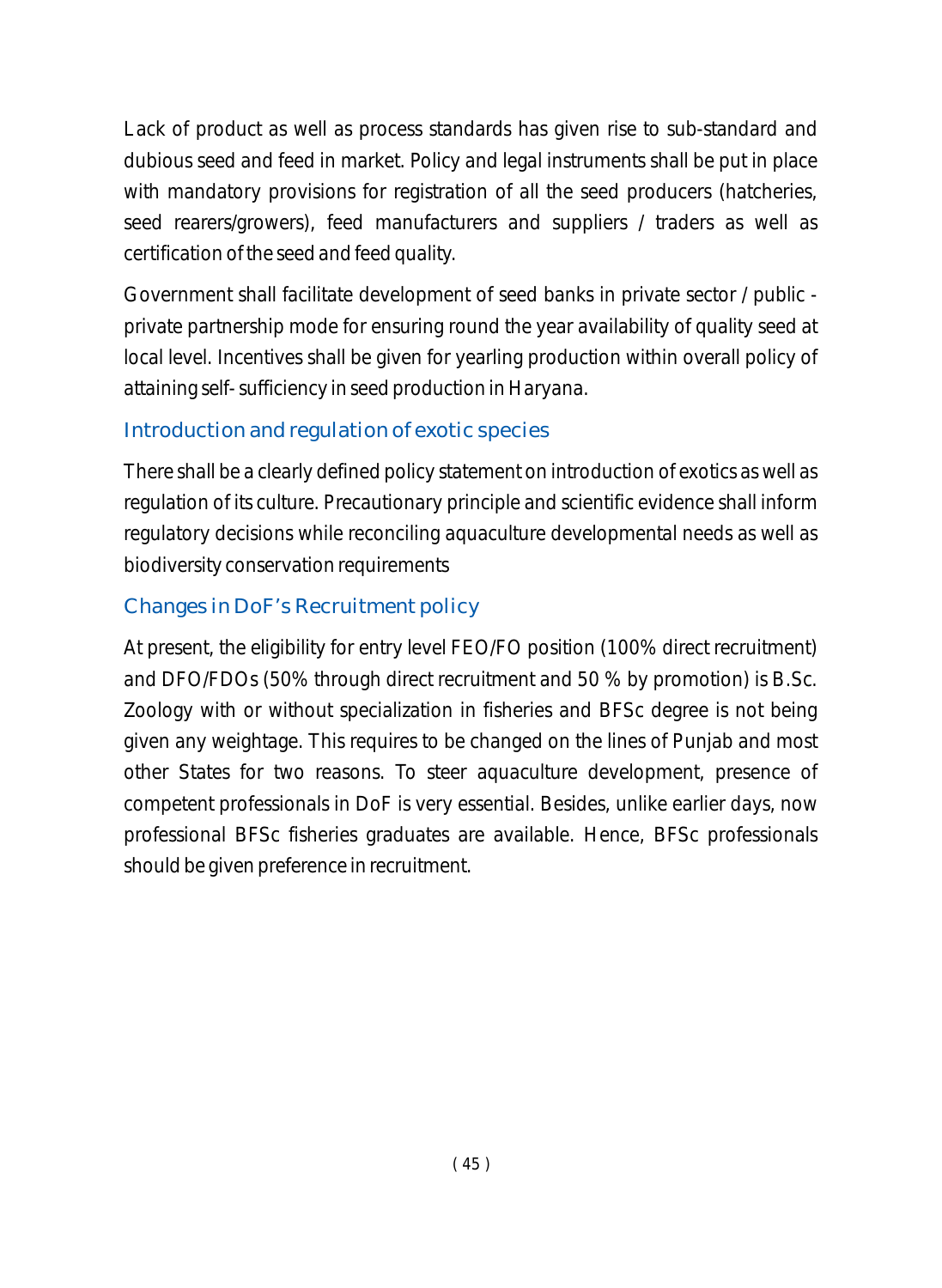### Epilogue

The agriculture in Haryana is at cross-roads on account of several contradictory scenarios being faced in recent years. Though the State has done exceedingly well in crop and livestock production, it is confronted with serious problems of soil degradation, water resource imbalance, decrease in factor productivity, low returns to farmers due to high cost of cultivation, besides the looming threat of climate change and soil and water resource base deterioration. More than 2/3rd ground water being of poor quality is a major handicap in crop agriculture productivity and sustainability of major cropping systems in the State. Soil salinization and water logging due to inadequate drainage in canal irrigated areas having underground brackish aquifers and decreasing land holdings as a result of ever increasing population pressure, coupled with lack of non-farm employment warrant the need for diversified agriculture while adopting suitable region/location specific farming systems.

Under the diversified agriculture, horticulture, livestock and fisheries are alternative options which can enhance the income of small holder and marginal farmers on sustainable basis, while also strengthening nutritional security, and helping employment generation and gender empowerment. Though fisheries in Haryana has made notable progress in the recent past, limited and declining water resources and the less than favourable dietary preferences for fish, make fisheries development a challenging proposition. Fish culture in Haryana has progressed mainly on account of economic benefits it brings by utilizing community ponds with little investment. The State has about 47% Unutilized Saline and Waterlogged areas having potential for Aquaculture.

The growth of 11.41 per cent in fish production, and 2.23 per cent in productivity witnessed during 1997-98 to 2010-11 has slowed down during the XI plan as compared to X plan period especially in terms of productivity. The present Report has outlined a number of policy, technological and developmental measures which can boost up fish production to reach 1,45,250 tonnes by 2017 which can go further up to 3,50,730 tonnes by 2022 if highly productive species like *Pangasianodon hypophthalmus* finds greater consumer and grower acceptance and shrimp culture in salt affected areas becomes a commercial success.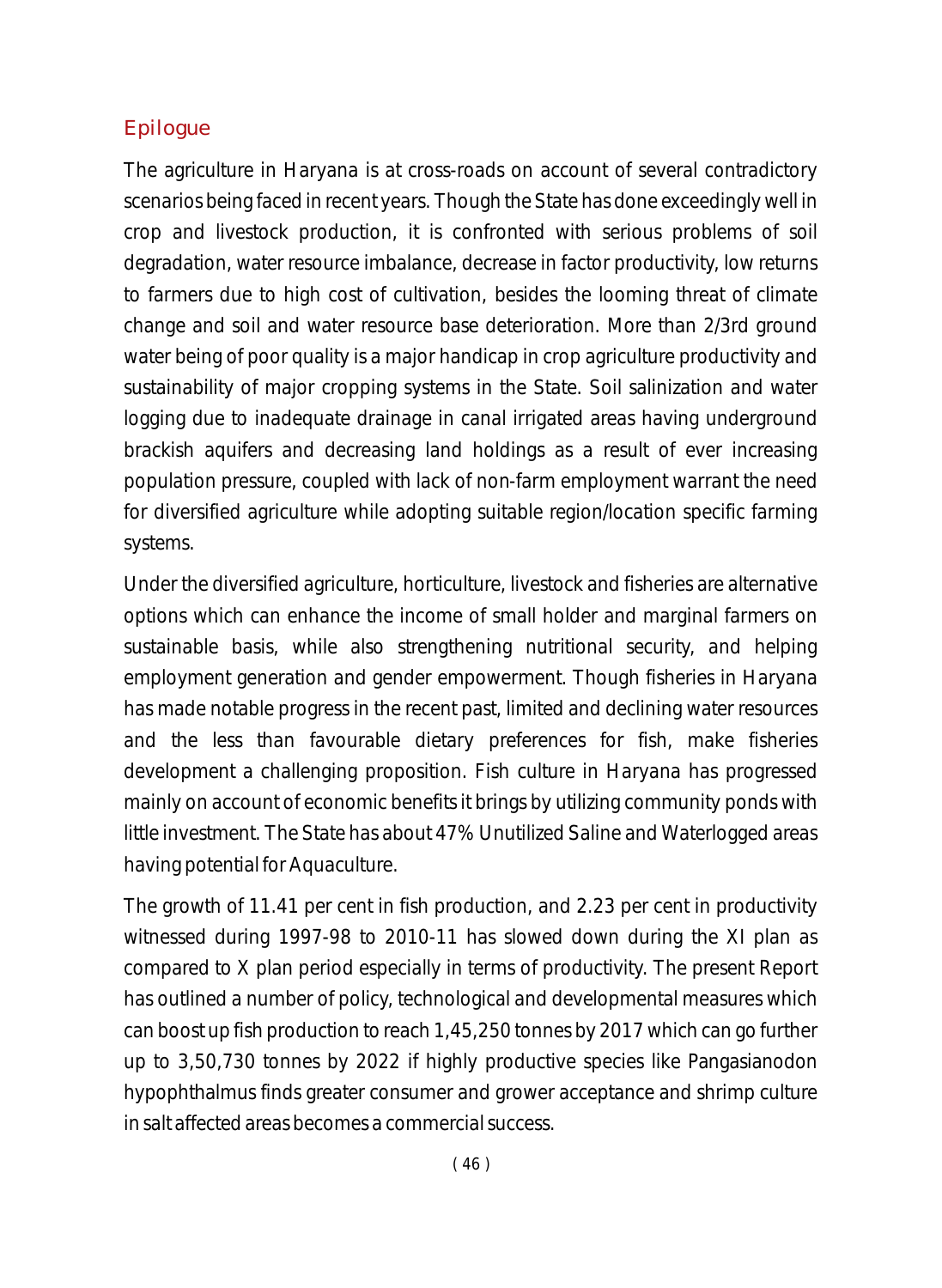The State should focus on reviving the capture fisheries through restoration of biodiversity. Community based management of these water bodies with necessary policy and regulation support would be viable long term option. Diversification and intensification in culture fisheries with *Pangasianodon, Scampi,* and *Indian Magur* may ensure economic viability as well as ecological sustainability of fish culture in Haryana.

Awareness has to be created among the public and lessee/farmers to maintain soil and water quality by application of eco-friendly chemicals, probiotics etc. Developing a comprehensive and reliable data base on soil and water profiles from aquaculture perspective is one of the primary needs to plan the resource use strategies. Multiple stocking and harvesting, stocking of stunted fingerlings, feed based culture, introduction of re-circulatory aquaculture systems, and poly-culture are suggested for enhancing fish production in village ponds.

With the availability of technologies for culture of high value candidate species like Tiger Shrimp, White leg shrimp, Sea bass and Scampi, a mission mode approach with seed, feed, credit and market support shall ensure that potential resources are optimally utilized for fish culture. Farmers should be encouraged to take up proven aquaculture in their salt affected fields by providing incentives for construction of ponds and inputs and importing training to farmers with sufficient land holding. Further R&D efforts have to be directed towards refinement of technologies for cost effective feed and seed production, and grow-out of *Clarias batrachus, Pangasianodon hypophthalmus, Mugilcephalus, Lates calcalifer, Tiger shrimp* and *White leg Shrimps.*

State Government may establish model integrated demonstration units with aquaculture as one of the component along with animal husbandry, poultry, piggery, horticulture, etc. The farmers should be given adequate incentives to opt for integrated farming systems.

Other measures suggested for fisheries development in Haryana include adoption of Re-circulatory aquaculture systems (RAS),particularly in saline areas by using low saline ground water for culture of shrimp, sea bass, grey mullet, etc; ornamental fish production; establishing State of the Art Aquaria at Gurgaon, Hisar, Panchkula and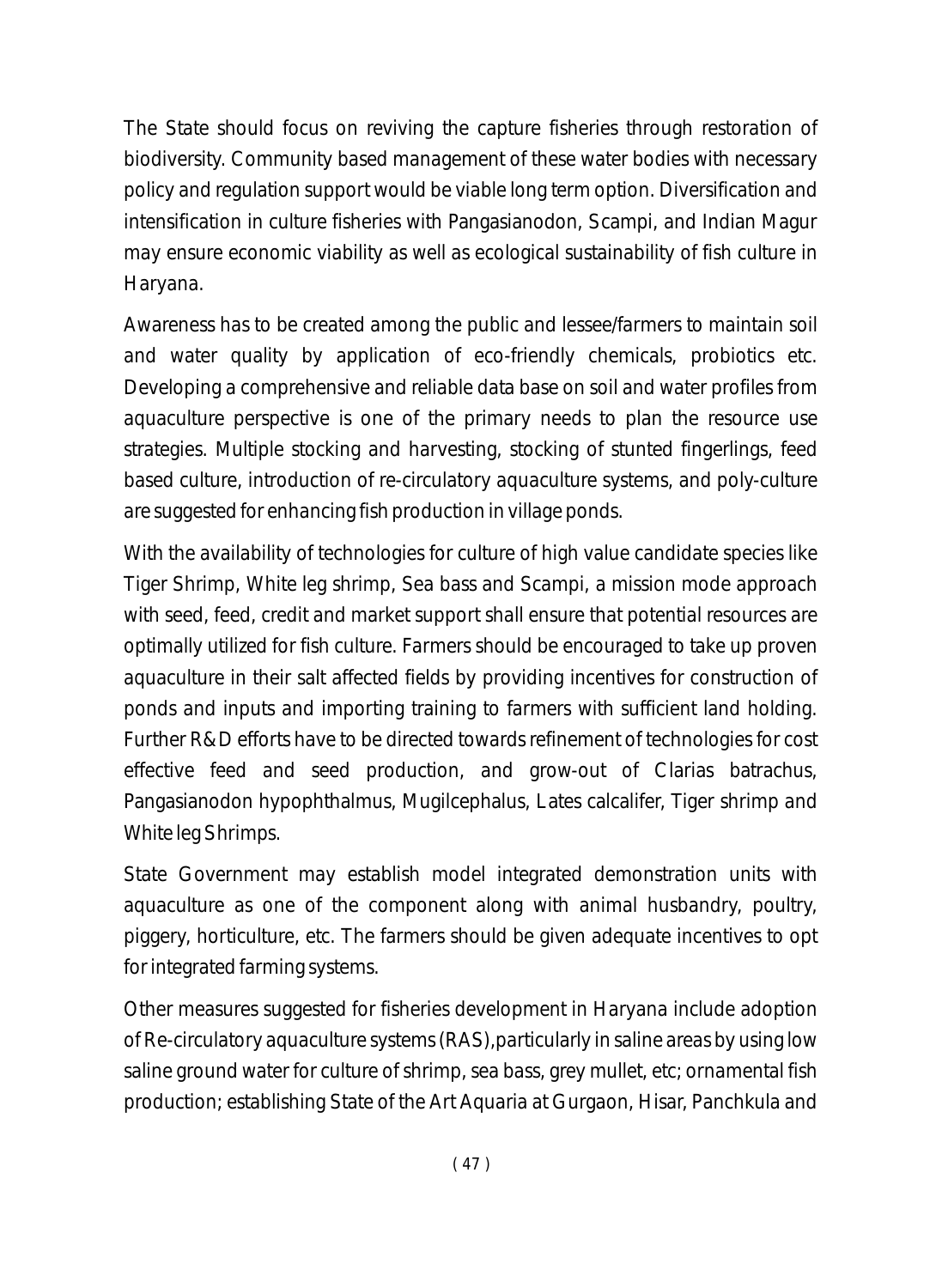Sonepat for both Freshwater and Marine fishes with focus on public awareness and education; establishment of backyard breeding and rearing units; training of women and unemployed youth; encouraging small scale entrepreneurs for establishment of aquaria shops; structured and customized training programs for farmers and entrepreneurs; training and capacity building of the fishery staff at all levels; formation of fish farmers SHGs /Aqua Clubs, ICT applications including integrated web based mobile advisory services for fish farmers; strengthening field oriented extension and service delivery with farmers as extension agents *(matsyamitras), establishing College of Fisheries and Fisheries Mission in the State;* establishing fish retail outlets in Delhi, Chandigarh, Gurgaon and Faridabad by linking producers and traders; preference to BFSc/MFSc in recruitment to technical positions; encouraging PPP model for production of fish seed and feed; infrastructure development, cold storage facilities for marketing including live fish are some of the measures recommended.

A comprehensive and enabling Fisheries and Aquaculture Development Policy, as a part of Haryana Agriculture Policy, supported by appropriate legislative reforms and budgetary provisions needs to be in place. Aquaculture should be treated at par with agriculture for water charges, electricity tariff, and interest on loan, export promotion, cargo charges and income tax exemptions.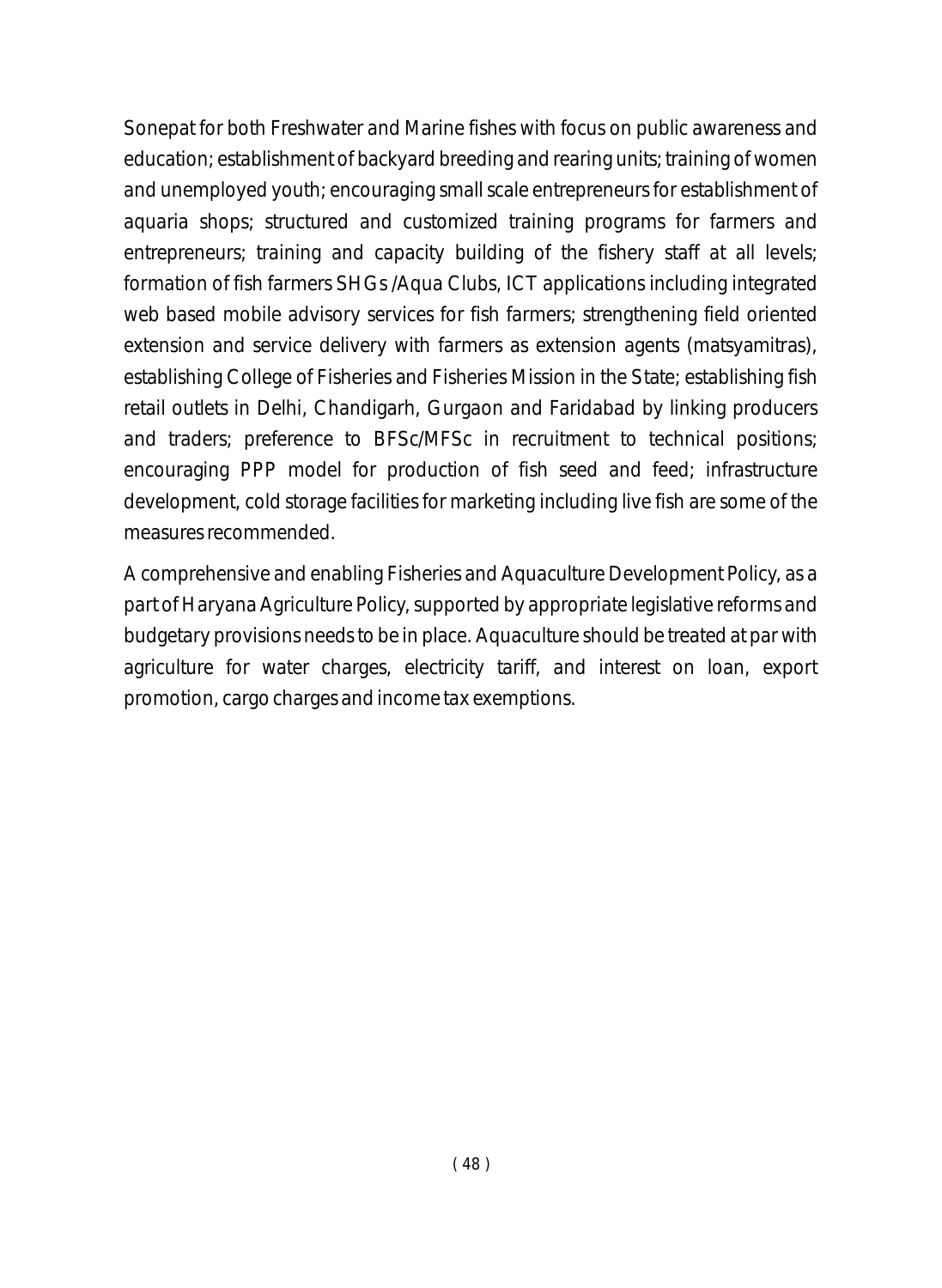#### Annexure I

Haryana Kisan Ayog headed by Dr. R. S. Paroda constituted a Working Group on Fisheries Development in Haryana in March 2011 consisting of Dr. W.S. Lakra, Dr. K.K. Vaas and Dr. V. Bhat with ToR of conducting SWOT analysis of fisheries sector of Haryana, identifying to integrate fisheries with other farming systems, strengthening of marketing system, and recommending policy measures and incentive schemes required for fisheries development among others. The first briefing meeting of the Working Group was held with Dr. R.S. Paroda at TAAS Office, Pusa Campus, New Delhi on 26/04/11 at 10.30 AM. Besides the Members of Working Group, Dr. M.P. Yadav, Technical Advisor with HFC, Dr. Ananthan, P.S. Scientist, CIFE and Dr. Ravi Kant, RF, HKA attended the meeting. Dr. R.S. Paroda,in his opening remarks highlighted that the Fisheries development in Haryana is of relatively recent origin as majority of Haryanvis are non-fish eaters, and recent developments are due mainly to the economic profitability of fish culture. He stressed that in the proposed Agricultural Policy for Haryana being prepared by another Working Group headed by Dr. Mruthyunjaya, the annual agriculture growth rate target for next two decades is kept as 4-5% for which development of allied sectors including fisheries is very crucial.

Dr. Parodha emphasised that successful Seabass culture in Israel's Black Sea, success story of Tilapia in Philippines, integrated farming system models in adjacent Punjab may offer lessons for planning appropriate aquaculture options in water logged, semi-arid and salt affected districts of Haryana, while stressing that CIFE's Centre at Lahli, Rohtak provides perfect institutional base to realize these options.

He ramarked that with 20-30 progressive farmers in many districts already taking lead, popularization of inland aquaculture will become easier, (While underscoring the need to diversify fish culture through high yielding new species, ornamental and sport fisheries, establishment of large aquariums etc.) For this purpose, the need of full-fledged Faculty / Department in the Fisheries College under State Veterinary University is the need of the hour.

Dr. Paroda called upon the working Group to develop an enabling fisheries policy for Haryana including treating fish farming at par with crop farming / agriculture,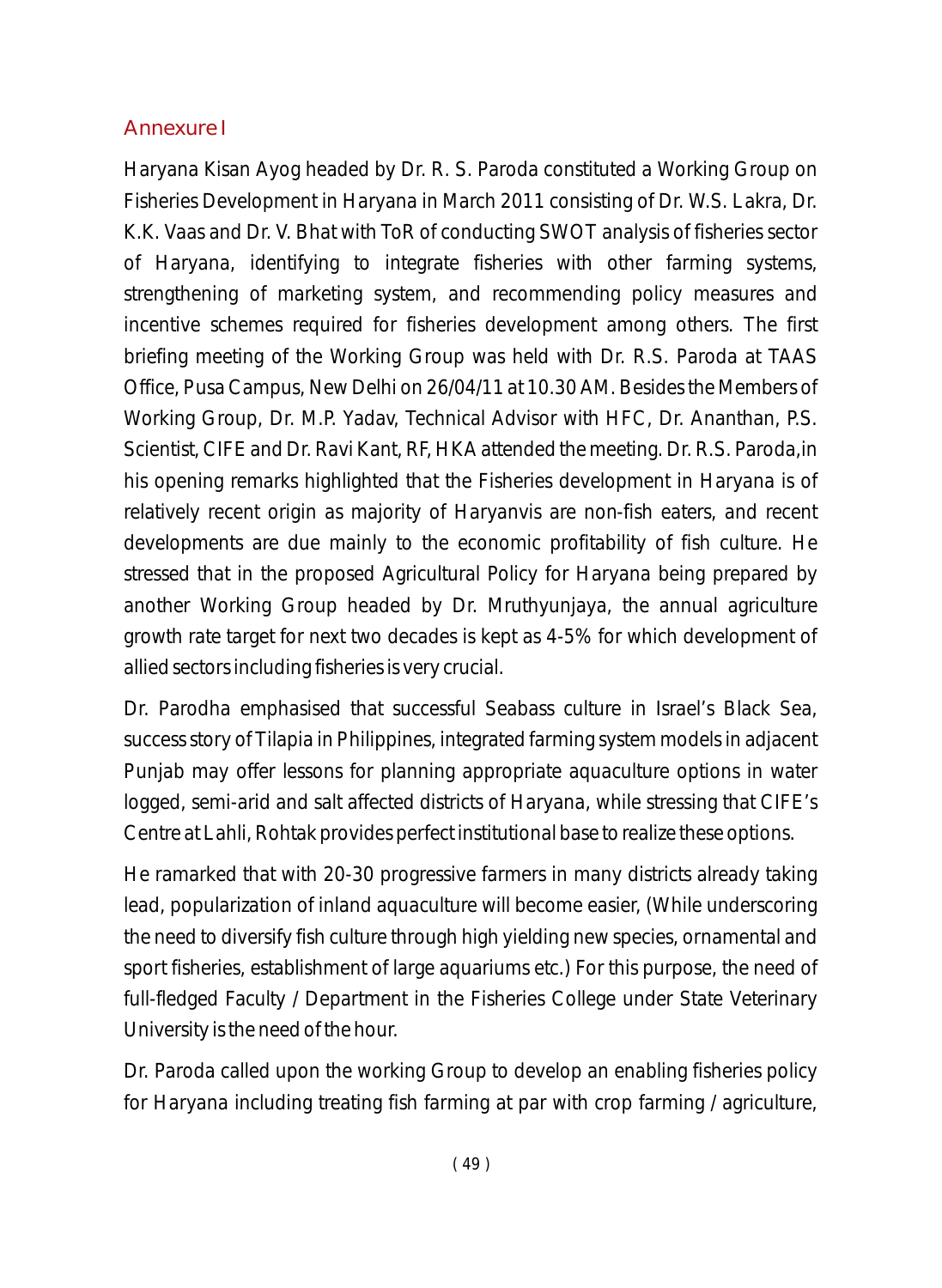indicate infrastructural requirement for sustained fisheries development, conservation / judicious use of water, etc.

1. Working Group on Fisheries Development in Haryana

| Dr. W.S. Lakra<br>Director/Vice Chancellor<br>Central Institute of Fisheries Education, ICAR                   | Chairman |
|----------------------------------------------------------------------------------------------------------------|----------|
| Dr. Vishnu Bhat<br><b>Fisheries Development Commissioner,</b><br>Department of Animal Husbandry, Govt of India | Member   |
| Dr. K.K. Vass, Ex-Director<br>Central Inland Fisheries Research Institute                                      | Member   |

- 2. Terms of Reference (ToR):
- To make SWOT analysis of Fishery sector in the State of Haryana and propose suitable measures to promote and integrate fishery in the farming system.
- To study the problems and constraints of fish farmers in Haryana and suggest measures to overcome their difficulties.
- To examine the support presently available to promote fishery through State/Central government schemes and to suggest suitable policies/incentives for further growth of this sector.
- To examine and suggest measures for value addition of fish products through processing, fortification, preservation, packaging, cold chain etc. for higher income, including exports.
- To examine the scope and suggest ways and means for diversification of the
- Fishery Sector in Haryana based on availability of water resources and water quality in different parts of the State.
- To review the current policy support for insurance, financing, subsidy and marketing of fish and fish products and suggesting measures for further improvement.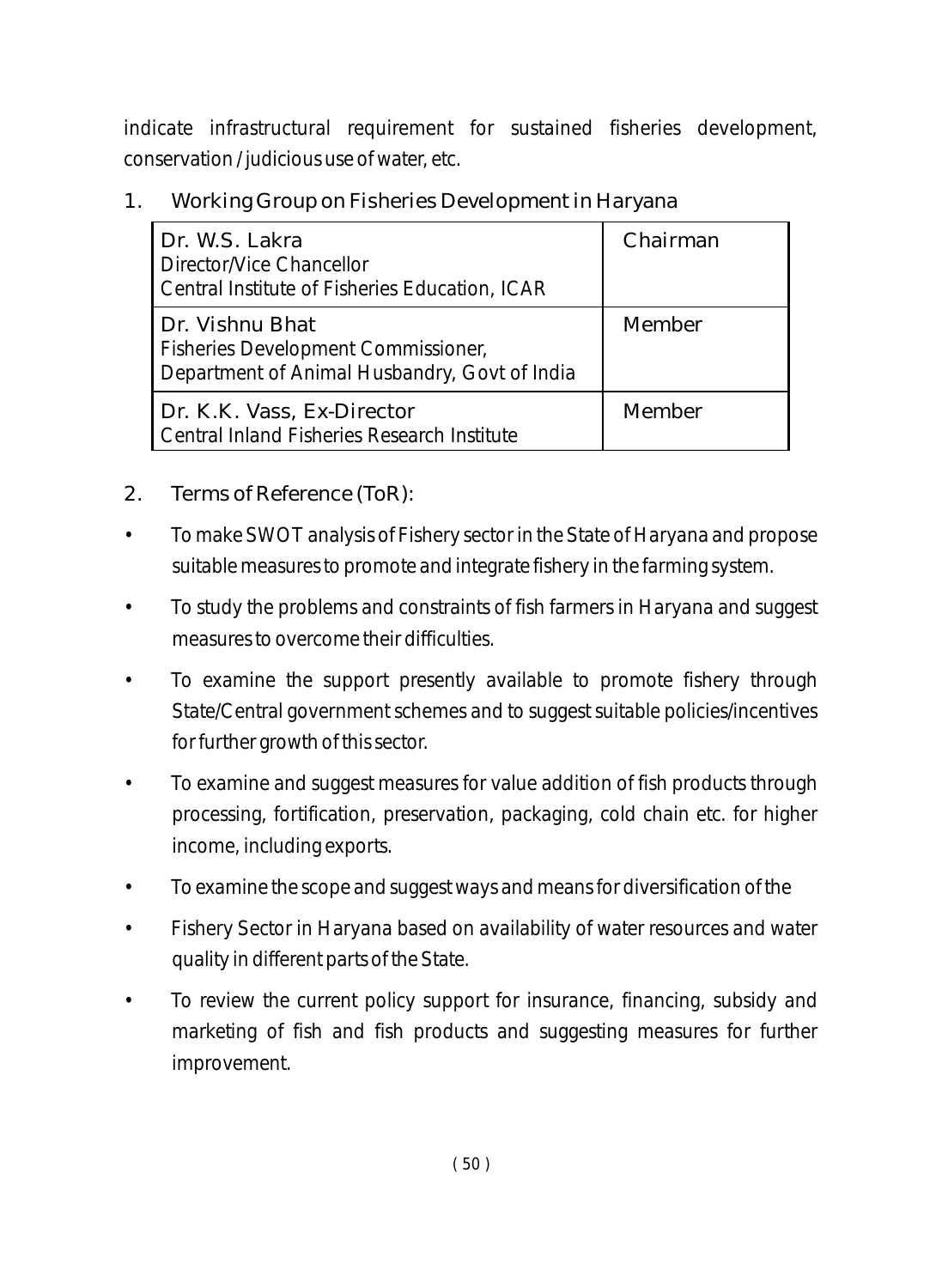# 3. Meetings Held

| Date                    | Venue                                   | Remark                                                                                       |
|-------------------------|-----------------------------------------|----------------------------------------------------------------------------------------------|
| 26 Apr 2011             | Pusa Campus,<br>New Delhi               | 1st Meeting of Working Group on<br><b>Fisheries Development in Haryana</b>                   |
| 30 Jul 2011             | HKA, CCSHAU,<br><b>Hisar</b>            | Stakeholder Workshop on Fisheries<br>Development in Haryana: Challenges<br>and Opportunities |
| 23 Sep 2011             | Karnal                                  | Interaction meeting with Fish Farmers of<br>Haryana                                          |
| 03 Oct 2011             | Chandigarh                              | Meetings with Senior Officers of the<br>Department of Fisheries, Government of<br>Haryana    |
|                         | 15 May 2012   TAAS Office,<br>New Delhi | <b>Experts Meetings</b>                                                                      |
| 29 Aug 2012   New Delhi |                                         | <b>Brainstorming Session</b>                                                                 |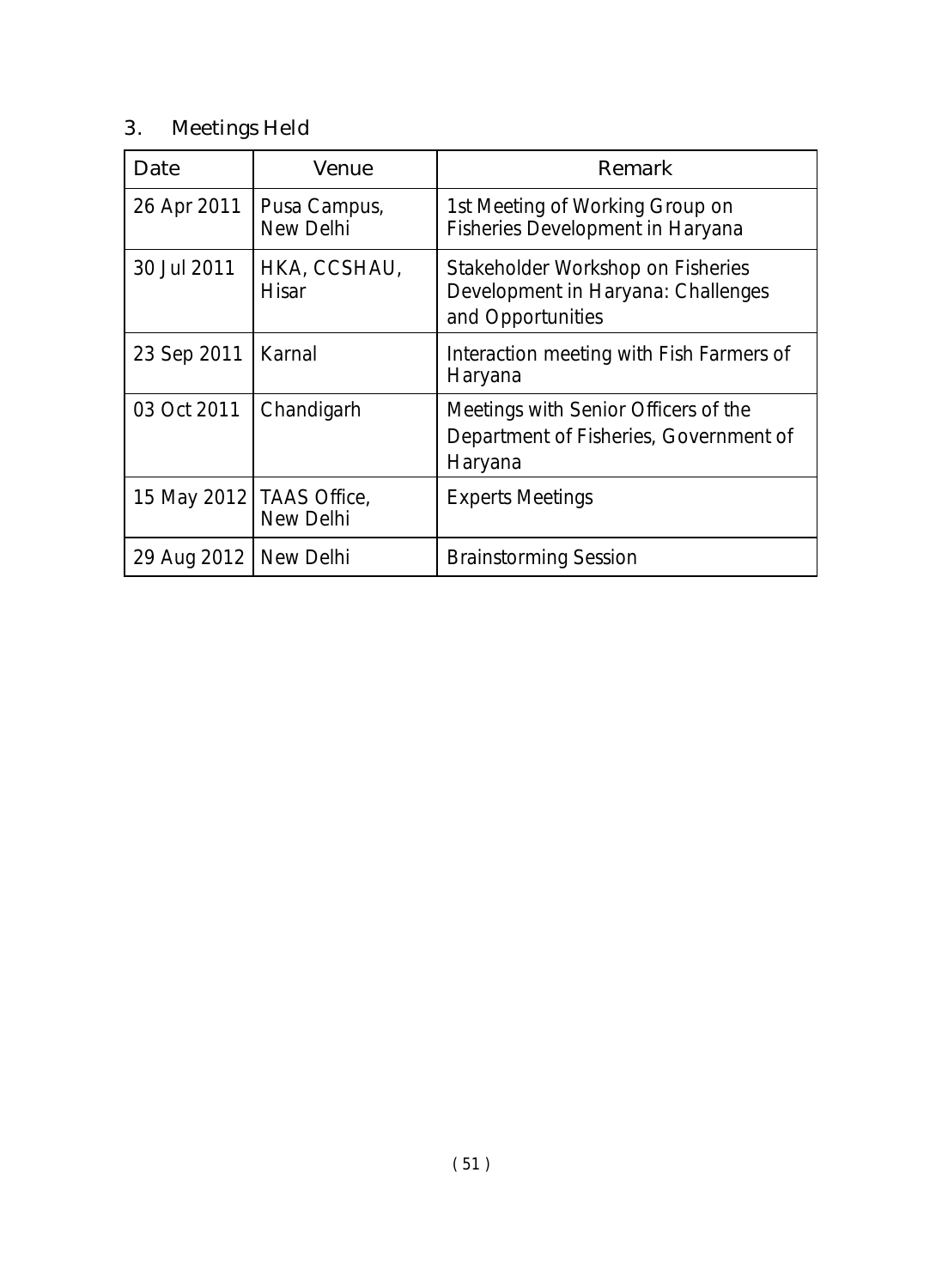### List of Tables

- 2.1 Resource availability for fisheries in Haryana, 2009-2010
- 2.2 Division Wise Share of Resources Suitable for Aquaculture in Haryana (2009- 10)
- 2.3 Growth Rate (Plan Period wise) of Area, Fish production and Productivity during 1997-98 to 2009-10, Haryana
- 2.4 Growth of Agriculture and Allied sectors in 11th Plan, Haryana
- 2.5 Fish seed (million fry) production of Haryana (IX, X & XI Plan)
- 2.6 Status of Human Resources available with DoF, Haryana 2010-11
- 2.7 Fisheries Development Programs during 2005-06 (X Plan) (in lakhs)
- 2.8 Budget allocation and expenditure during IX, X & XI Plan Periods
- 3.1 Haryana Fish Production Targets 2017 and 2022

### List of Figures

- 2.1 Percent distribution of resources available for fisheries in Haryana
- 2.2 Distribution wise resource area (ha) suitable for fish culture in Haryana
- 2.3 Division wise Area Under Culture (AUC) and Unutilised Area (%)
- 2.4 Total area under fish culture (ha) and fish production (tonnes) in Haryana (1997 to 2010)
- 2.5 Comparison of fish productivity in FFDA and non-FFDA aquaculture ponds during IX, X and XI Plan Periods, Haryana (tonnes/ha)
- 2.6 Status of Human Resources available with DoF, Haryana 2010-11
- 2.7 Division wise DoF Staff posting and Water Resource Area (%)